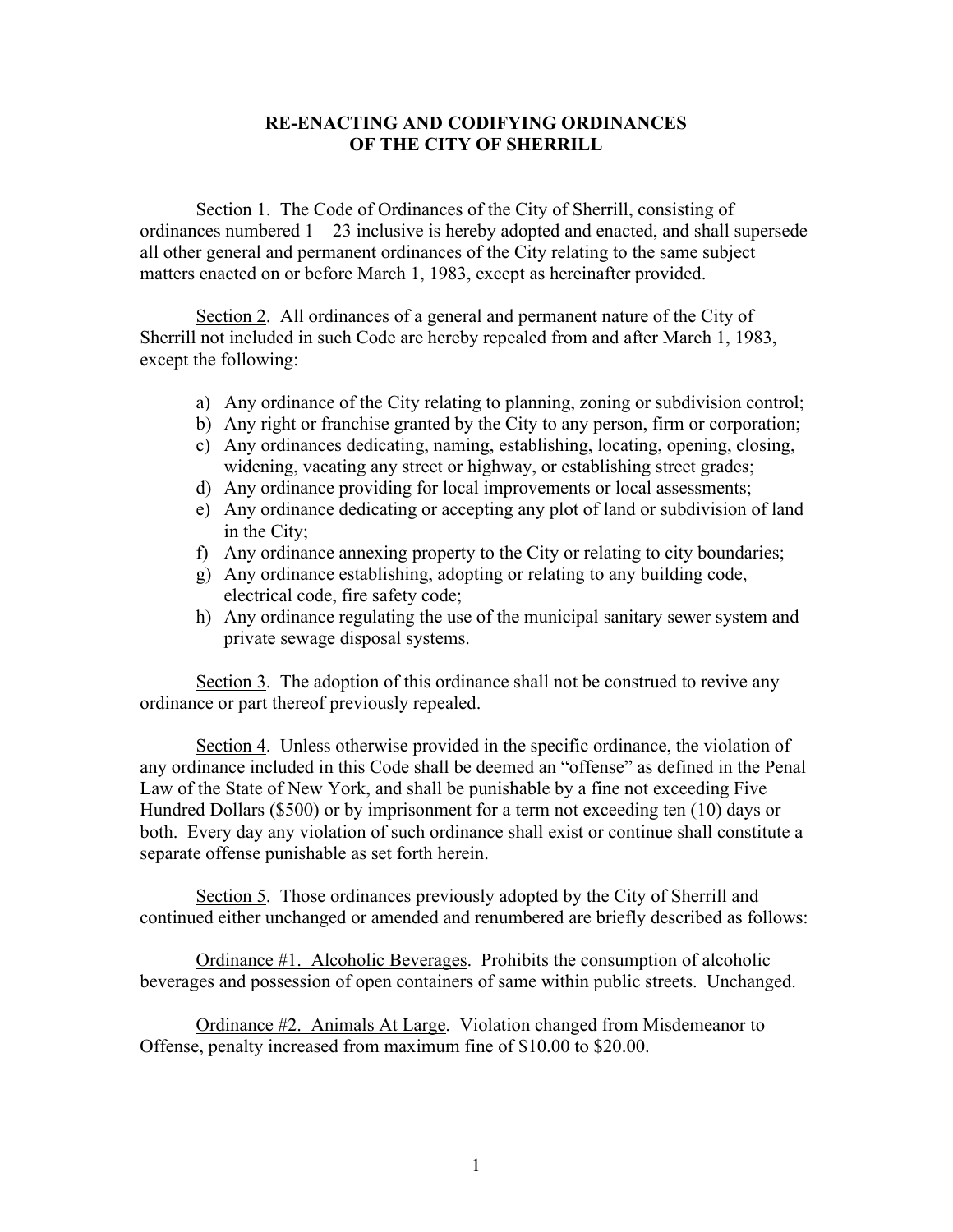Ordinance #3. Building Permits. Limits issuance of building permits to property bordered by public streets. Unchanged.

Ordinance #4. Disorderly Operation of Motor Vehicles. Prohibits operation of a motor vehicle in such manner as to cause or create a disturbance or nuisance, unreasonably disturb the peace, emit excessive fumes or create excessive noise. Unchanged.

Ordinance #5. Noise. Defines noise and its sources as well as designating quiet hours and exclusions therefrom. Replaced Disorderly Conduct Ordinance.

Ordinance #6. Dog Ordinance. Regulates the keeping of dogs within the City. Unchanged.

Ordinance #7. Exhibitions. Regulates the conduct of circuses, carnivals, shows and other outdoor public exhibitions. Provides for hours of operation, insurance, license and license fees and clean up. Excludes amateur athletic events, patriotic and other community services and events. This is an amended ordinance.

Ordinance #8. Firearms. Regulates the discharge of firearms with the City. Unchanged.

Ordinance #9. Games of Chance. Regulates the conduct of games of chance by authorized organizations. Unchanged.

Ordinance #10. Garbage, Rubbish, and Trash. Regulates the disposition of garbage, rubbish, leaves and trash. This is a revised & readopted ordinance.

Ordinance #11. Hawkers and Solicitors. Regulates the licensing of hawkers and solicitors. Omits former penalty provision.

Ordinance #12. House Numbering. Provides for the numbering of dwellings and places of business. Changes violation from misdemeanor to an offense and increases maximum penalty to \$25.

Ordinance #13. Mufflers. Requires an adequate muffler on all vehicles powered by an internal combustion engine excluding agricultural and gardening machinery, home lawn mowers and snowplows. Removes former penalty provision.

Ordinance #14. Parks and Playgrounds. Regulates the use of public parks and playgrounds. Omits references to the City Planning Board and increases maximum penalty to \$50.

Ordinance #15. Robertson Park. Regulates the use and hours of use of Robertson Park. Unchanged.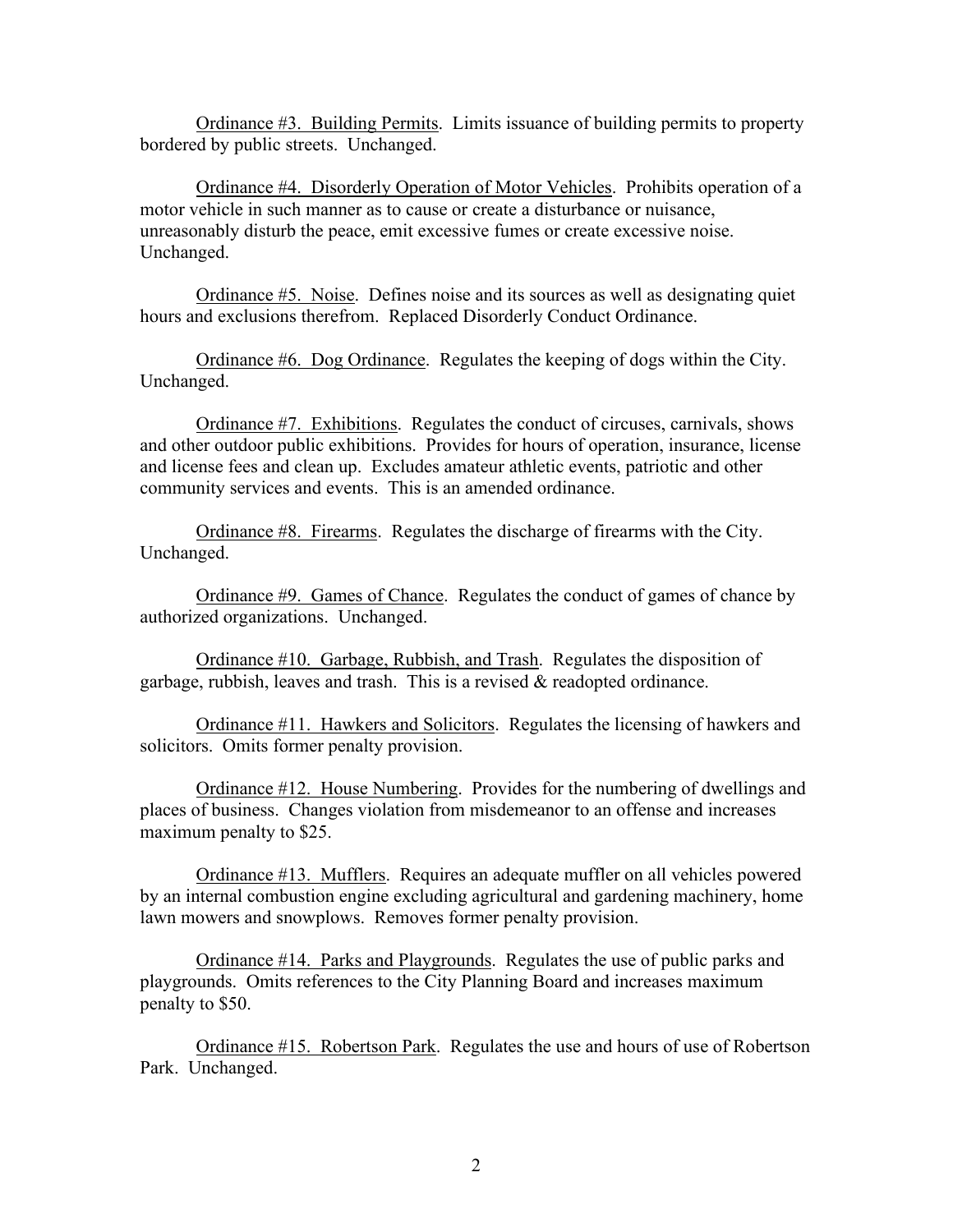Ordinance #16. Sidewalks. Regulates the construction and repair of sidewalks when bituminous mixes are used. Unchanged.

Ordinance #17. Street Excavations. Regulates the excavation of public streets by private persons and corporations including the issuance of permits and posting of security. Unchanged.

Ordinance #18. Street Littering. Prohibits the deposit of waste material on any street, sidewalk or other public place. Unchanged.

Ordinance #19. Street Uses. Regulates the use of public streets for purposes other than public travel. Eliminates portion of Section 8 relating to street excavations and Section 8-a relating to sanitary sewer connections.

Ordinance #20. Traffic Ordinance. Establishes maximum rates of speed on streets within the City and regulates parking on city streets. Omits provisions relating to licensing of bicycles.

Ordinance #21. Traffic Violations Bureau. Establishes Traffic Violations Bureau and procedure for enforcement of traffic regulations. Unchanged.

Ordinance #22. Trailer Ordinance. Regulates the location and use of house trailers, camping trailers and trailers used for commercial purposes. Reduces violations from misdemeanor to offense.

Ordinance #23. Weeds and Other Vegetation. Regulates the location and height of weeds, grasses and other vegetation and provides for the cutting and removal of same by the property owner or the City at owner's expense. Removes section 4 establishing punishment for violations.

Section 6. In lieu of seeking the imposition of a fine and/or imprisonment for a violation of a provision of an ordinance, the City Manager may bring a civil action to recover a penalty in an amount not exceeding five hundred dollars for each such violation.

Section 7. Effect of Partial Invalidity. If any provision of an ordinance shall be adjudged by any court of competent jurisdiction to be invalid, such judgment shall not affect, impair or invalidate the remainder or any other portion thereof, but shall be confined in its operation to the provisions thereof directly involved in the controversy in which said judgment shall have been rendered.

Section 8. This ordinance shall take effect on March 1, 1983.

Ordinance No. 24. Hunting. Hunting within the City of Sherrill is hereby prohibited. Repealed 9/12/88.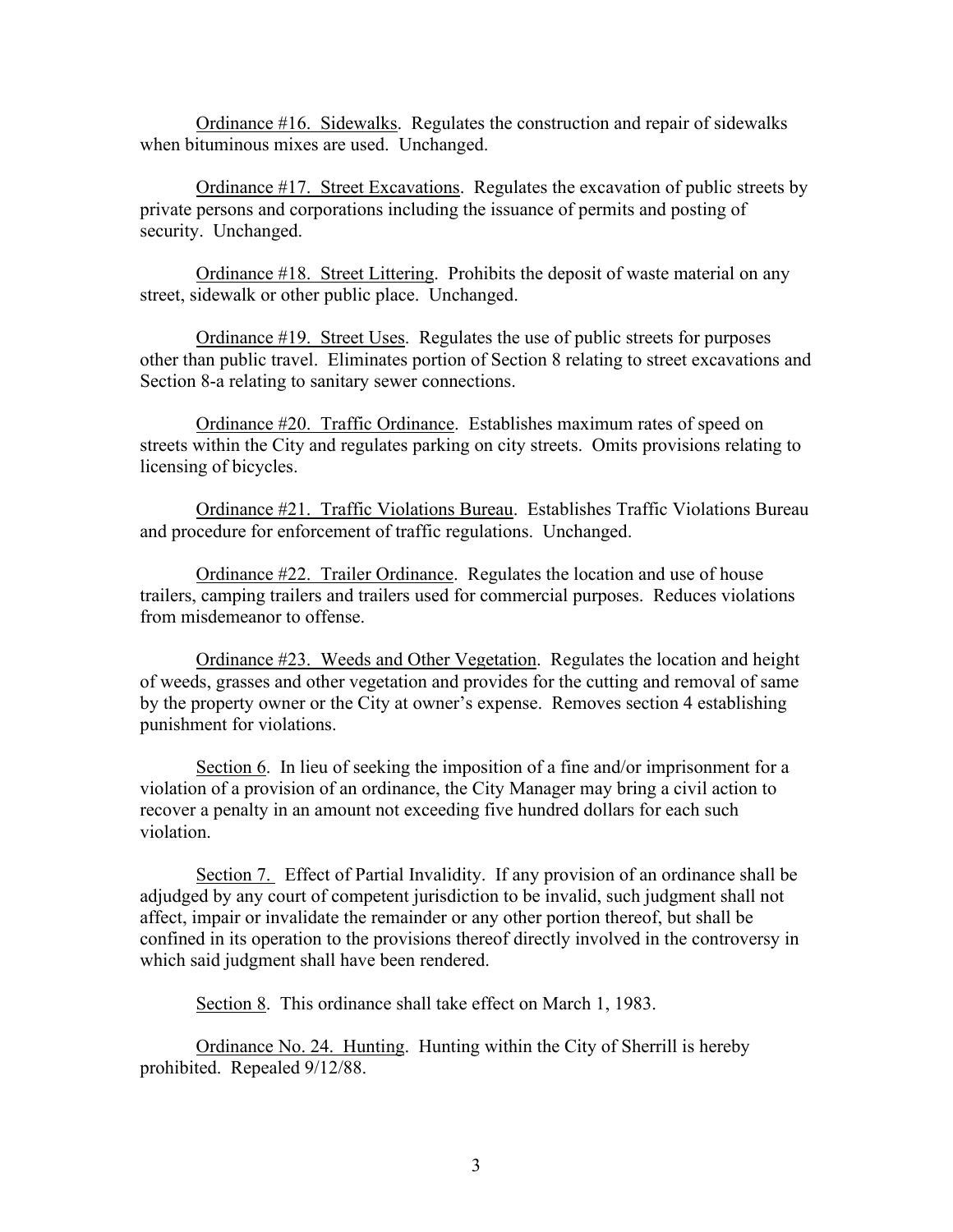Ordinance No. 25. Tattooing Prohibited. It shall be unlawful for any person to tattoo a human being within the City of Sherrill.

Ordinance No. 26. Electrical Code. Since there is danger to life & property inherent in use of electric energy, this electrical ordinance is enacted to regulate the installation, alteration or repair of wiring.

Ordinance No. 27. Automobile Junk Yards. No person shall operate, establish or maintain an automobile junkyard in Sherrill.

Ordinance No. 28. Unsafe Buildings.

Ordinance No. 29. Truck Regulations.

Ordinance No. 30. Green Waste.

Ordinance No. 31. Burning.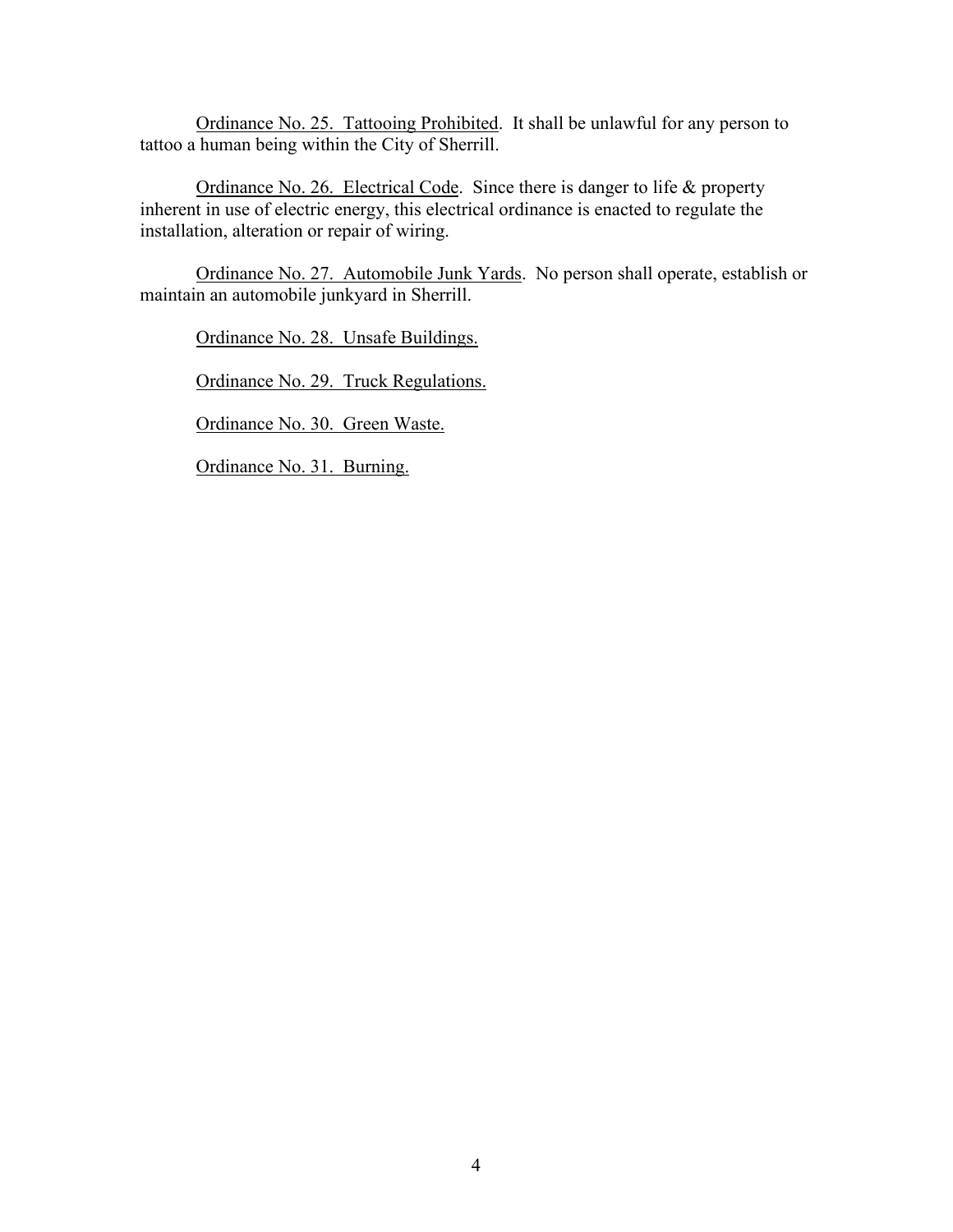# **Alcoholic Beverages**

Section 1. The consumption of any alcoholic beverage by any person within the boundary of any public street in the City of Sherrill is prohibited.

Section 2. The possession by any person of an open bottle, can or other receptacle containing an alcoholic beverage within the boundary of any public street of the City of Sherrill is prohibited.

Section 3. Any violation of this ordinance shall be punishable as provided in Section 26 of the City Charter.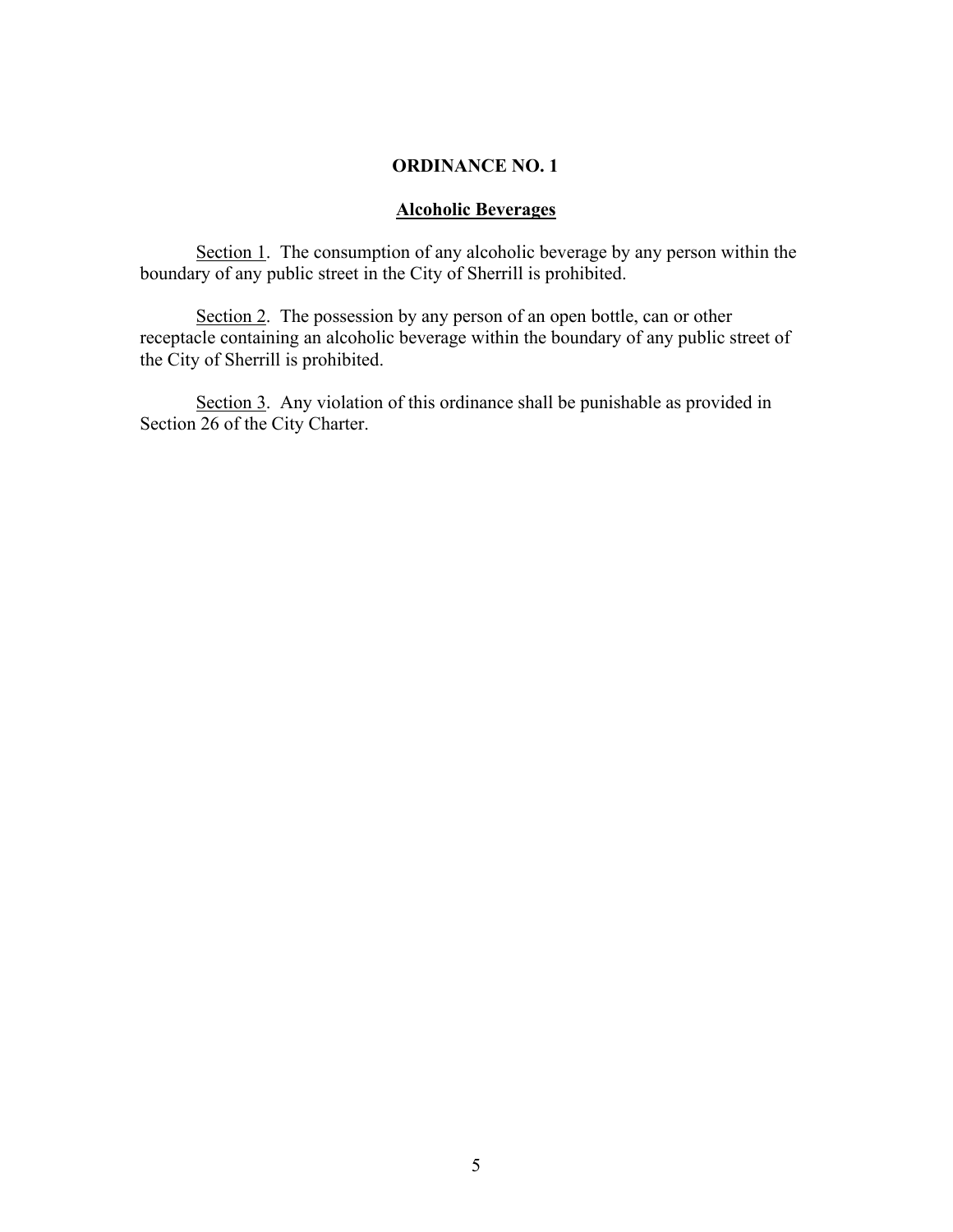## **Animals at Large**

Section 1. No person shall permit horses, cows, swine, fowls, poultry or domesticated birds to run at large in the City of Sherrill, and no person shall at any time lead, ride or drive any horse on, over or through any of the public parks, paths or sidewalks of said City of Sherrill. Any person violating the provisions of this ordinance shall be guilty of an offense and liable to fine of not less than two dollars nor more than twenty dollars for each violation of the same.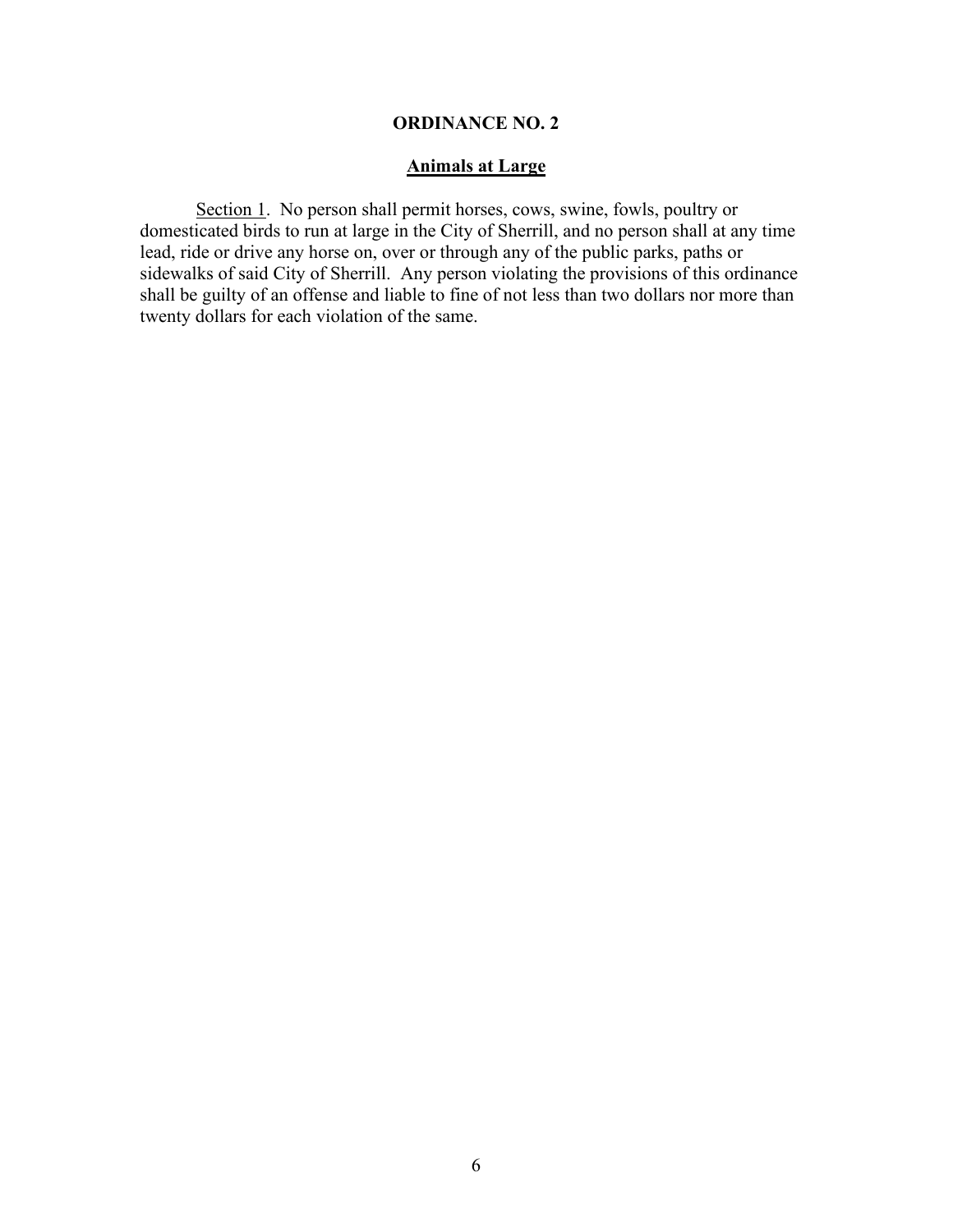#### **Building Permits**

No permit for the erection of any building shall be issued unless a street or highway giving access to such proposed structure has been dedicated to the City of Sherrill by a deed duly executed and delivered to the City accompanied by an abstract of title certified for a period of not less than 40 years, which dedicated street or highway shall have been suitably improved to the satisfaction of the City Commission in accordance with standards and specifications approved by the City Manager as adequate in respect to the public health, safety and general welfare for the circumstances of the particular street. Where the enforcement of the provisions of this ordinance would entail practical difficulty or unnecessary hardship, and where the circumstances of the case do not require the structure to be related to existing or proposed streets or highways, the City Commission, upon the petition of the applicant for such permit, in its discretion may make any reasonable exception and issue the permit subject to conditions that will protect any future street layout.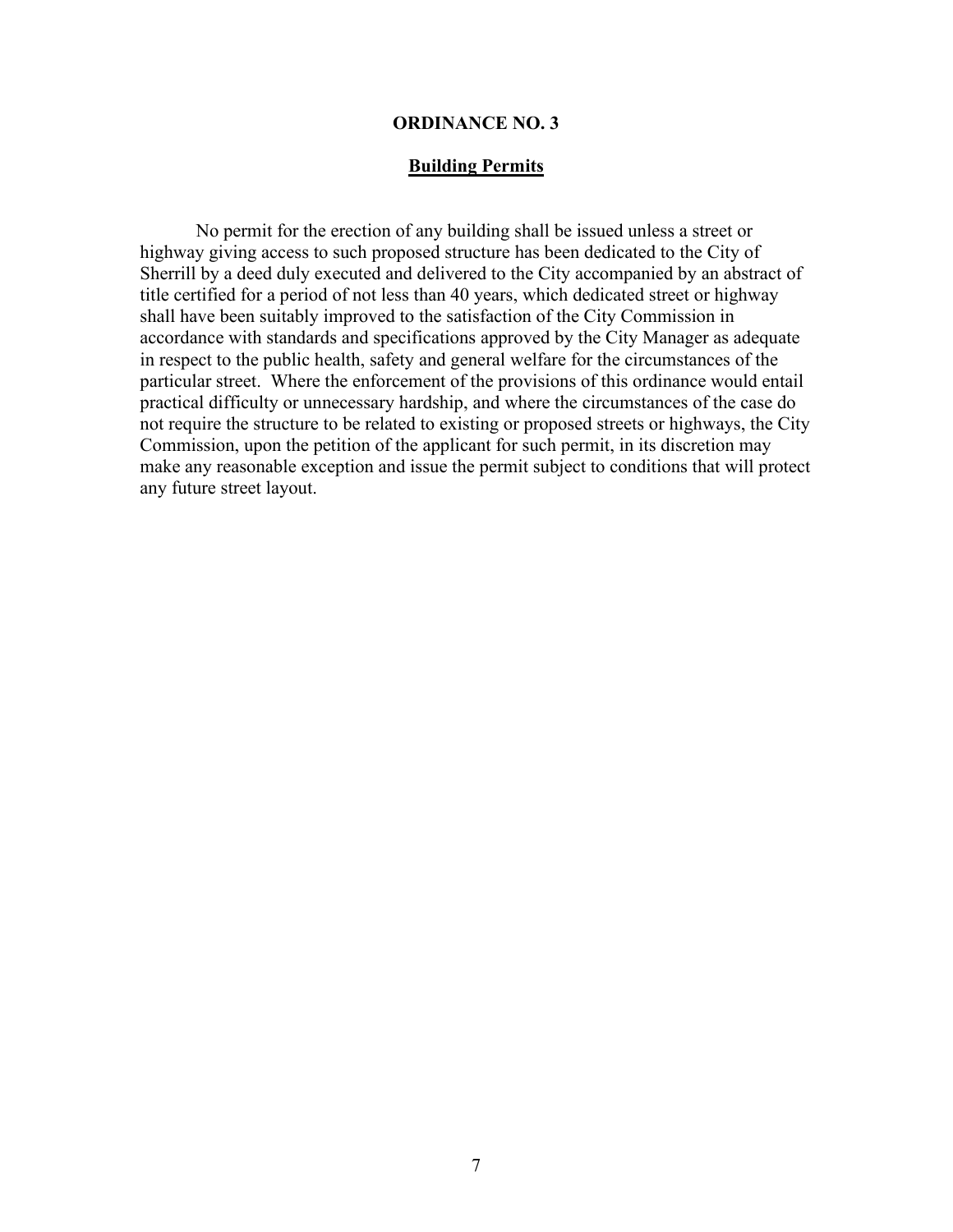### **Disorderly Operation of Motor Vehicles**

Section 1. Disorderly Operation or Use of a Motor Vehicle. No person shall operate or use a motor vehicle in the City of Sherrill upon any highway, street, road, driveway, parking lot, or on any other property, public or private, in such manner as to cause or create a disturbance or nuisance, or to cause alarm or fear for the safety of persons or property, or to unreasonably disturb the peace and quiet of any person or persons, or in such manner as to cause the emission of excessive fumes or the creation of excessive noise. (Amended 12/27/99)

Section 2. Definition. The term "motor vehicle" as used herein shall include snowmobiles and mini-bikes as well as motor vehicles as defined in the Vehicle and Traffic Law of the State of New York.

Section 3. Penalty for Violation. Any violation of this ordinance shall be punishable as provided in Section 26 of the City Charter. (Amended 12/27/99)

Section 4. Saving Clause. If any provision or part of this ordinance shall be declared invalid, such adjustment shall not affect, impair or invalidate the remainder thereof which shall continue in full force and effect.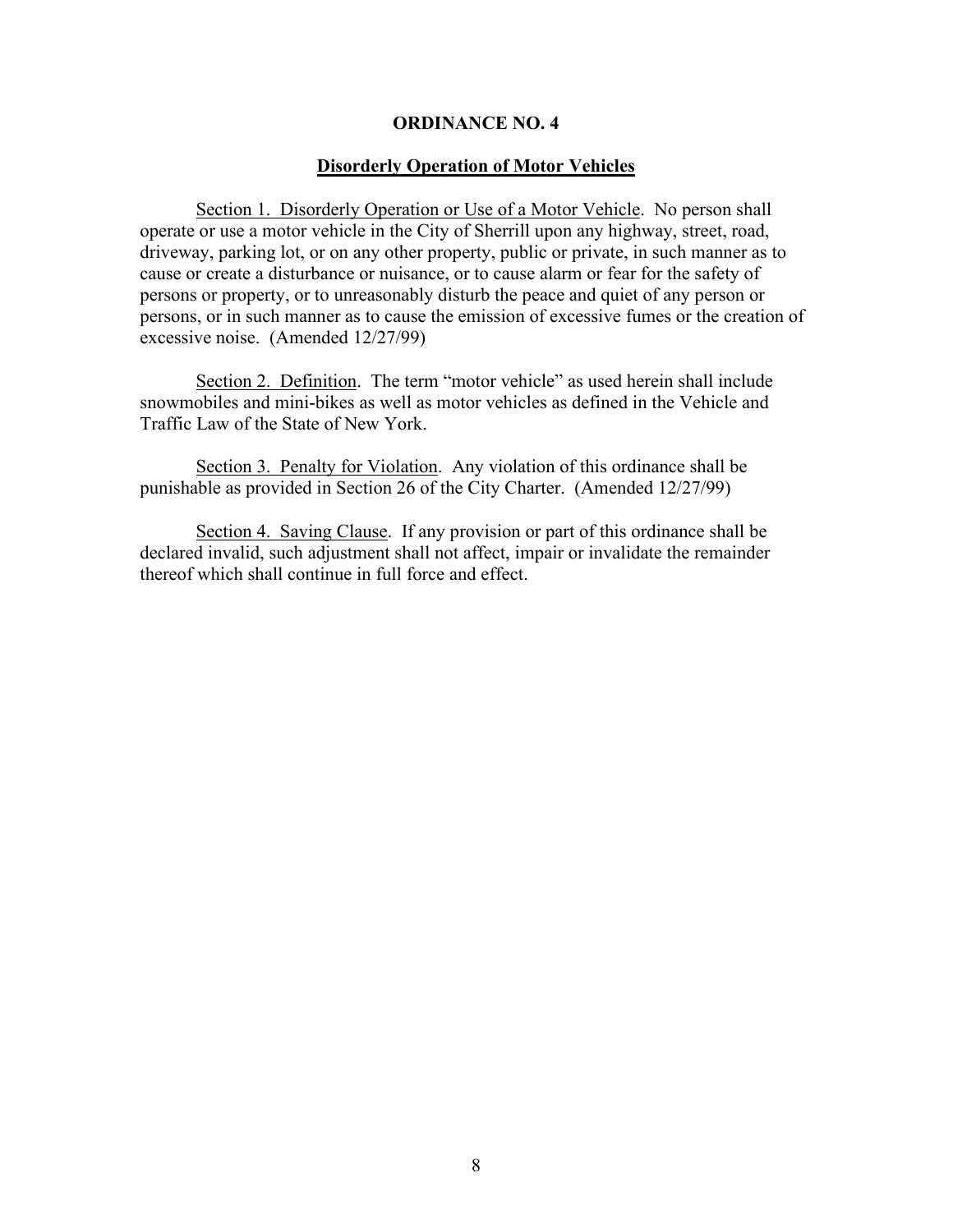### **Noise**

Section 1. No person shall make or continue or cause to be made any unreasonably loud, unnecessary or unusual noise within the City of Sherrill which annoys, disrupts, disturbs or otherwise interferes with the comfort, repose, or peace of one or more individuals of normal sensitivities.

Section 2. As used herein, "unreasonably loud, unnecessary or unusual noise" shall be deemed to include, but not be limited to, the following:

a. Sound produced by playing, using, operating or permitting to be played, used or operated any radio, receiving set, musical instrument, phonograph, tape or compact disc player, television, or other machine or device for the production or reproduction of sound, if such sound is sufficiently loud that it can be heard at the residence nearest the source of the sound other than the residence on the property from which the sound is produced or reproduced or from a distance of twenty-five (25) yards from the sound source, whichever is less.

b. Noise from a burglar alarm or other alarm system of any building, motor vehicle or other equipment which is continuous or intermittent for a period of more than fifteen (15) minutes or which sounds more than three (3) times within a twenty-four (24) hour period.

c. Noise resulting from the erection, demolition, alteration or repair of any building or structure, or any excavation, occurring between the hours of 10:00 PM and 7:00 AM, except in the case of a public safety emergency.

d. Noise resulting from the use or operation of a lawnmower, blower, trimmer, chain saw, or other item of outdoor power equipment other than a snowblower actually being used for the removal of snow between the hours of 10:00 PM and 7:00 AM, except for the use of a chain saw in the case of an emergency.

e. Noise made by the unnecessary and repeated or continuous sounding of any horn or signaling device.

f. Noise made by the use or operation of a motor vehicle or other item of equipment in such an unreasonable manner (e.g., squealing of tires, revving engine, inadequate muffler, etc.) or for a continuous period of ten (10) minutes or for a total of any fifteen (15) minutes in a one-hour period.

Section 3. Nothing herein contained shall be deemed to apply to:

a. the making of any sound, including sound made by a siren, alarm or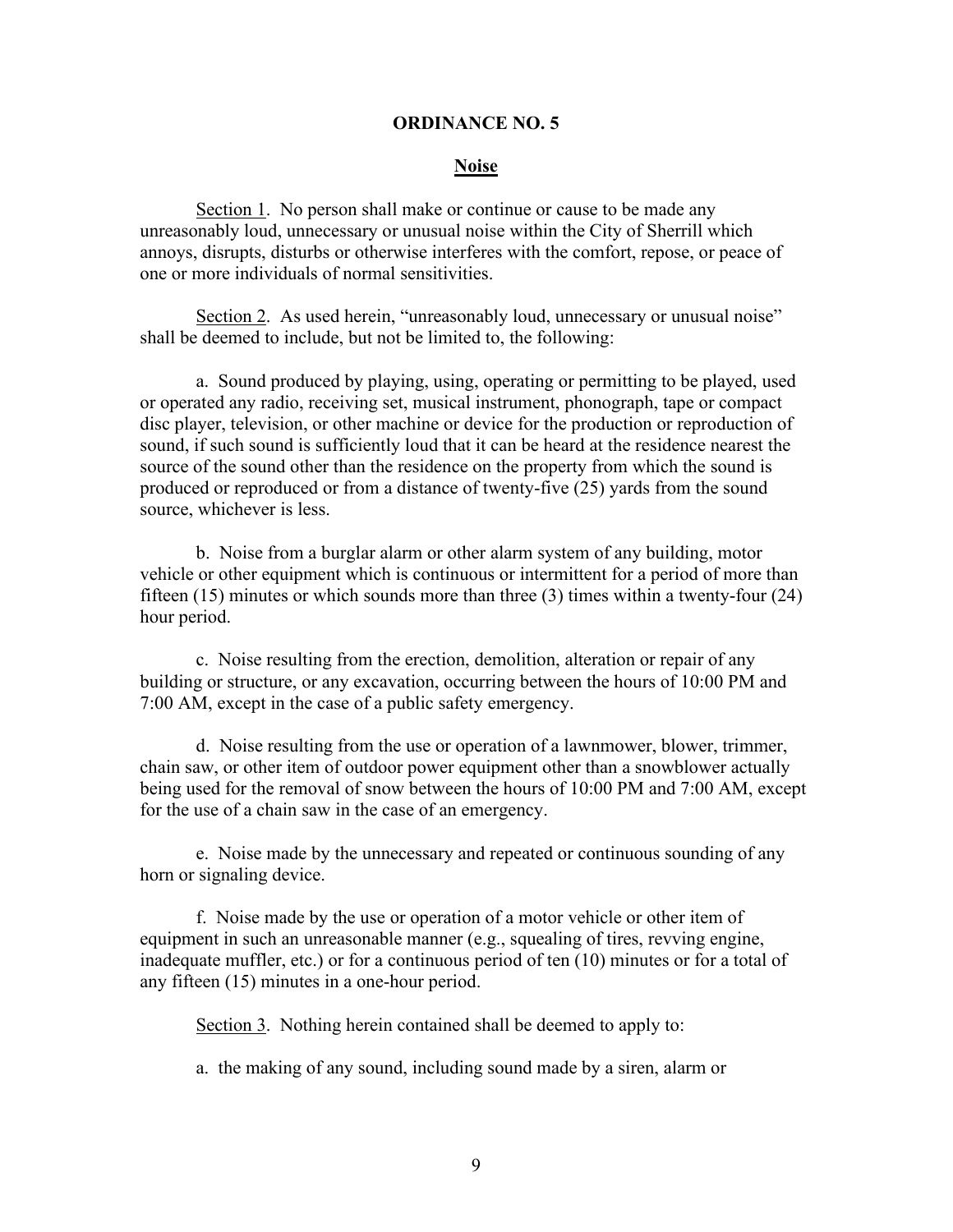other warning device, by any police officer, peace officer or fireman in the performance of his or her official duties;

b. noise made in the installation, repair or maintenance of any public utility by one or more persons duly authorized to make such installation, repair or maintenance;

c. noise made by the Sherrill Department of Public Works or any of its employees in the performance of their official duties;

d. The use of bells, chimes or sound amplifiers by churches between the hours of 8 AM and 10 PM; or (Added 9/11/06)

e. Activities in public parks, playgrounds, or public buildings under permission or authority of the City of Sherrill Commission, or in a parade for which a permit has been issued by the City. (Added 9/11/06)

Section 4. Any violation of this ordinance shall be punishable as provided in Section 26 of the City Charter.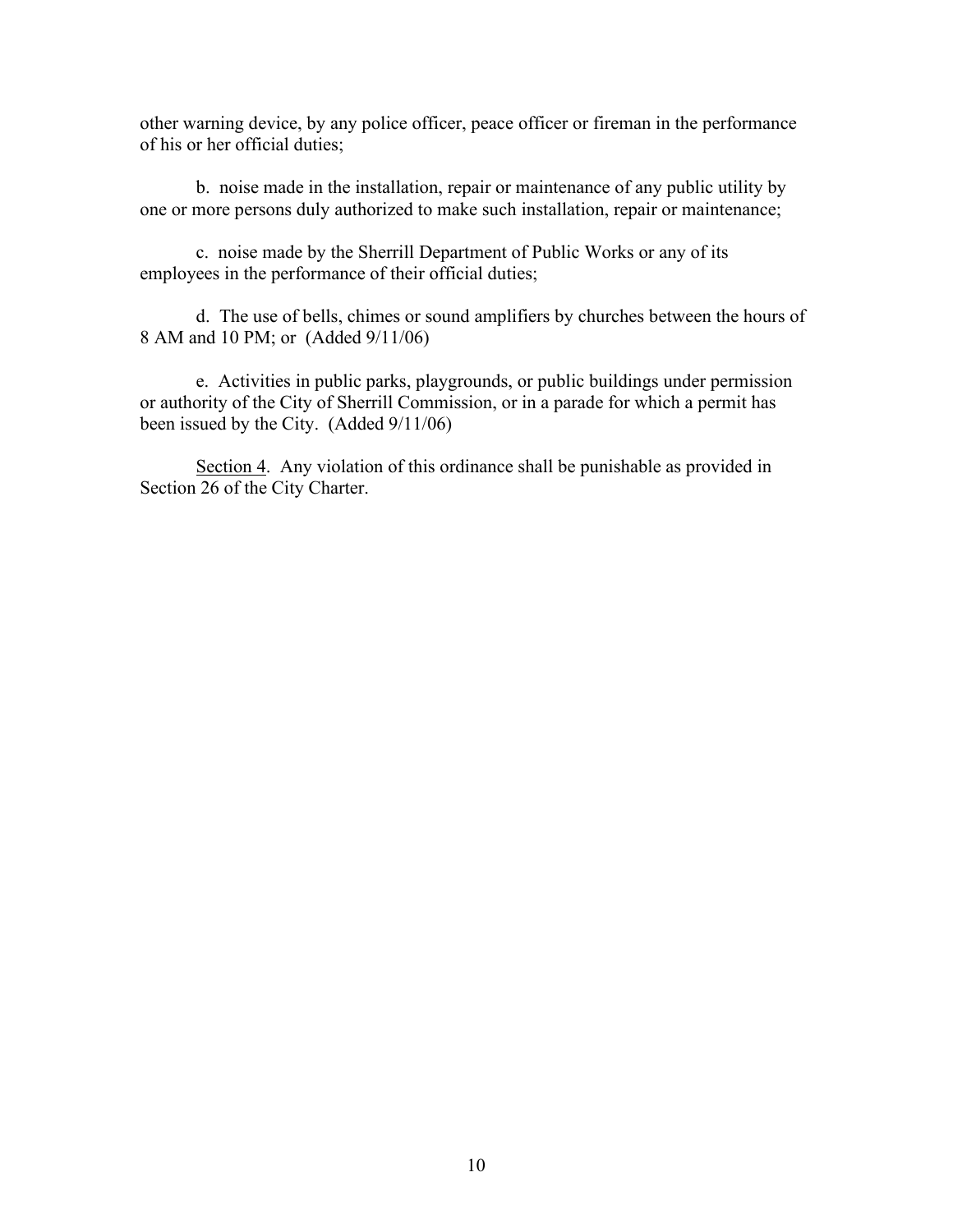#### **Dog Ordinance**

#### Section 1. Definitions.

(a) Owner. Any person who owns, keeps, harbors or has the care, custody or control of a dog. Dogs owned by minors shall be deemed to be in the custody and control of the minor's parents, or other head of the household where the minor resides.

(b) At Large. Any dog shall be deemed at large when it is off the property of its owner, and not under restraint.

(c) Restraint. A dog shall be deemed under restraint when it is leashed or confined within an enclosed motor vehicle or upon the premises of another with the consent of such other person. Leash length must not be greater than 8' (Eight Feet). (Amended 5/13/19)

#### Section 2. Restrictions.

(a) No owner shall permit or allow a dog to be at large within the City of Sherrill, unless such dog shall be restrained as provided in Section 1(c) herein.

(b) No person shall keep or harbor a dog:

(1) which habitually or persistently barks, howls, or whines so as to disturb the peace and quiet of other persons. (Amended 12/27/99)

(2) which, when off the owner's premises, bites, chases, snaps or snarls at or otherwise harasses or harms another person or causes reasonable apprehension of bodily harm to such person.

(3) which chases after moving motor vehicles, bicycles, snowmobiles or other animals.

(4) which bites, chases, snaps or snarls at any person lawfully upon the owner's premises unless such dog is securely muzzled or is otherwise restrained or confined in a building or securely tied or fenced.

(5) This ordinance requires that dogs be curbed. Curbing your dog means that owner shall remove or cause to be removed any fecal matter deposited by their dog off the owner's premises promptly.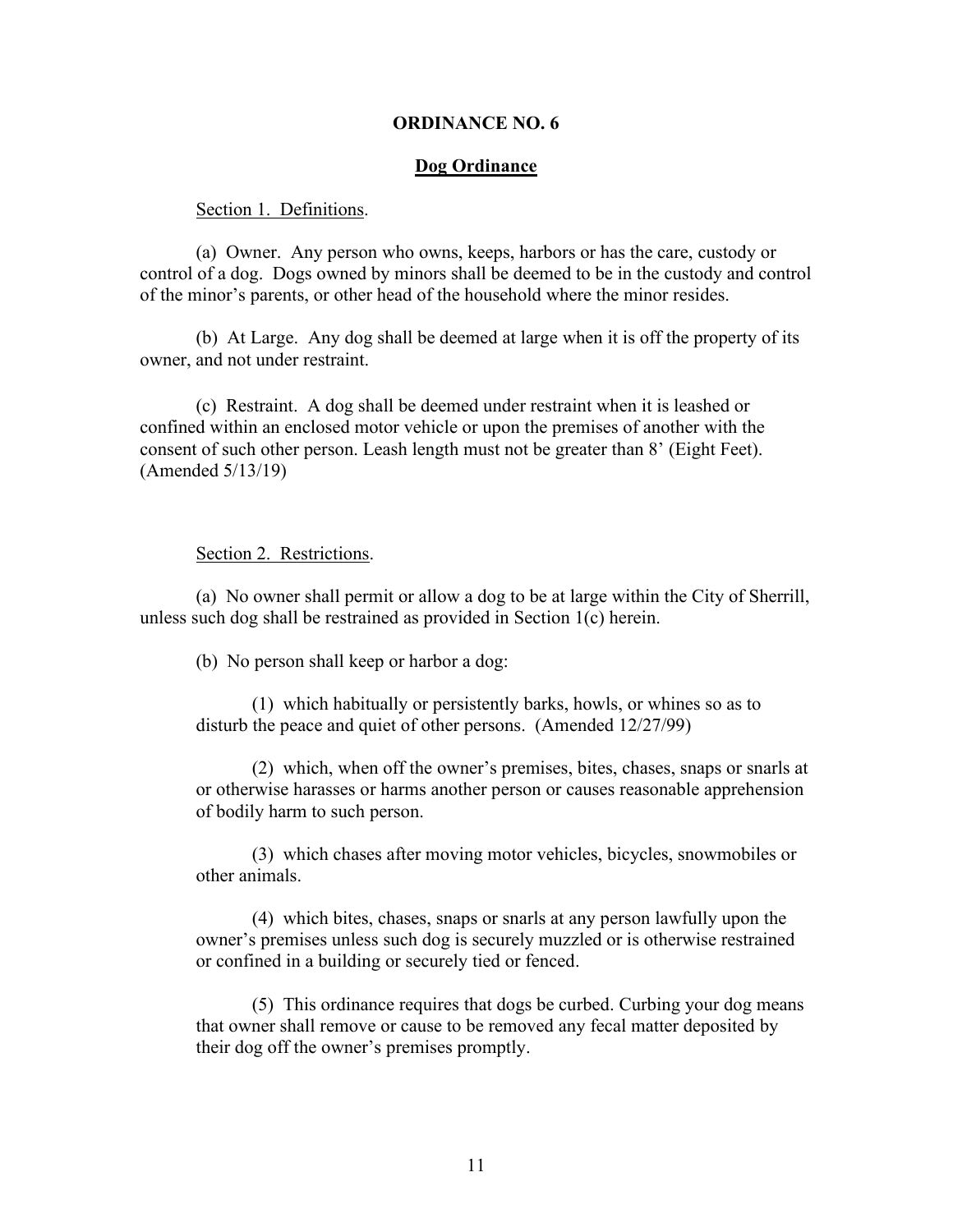Owners shall not allow their dogs to soil buildings or grounds, nor make a nuisance of its self on the grass, sidewalk, road or any part of a City right of way without property owners consent. City right of ways are typically 10' beyond the curb line of any City street.

The City of Sherrill provides its residents with dog waste stations that include individual waste bags and receptacles to dispose of waste.

(b) No unspayed female dog in heat shall be permitted outside a building, enclosed vehicle or fenced enclosure unless leashed and accompanied by the owner or his designee.

Section 3. Seizure of Dogs. The City of Sherrill Police Department, an Animal Control Officer designated by the City and/or any peace officer shall enforce the provisions of this ordinance by investigating complaints and by seizing any dog, tagged or untagged, found to be at large as above defined.

A dangerous dog or an untagged dog may be seized on or off the owner's premises, impounded and disposed of in accordance with the provisions of Article 7 of the Agriculture and Markets Law.

Every dog seized shall be maintained, redeemed or disposed of in accordance with Article 7 of the Agriculture and Markets Law. (Amended 12/13/10)

Section 4. Enforcement. Any person who observes a dog in violation of any provision of this ordinance may file a complaint, signed under oath, with the City Judge specifying the nature of the violation, the date thereof, the damage caused, if any, a description of the dog, and the name and address of the owner, if known. The City Judge shall issue a summons to the owner of such dog requiring the owner to appear in person before him to answer said complaint. The summons shall be served personally on the owner not less than three (3) days prior to the required appearance. Should the owner fail to appear, the City Judge may issue a warrant for the owner's arrest.

The City of Sherrill Police Department, an Animal Control Officer designated by the City and/or any peace officer observing a violation of this ordinance occurring in his presence may issue an appearance ticket to the owner of any dog in violation of this ordinance without first filing a complaint with the City Judge. Such appearance ticket shall require the owner to appear and answer the violation specified in the appearance ticket and the proceedings before the City Judge shall be the same as though a summons had been issued and served on the owner. (Amended 12/13/10)

Section 5. Presumption. In any enforcement proceeding hereunder, it shall be presumed that an unleashed dog on the premises of one other than its owner is there without the consent of the owner of such premises unless the defendant proves such consent.

Section 6. Penalties. Any violation of this ordinance shall be punishable as provided in Section 26 of the City Charter. (Amended 12/27/99)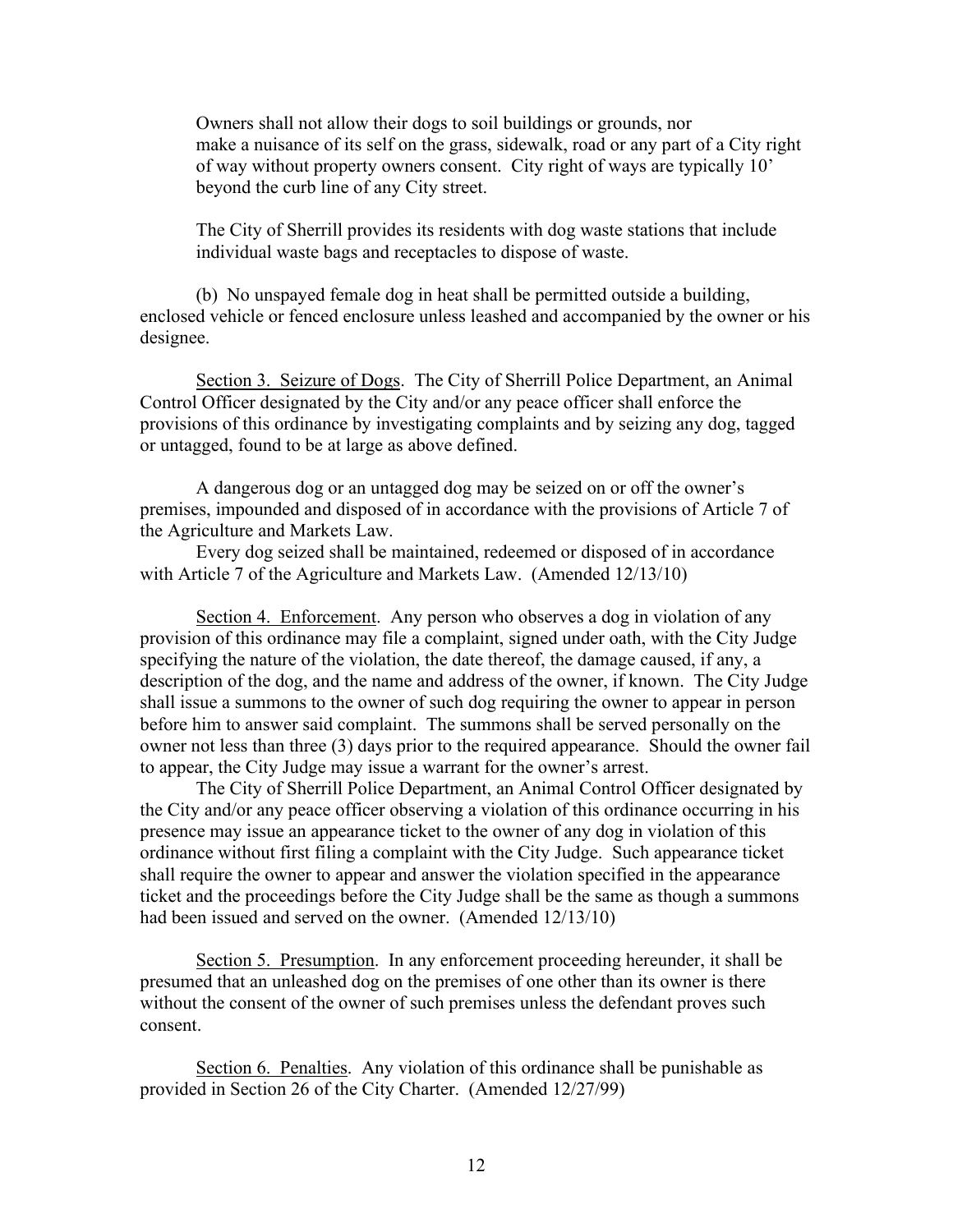Section 7. Licensing of Dogs. (Amended 12/13/10) The purpose of Sections 7 through 7D is to provide for the identification and licensing of dogs, so as to aid in the control and protection of the dog population and the protection of persons, property and domestic animals within the City of Sherrill. Such Sections shall apply to all areas of the City of Sherrill and to all dogs kept and/or harbored within the City of Sherrill, and to all dog licenses issued by the City of Sherrill on and after January 1, 2011.

(a) Definitions. As used in this ordinance, terms shall have the meanings as in Section 1 hereof and in Article 7 of the NYS Agriculture and Markets Law.

#### (b) Licensing of dogs

(1) Except as otherwise specifically provided in this ordinance or in Article 7 of the NYS Agriculture and Markets Law, all dogs at large, and all dogs four months of age or older shall be licensed in accordance with the provisions of this Section.

(2) All applications for a dog license, both original applications and renewal applications, shall be made to the Sherrill City Clerk.

(3) The application shall state the sex, actual or approximate age, breed, color, and official identification number of the dog, and other identification marks, if any, and the name, address and telephone number of the owner.

(4) The application shall be accompanied by the license application fee, any applicable license surcharges, and any such additional fees as may be established from time to time by resolution of the City of Sherrill Commission. Each license application shall be accompanied by a current certificate of rabies vaccination or a statement from a licensed veterinarian in lieu thereof that such vaccination would endanger the dog's life. In the case of a spayed or neutered dog, every application shall also be accompanied by a certificate signed by a licensed veterinarian or an affidavit signed by the owner, showing that the dog has been spayed or neutered, provided such certificate or affidavit shall not be required if the same is already on file with the clerk. In lieu of the spay or neuter certificate, an owner may present a statement certified by a licensed veterinarian stating that he has examined the dog and found that, because of old age or other reason, the life of the dog would be endangered by spaying or neutering. In such case, the license fee for the dog shall be the same as for a spayed or neutered dog as set forth in this Section.

(5) Upon validation by the City Clerk, the application shall become a license for the dog described therein. Once an application has been validated, no refund shall be made of the fees paid therefore, or any portion thereof.

(6) The City Clerk shall provide an identification tag and a copy of the license to the owner, and retain the license and all documentation supporting the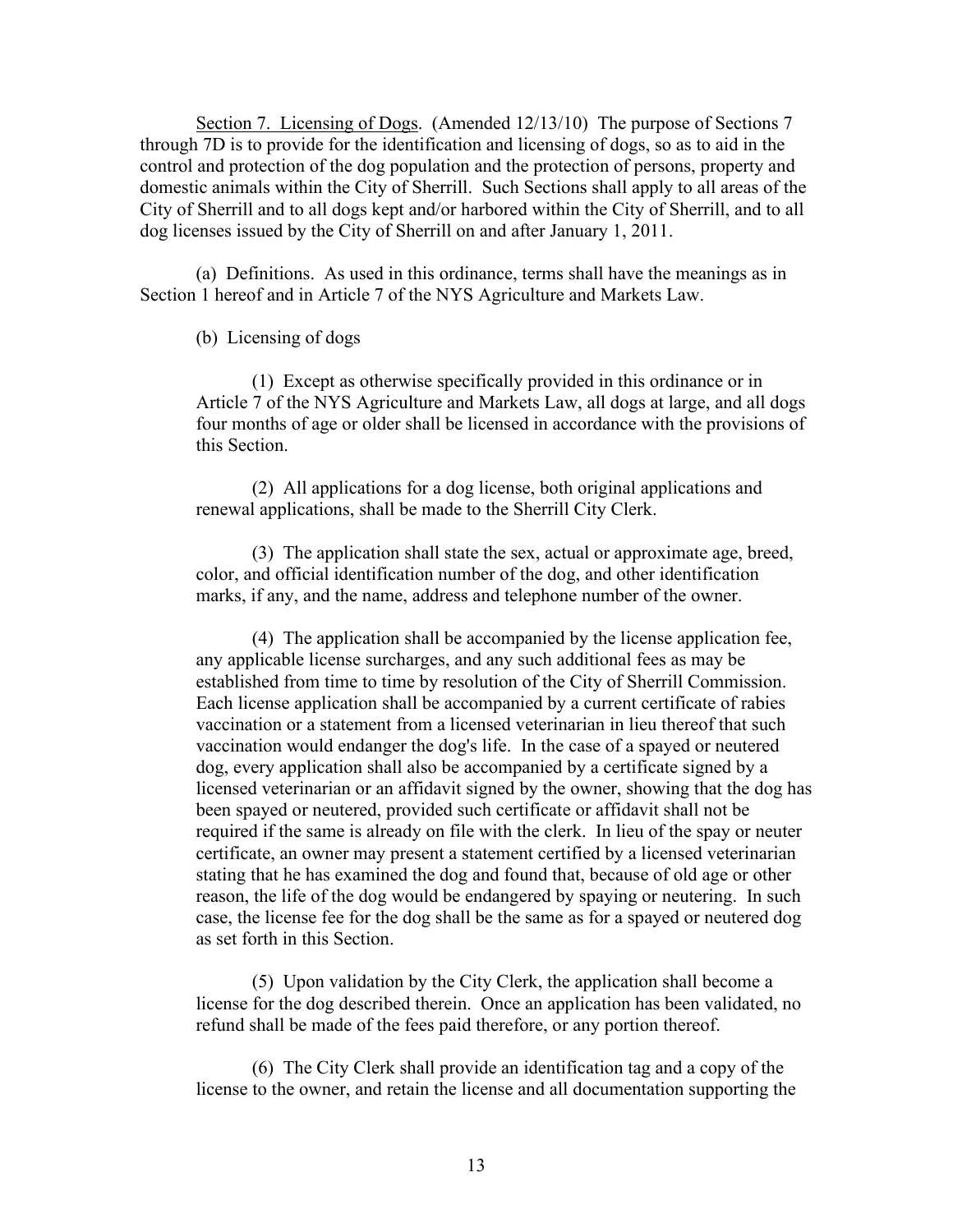issuance of the license in accordance with the Records Retention and Disposition Schedule MU-1 issued by the New York State Archives and Records Administration. If the application for a dog license (or renewal) is made by mail and the owner requests a validated copy, the owner shall provide a stamped, selfaddressed envelope for that purpose.

(7) No license shall be transferable. Upon the transfer of ownership of any dog, the new owner shall immediately make application for a license for such dog.

(8) Each initial license issued by the City of Sherrill pursuant to this Section shall expire on the last day of the month one year from the date of the original issuance of the license. Each renewal license shall expire on the last day of the same month in each succeeding calendar year. (For example, a license originally issued in January will always expire on January 31st of each succeeding calendar year, regardless of the actual date the license is renewed with the City Clerk — renewing early or late does not change the date of expiration of the license.)

(9) Owners of more than one dog may request a common renewal date for their dog licenses, which may be granted by the City Clerk as long as no license is extended beyond the period of validity that would otherwise apply under the provisions of the prior paragraph (8) (i.e., the license may be issued for less than a year, but not for more than a year.) No license fees or surcharges shall be prorated upon the granting of a request for a common renewal date pursuant to the provisions of this paragraph.

(10) Any dog harbored within the City of Sherrill which is owned by a resident of New York City or licensed by the City of New York, or which is owned by a non-resident of New York State and licensed by a jurisdiction outside that State of New York, shall for a period of thirty (30) days be exempt from the licensing and identification provisions of this ordinance.

(c) Relocation / Relicensing

(1) The owner of any dog currently licensed in another municipality who relocates his place of residence to the City of Sherrill shall apply for and obtain a City of Sherrill dog license for each dog owned.

(2) Any dog adopted from an incorporated humane society or similar incorporated dog protective association must be licensed in the City of Sherrill prior to being released from said shelter.

#### Section 7-A License Fees.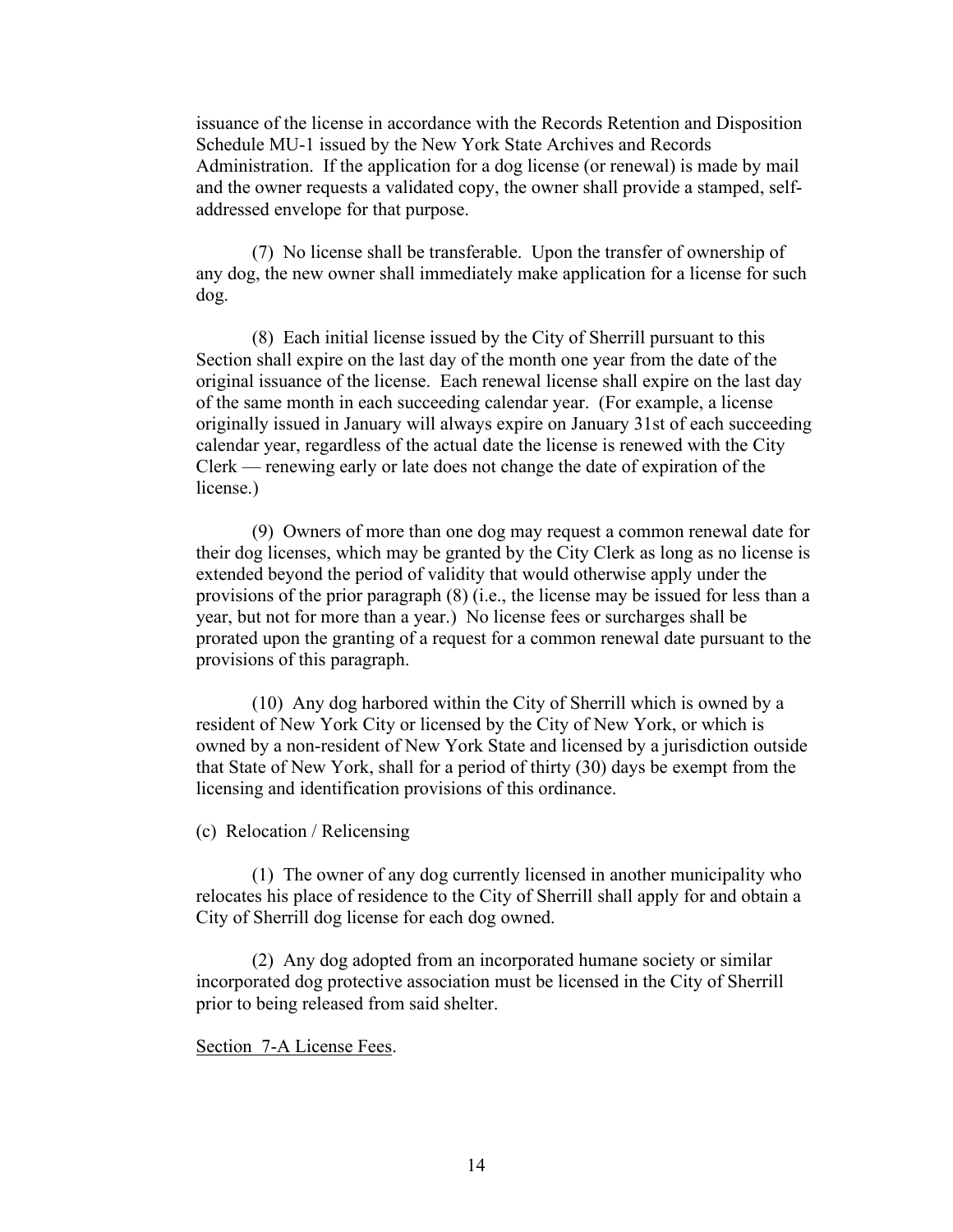(a) A fee schedule for all license fees and other fees to be charged and collected pursuant to this ordinance shall be established by resolution of the City of Sherrill Commission. Such fee schedule may thereafter be amended from time to time by further resolution of the Commission. The fees set forth in, or determined in accordance with, such fee schedule or amended fee schedule shall be charged and collected prior to the issuance of the license for which the fees are due.

(b) All fees established by the Commission shall be in accordance with the following limitations:

(1) The application fee for an unspayed or unneutered dog shall be at least five dollars more than the application fee for a spayed or neutered dog.

(2) A surcharge fee in an amount not less than one dollar for spayed and neutered dogs, and not less than three dollars for unspayed or unneutered dogs, for the purpose of supporting animal population control efforts.

(3) A surcharge fee in an amount not less than five dollars shall be imposed upon a dog identified as unlicensed during an enumeration conducted pursuant to Article 7 of the NYS Agriculture and Markets Law.

(c) Except as otherwise provided in Article 7 of the NYS Agriculture and Markets Law, and/or under any other provision of this Article, all fees, fines and/or penalties collected upon the application for a license and/or the prosecution of any violation of this Article shall be the property of the City of Sherrill.

#### Section 7-B. Identification of dogs.

(a) Each dog licensed pursuant to this Article shall be assigned, at the time the dog is first licensed, a permanent official identification number. The official identification number shall constitute the official identification of the dog to which it is assigned, regardless of changes of ownership, and the number shall not be reassigned to any other dog during the lifetime of the dog to which it is assigned. Such identification number shall be carried by the dog on an identification tag which shall be affixed to a collar on the dog at all times, provided that a dog participating in a dog show shall be exempt from this requirement during such participation.

(b) At the time a dog is first licensed, one identification tag shall be furnished to the owner at no charge. Should an official City of Sherrill dog tag be lost, a new tag will be issued upon payment of the fee prescribed by resolution of the Commission.

(c) No tag carrying an official identification number shall be affixed to the collar of any dog other than the one to which that number has been assigned.

(d) The size, shape and form of imprints on identification tags and purebred license tags shall be prescribed by the Commission, and any tag bearing an imprint other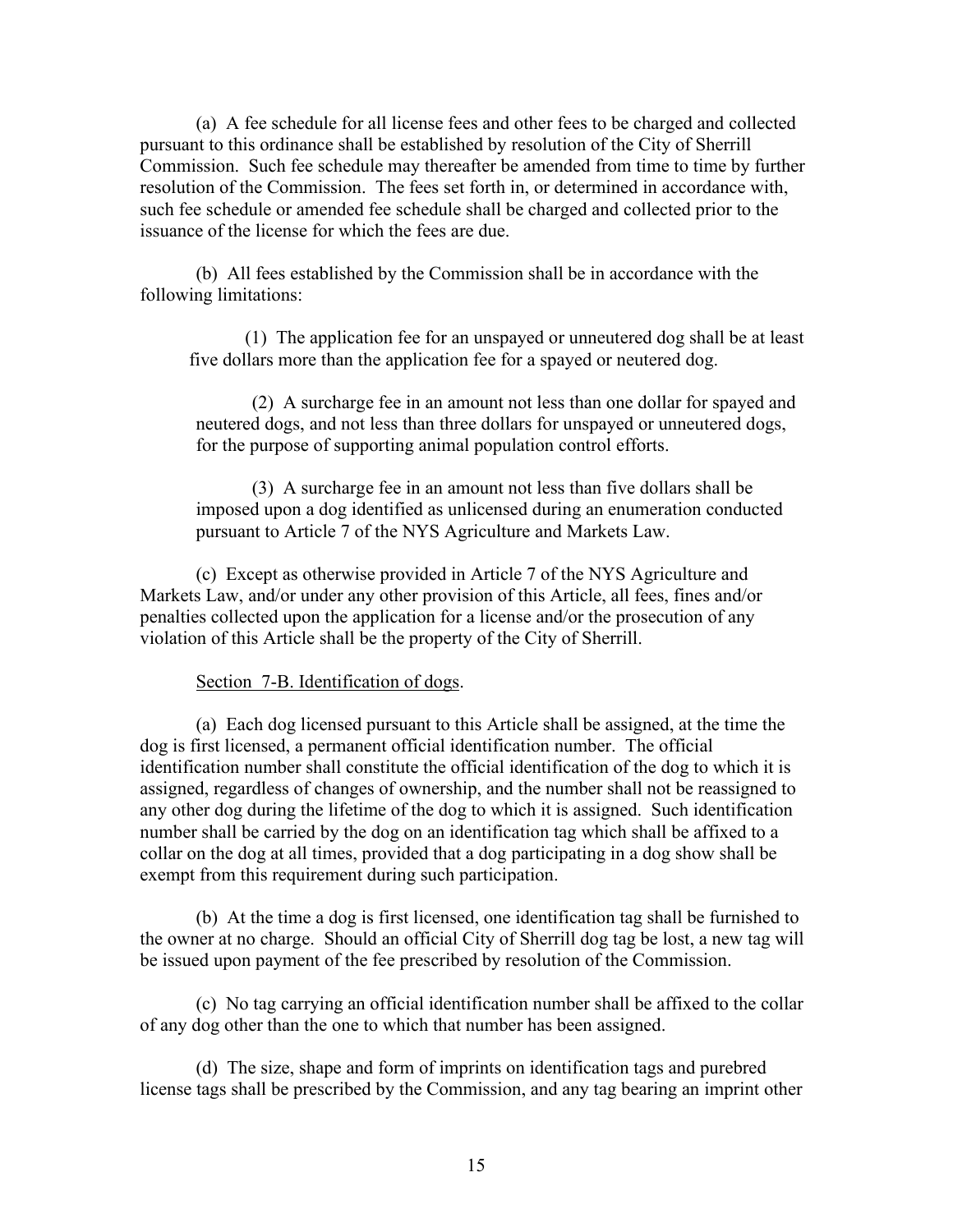than that prescribed shall not constitute valid identification for the purposes of this Article.

# Section 7-C Change of ownership; lost or stolen dog.

(a) In the event of a change in the ownership of any dog which has been assigned an official City of Sherrill identification number or change in the address of the owner of record any such dog, the owner of record shall, within ten days of such change, file with the City Clerk a written report of such change. Such owner of record shall be liable for a violation of this section until such filing is made, or until the dog is licensed in the name of the new owner.

(b) If any dog which has been assigned an official identification number is lost or stolen, the owner of record shall, within ten days of the discovery of such loss or theft, file with the City Clerk, a written report of such loss or theft. In the case of a loss or theft, the owner of record of any such dog shall not be liable for any violation of this section, and/or of any violation Article 7 of the New York State Agriculture and Markets Law if committed after such report is filed.

(c) In the case of a dog's death, the owner of record shall so notify the City Clerk, in writing, either prior to renewal of licensure or upon the time of such renewal as set forth in this Article. Failure to notify the City Clerk of the death of a dog as so required herein shall constitute a violation and the owner of record shall be liable for such violation.

# Section 7-D. Violations.

(a) It shall be a violation punishable as provided in Section 7-D(b) of this Ordinance for:

(1) Any owner to fail to license any dog;

(2) Any owner to fail to have any dog identified as required by this Article;

(3) Any person to knowingly affix to any dog any false or improper identification tag;

(4) Any owner or custodian of any dog to fail to confine, restrain or present such dog for any lawful purpose required pursuant to this Article and/or Article 7 of the New York State Agriculture and Markets Law;

(5) Any person to furnish any false or misleading information on any form required to be filed with the City of Sherrill pursuant to this Article and/or Article 7 of the New York State Agriculture and Markets Law;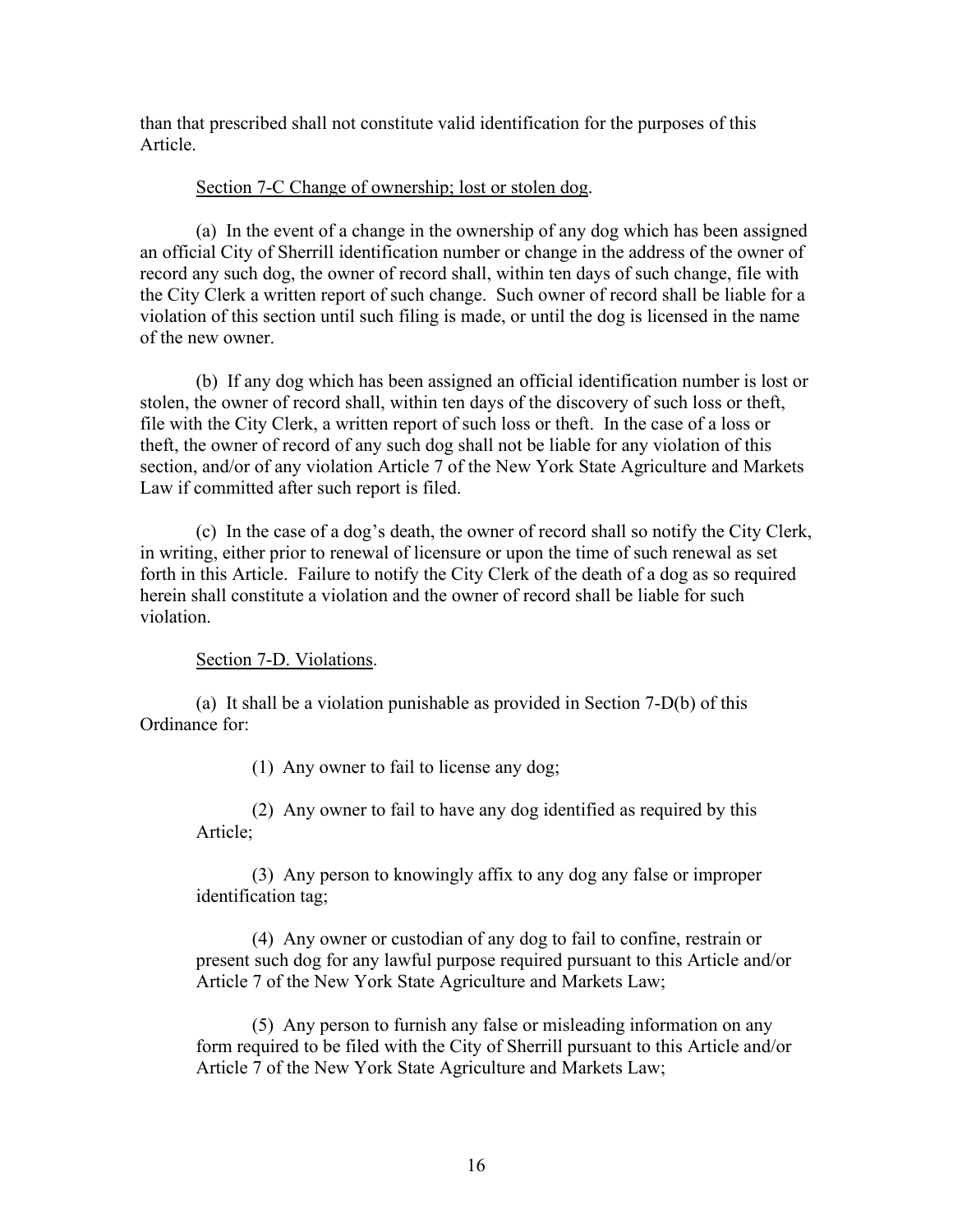(6) The owner or custodian of any dog to fail to exercise due diligence in handling his or her dog if the handling results in harm to another dog that is a guide, hearing or service dog;

(7) The owner of a dog to fail to notify the City Clerk of any change of ownership or owner's address as required by this Article.

(b) It shall be the duty of the City of Sherrill Police Department, Animal Control Officer designated by the City and/or any peace officer, with the assistance of the City Attorney, to prosecute an action or proceeding against any person who has committed within the City of Sherrill any violation of this Ordinance and/or Article 7 of the New York State Agriculture and Markets Law. The dog control officer may elect either to prosecute such action as a violation under the penal law or as a civil action to recover a civil penalty. A violation of this section shall be punishable, subject to such an election, by a fine or penalty of not less than twenty-five dollars, and not more than two hundred fifty dollars, except that

(1) Where the person was found to have violated this ordinance and/or Article 7 of the New York State Agriculture and Markets Law within the preceding five years, the fine or penalty may be not less than fifty dollars, and

(2) Where the person was found to have committed two or more such violations within the preceding five years, the subsequent violation shall be punishable by a fine or penalty of not less than one hundred dollars or imprisonment for not more than fifteen days, or both.

(c) A defendant charged with a violation of any provision of this Article may plead guilty to the charge in open court. He may also submit to the magistrate having jurisdiction, in person, by duly authorized agent, or by mail, a statement:

(1) That he waives arraignment in open court and the aid of counsel,

(2) That he pleads guilty to the offense charged,

(3) That he elects and requests that the charge be disposed of and the fine or penalty fixed by the court,

(4) Reciting any explanation that he desires to make concerning the offense charged, and

(5) That he makes all statements under penalty of perjury. Thereupon the magistrate may proceed as though the defendant had been convicted upon a plea of guilty in open court, provided however, that any imposition of fine or penalty hereunder shall be deemed tentative until such fine or penalty shall have been paid and discharged in full. If upon receipt of the aforesaid statement, the magistrate shall deny the same, he shall thereupon notify the defendant of this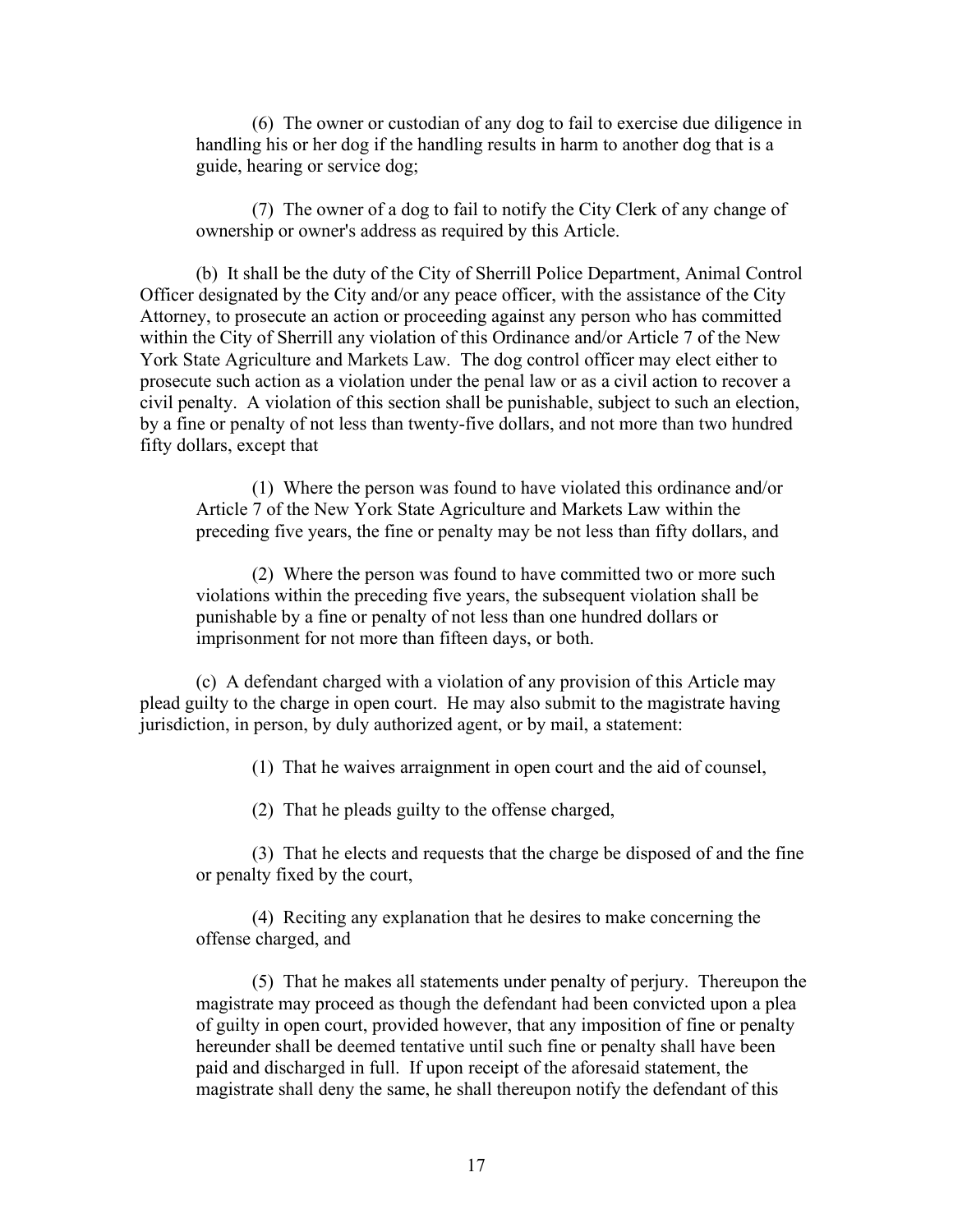fact, and that he is required to appear before the said magistrate at a stated time and place to answer the charge which shall thereafter be disposed of pursuant to the applicable provisions of law.

(d) Each day that a person is in violation of any provision of this Article shall constitute a separate offense, with each such offense being subject to the fines and penalties set forth herein.

Section 8. Impoundment of Dogs. Each dog seized in accordance with the provisions of Article 7 of the Agriculture and Markets Law or the provisions of this ordinance shall be properly sheltered, fed and watered for the redemption period as hereinafter provided. Each dog which is not identified, whether or not licensed, shall be held for a period of five (5) days from the day seized during which period the dog may be redeemed by its owner, provided that such owner produces proof that the dog has been licensed and has been identified pursuant to the provisions of the Agriculture and Markets Law and further provided that the owner first pays the following impoundment fees to the City Clerk:

(a) \$25.00 per day for the first impoundment of any dog owned by that person (amended 12/13/10);

(b) \$50.00 for the first 24 hours or part thereof and \$20.00 for each additional 24 hours or part thereof for the second impoundment within one year of the first impoundment of any dog owned by that person (amended 12/13/10);

(c) \$100.00 for the first 24 hours or part thereof and \$20.00 for each additional 24 hours or part thereof for the third and subsequent impoundments within one year of the first impoundment of any dog owned by that person (amended 12/13/10).

Promptly upon the seizure of any identified dog, the owner of such dog shall be notified personally or by certified mail, return receipt requested, of the facts of seizure and the procedure for redemption. If notification is personally given, such dog shall be held for a period of 7 days after the day of notice. If such notification is made by mail, such dog shall be held for a period of 9 days from the date of mailing, during which period the dog may be redeemed by the owner. In either case, the owner may redeem such dog upon payment to the City Clerk of the impoundment fees herein prescribed and by producing proof that the dog has been licensed.

An owner shall forfeit title to any dog unredeemed at the expiration of the appropriate redemption period.

Section 9. Exclusions from Operation of Ordinance. This ordinance shall not apply to any guide dog actually leading a blind person.

Section 10. Separability. If any provisions of this ordinance be declared invalid, all other provisions thereof shall remain valid and enforceable.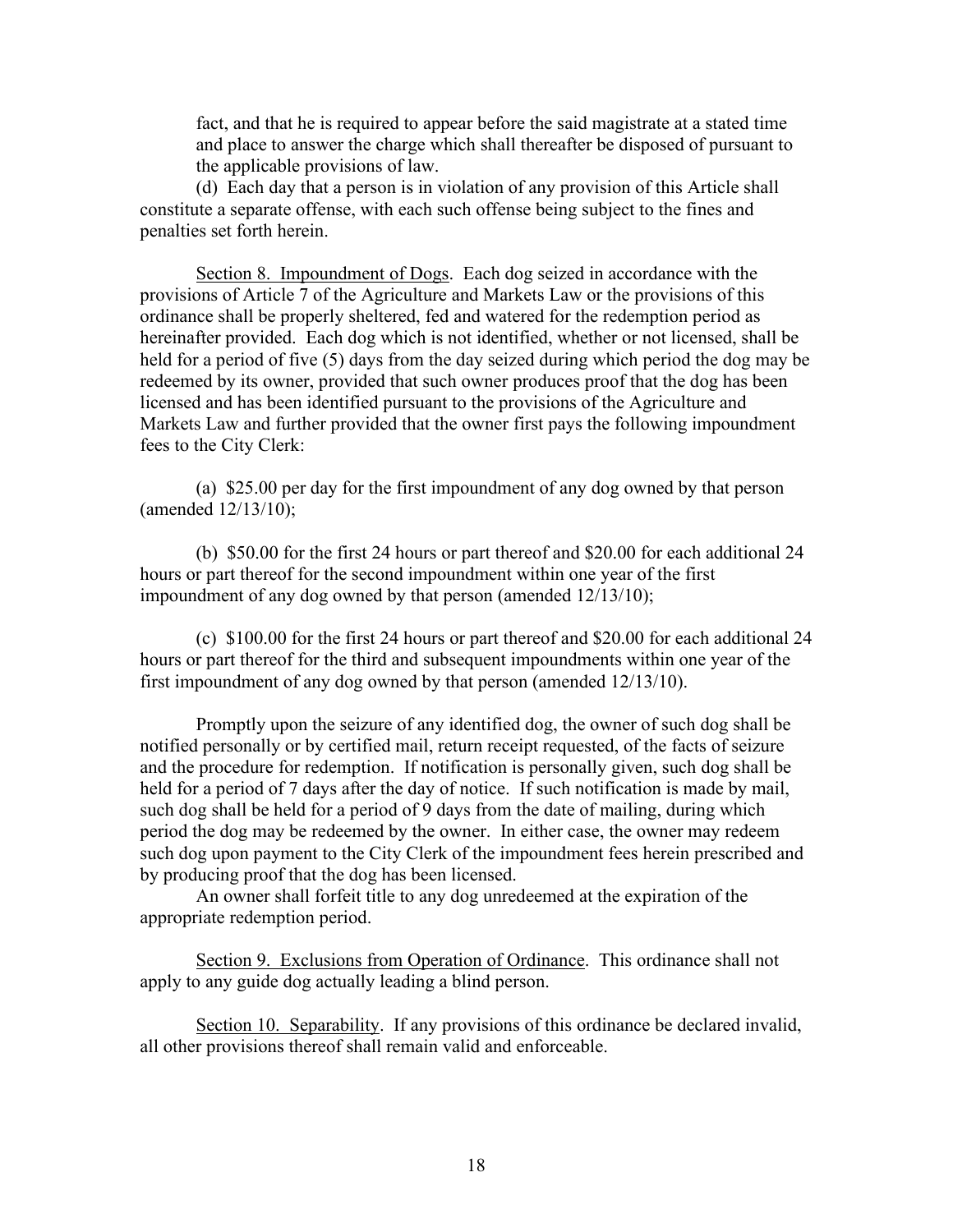### **Exhibitions**

Section 1. No person, firm or corporation shall conduct, operate or maintain any circus, carnival, outdoor concert, performance, show or exhibition, excluding amateur sporting contests and community observances and events, without first obtaining from the City Manager a license or permit setting forth the conditions, regulations and restrictions governing the holding of such event which he shall deem reasonably necessary to insure and protect the peace and safety of the public. Such conditions, regulations and restrictions may include provisions for adequate off-street parking, crowd control and security patrol, liability insurance, noise or sound levels, hours of operation, clean-up with bond or cash security therefor.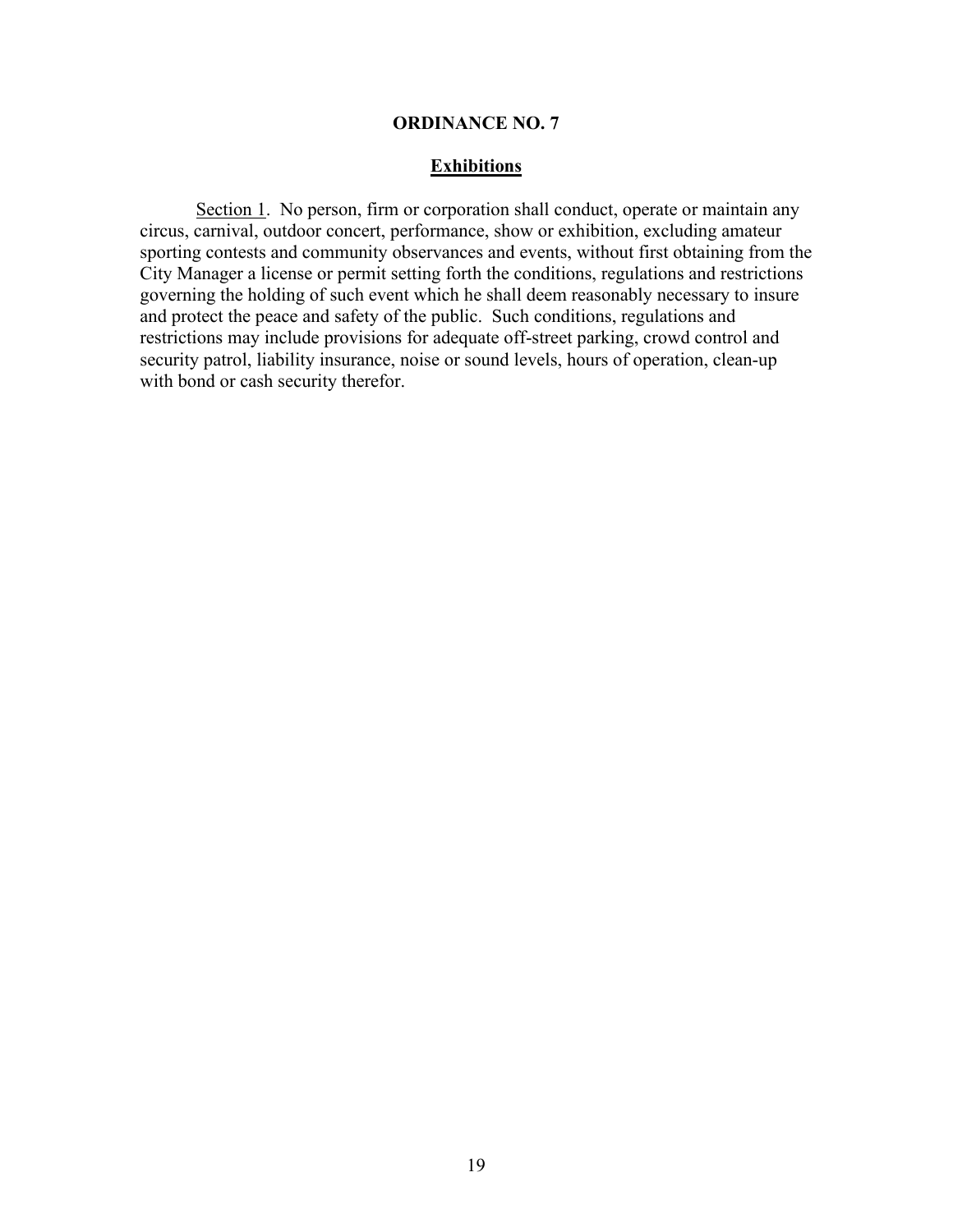#### **Firearms**

Section 1. No person shall discharge any species of firearm, pellet gun, air gun or other weapon within the territorial boundary limits of the City of Sherrill, or discharge any such firearm outside the said city so that the bullet, shot pellet or other projectile therefrom enters the City of Sherrill, except in self-defense, in the reasonable protection of property, or in the discharge of official duty.

Section 2. Nothing herein contained shall be deemed to prohibit the discharge of a firearm under supervised instruction or regulation at an established rifle range or target range situated in a location first approved by the City Commission, having due regard for the health and safety of the residents of the City and the general public.

Section 3. Nothing herein contained shall be deemed to prohibit the lawful hunting of deer by longbow as permitted under Article 11 of the Environmental Conservation Law.

Section 4. Any person convicted of a violation of any of the provisions of this ordinance shall be guilty of a violation punishable by a fine not to exceed Five Hundred Dollars (\$500.00), by a term of imprisonment not to exceed ten (10) days, or by both such fine and imprisonment.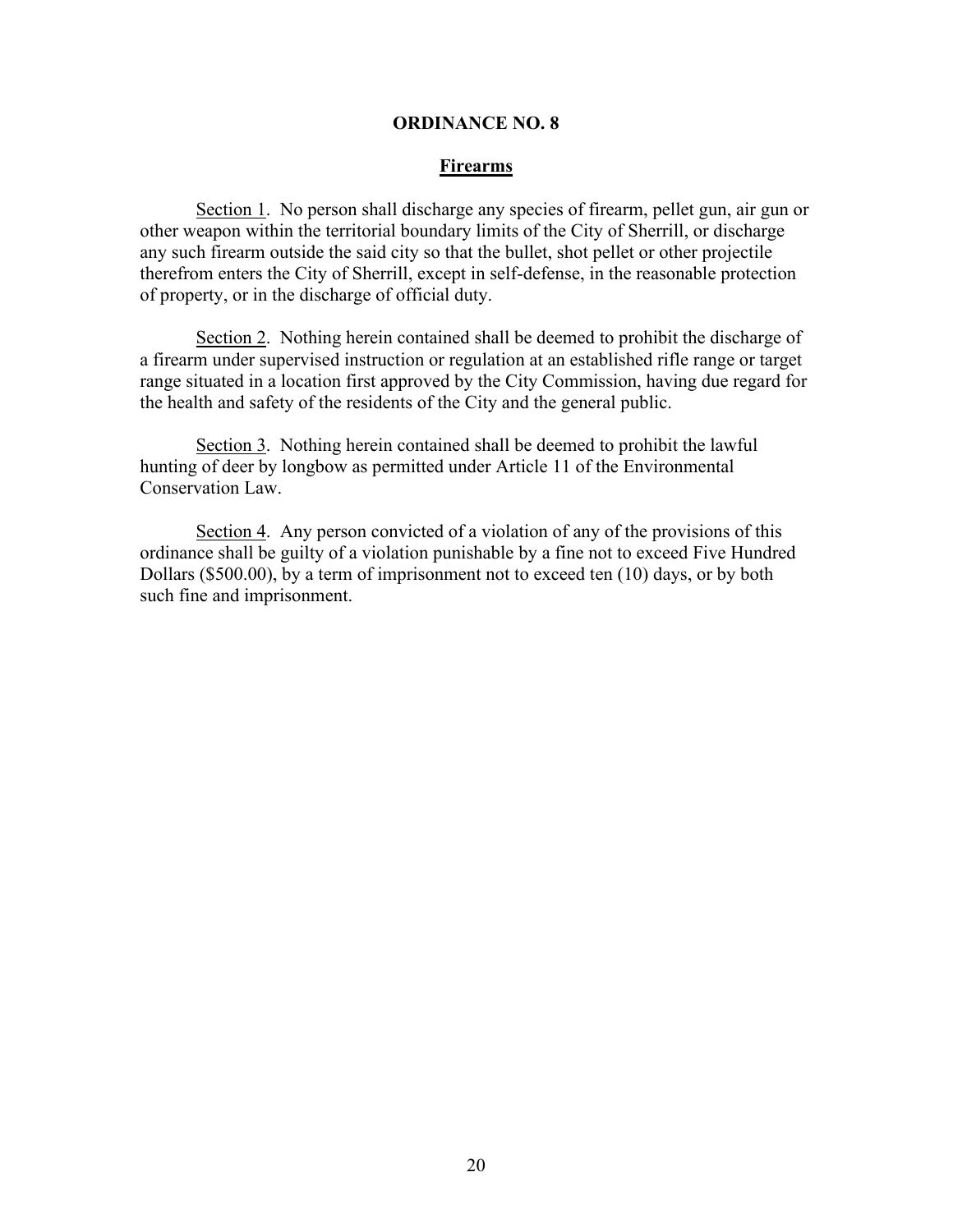## **Games of Chance**

Section 1. It shall be lawful for any authorized organization, upon obtaining the required license therefor to conduct games of chance within the City of Sherrill, subject to the provisions of this ordinance, the provisions of Article 9-A of the General Municipal Law and the provisions set forth by the New York State Racing and Wagering Board.

Section 2. The terms "authorized organization" and "games of chance" shall have the meanings stated in Section 186 of the General Municipal Law.

Section 3. The unauthorized conduct of a game of chance shall constitute and be punishable as a misdemeanor.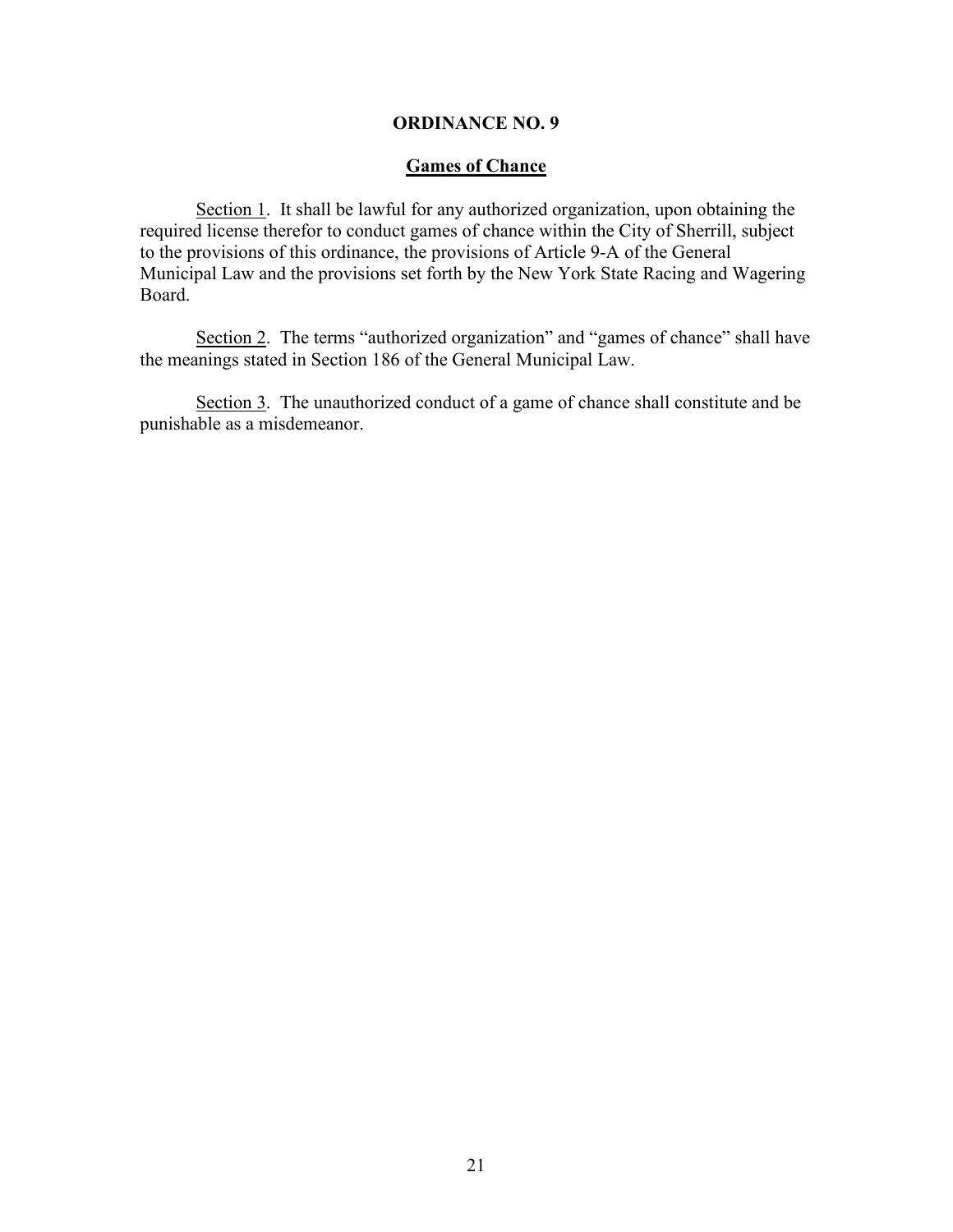### **Garbage, Rubbish and Trash**

#### **Section 1 – Garbage & Recyclables**

#### **Residential Collection**

- a.) **Residential Collection:** A residential entity is classified as **1. Single Family or 2. Two Family (2 Units or Less)**.
- b.) **Location:** Residents desiring to dispose of their normal weekly accumulation of garbage & recyclables via municipal collection, may do so by placing the same in the marginal strip between the sidewalk and the curb. In the event of snow, residents shall place all garbage and recyclables at the edge of driveway between the sidewalk and road. No garbage or recyclables shall be set out earlier than 6:00pm of the evening immediately preceding the scheduled day of municipal pick-up. Emptied containers shall be removed from the marginal strip by 8:00pm of the day of the scheduled municipal pick-up.
- c.) **Containers:** Containers shall have handles and be tightly covered, watertight, galvanized iron, non-rusting metal, or plastic with a capacity of no less than 10 gallons and no more than **35** gallons per container. **Plastic bags are not acceptable for garbage containment. Plastic bags shall not be placed in recyclable bins or used for the containment of recyclables.** The use of rope, bungees, wire, or any other tethering device intended for cover securement on containers is prohibited. Collection crews reserve the right to cut tethering device if necessary. The combined weight of a single container and its garbage or recyclable contents shall not exceed 40 pounds.

#### **Commercial Collection**

d.) **Commercial Collection:** A commercial entity is classified as **1. Small retail:** such as banks, salons, merchandisers, and the like**. 2. Small professional offices:** such as legal, medical, insurance and the like. **3. Multiple dwellings:** such as: Apartment buildings and living units of 3 or more, and other commercial entities. Commercial collection will include up to, but not exceeding 6 containers of refuse and/or recycling combined. All containers shall have handles and be tightly covered, watertight, galvanized iron, non-rusting metal, or plastic with a capacity of no less than 10 gallons and no more than 35 gallons per container. Plastic bags are not acceptable for garbage containment. Plastic bags shall not be placed in recyclable bins or used for the containment of recyclables. The use of rope, bungees, wire, or any other tethering device intended for cover securement on containers is prohibited. Collection crews reserve the right to cut tethering device if necessary. The combined weight of a single container and its garbage or recyclable contents shall not exceed 40 pounds.

Commercial entities that create more than 200 Gallons (equivalent to 1 yard) of refuse/recycling weekly are required to have a dumpster. Commercial and food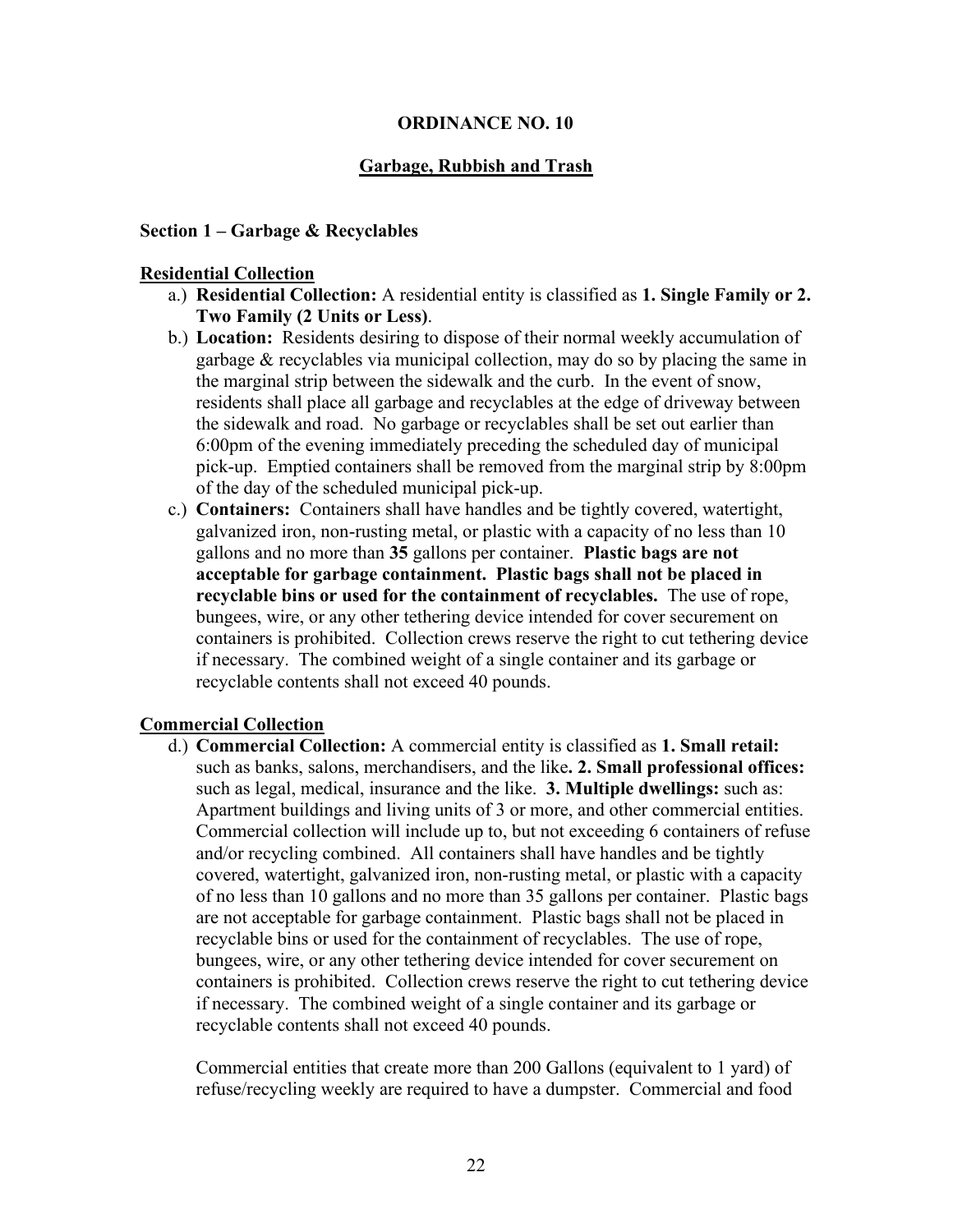waste entities such as restaurants, food service, grocery stores, butcher shops, and other like businesses are required to have dumpsters as well.

- e.) **Location:** Commercial entities desiring to dispose of their normal weekly accumulation of garbage & recyclables via municipal collection, may do so by placing the same in the marginal strip between the sidewalk and the curb or in area designated by City of Sherrill. In the event of snow, residents shall place all garbage and recyclables at the edge of driveway between the sidewalk and road. No garbage or recyclables shall be set out earlier than 6:00pm of the evening immediately preceding the scheduled day of municipal pick-up. Emptied containers shall be removed from the marginal strip by 8:00pm of the day of the scheduled municipal pick-up.
- f.) **Dumpsters:** Effective January 1, 2020 municipal collection of dumpsters will discontinue.

Entities desiring to dispose of their normal weekly accumulation of garbage & recyclables via dumpster may do so via private hauler collection. The size of dumpster and frequency of weekly collection is dependent on the need of the individual business, however ordinance 10 requires commercial dumpsters to be emptied at least once a week.

Commercial properties with dumpsters shall adhere to the following provisions:

- Dumpsters shall be sized accordingly to ensure garbage is covered and fully enclosed. Partially covered and/or overflowing dumpsters are prohibited. Maximum dumpster size shall not exceed 6 cubic yards.
- Placement of dumpsters shall not be placed in City Right of Ways, or near utilities such as powerlines, water or sewer services or any other condition deemed unsafe or unsuitable for safe pick up.
- Dumpsters shall be staged at designated, city approved locations.

# **Section 2 – Disposal**

The municipal pick-up of garbage and recyclables is intended to apply to the normal, weekly accumulation of same and is not intended as a means of disposal of unusual accumulation of old building and construction materials, furniture, old tires, hot water heaters, appliances, large metal items, and the like. Residents **and Commercial entities** shall adhere to the most current, local regulations on proper disposal of, but not limited to: garbage, recyclables, household hazardous waste, and electronics. **All material generated outside the City of Sherrill shall not be included in municipal pick-ups. Violators will be prosecuted for theft of services.**

Electronics may be disposed of at the City of Sherrill Transfer Station 210 Elmwood Pl. Disposal tickets may be purchased at Sherrill City Hall.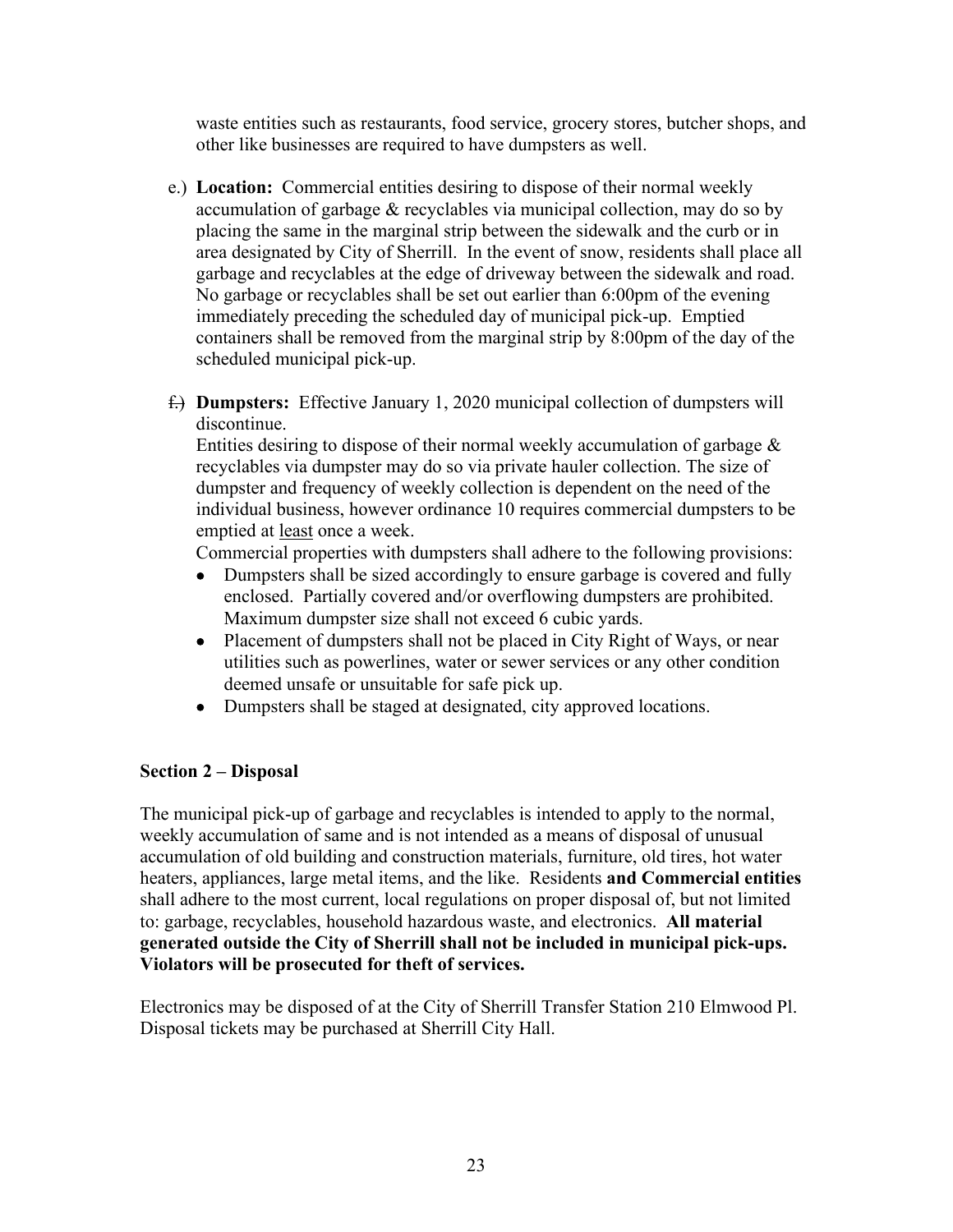Game Animal Carcasses may not be disposed of in residential collection. Game Animal Carcasses can be disposed of at any one of the Oneida Herkimer Solid Waste Authority transfer stations (Rome/Utica).

Household Hazardous Waste may be disposed of at the Oneida Herkimer Solid Waste Authority (Leland Ave. Utica, NY)

# **Section 3 – Sharps**

Sharps cannot be set out with your recyclables! Place used needles, syringes and lancets in a puncture-proof container like a laundry detergent bottle with a top. When full, tape lid/top shut, label as "sharps" and place in the garbage.

# **Section 4 – Manufacturing Districts**

The provisions of this ordinance shall not apply to Manufacturing Districts governed by Article 5, Industrial Performance Standards, of the Zoning Ordinance of the City of Sherrill.

# **Section 5 – Unacceptable Materials**

Materials placed at the curbside for municipal collection contrary to the provisions of this ordinance shall not be picked up by collection crews and the owner of the premises shall dispose of same by other, legal means without delay.

Items being disposed of as "free" may only remain curbside for a maximum of a 24 hours. Items out longer than the 24-hour period will be in violation of this ordinance.

# **Section 6 – Violation**

Any person who violates this ordinance **will be issued a warning via sticker, and/or letter left on or near cans at collection point. A letter may also be sent. Those that fail to correct problem shall be found guilty upon** conviction by a fine of \$25.00 for a first offense, \$50.00 for each subsequent offense, or imprisonment for not more than ten (10) days, or by both such fine and imprisonment. *(Amended 5/13/19)*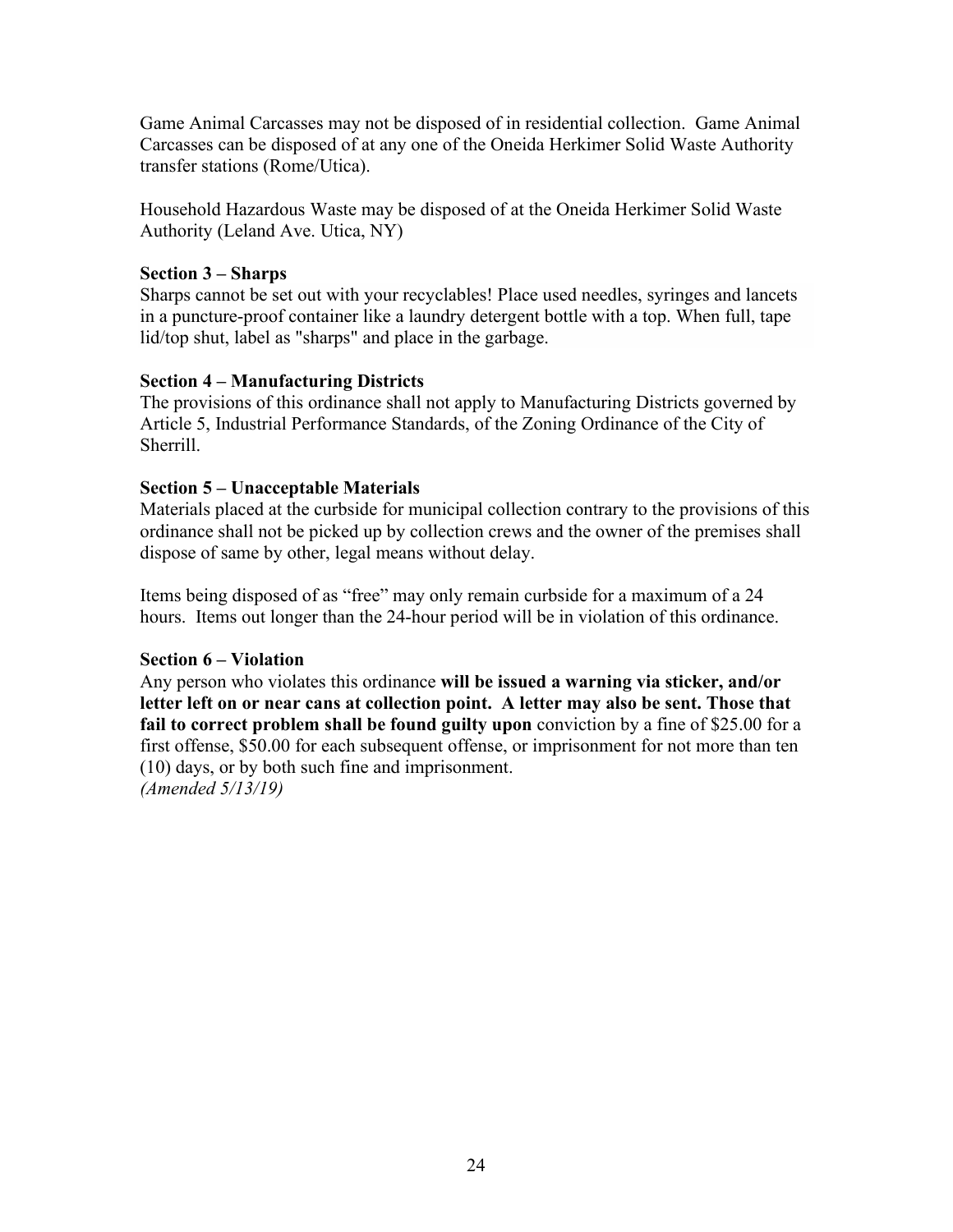#### **Hawkers and Solicitors**

#### Section 1. Definition of Solicitor.

(a) The term "solicitor" as used in this ordinance shall mean a person who goes from place to place or house to house taking or offering to take orders for the future delivery of goods, wares or merchandise, or for services to be performed in the future, or for making, manufacturing or repairing any article or thing whatever for future delivery. The term shall also include canvassers who go from house to house arranging or attempting to arrange subsequent meetings or interviews in behalf of solicitors or salesmen. The term shall not include salesmen calling on regular established customers of the salesman or his employer, and persons who have been expressly invited by the occupant to call at the house or other place to solicit such orders.

(b) The term "hawker" shall mean and include a person standing or going about in any public street or public place who sells or offers for sale in such street or public place any goods, wares, or merchandise including printed material. The term shall not include persons selling or offering to sell produce from their own farms or gardens.

Section 2. License Required. It shall be unlawful for any person, within the corporate limits of the City of Sherrill to act as a hawker or solicitor as herein defined without first having obtained and paid for, and having in force and effect a license therefor. Said license shall be issued by the City Clerk of the City of Sherrill and shall be in writing signed by said City Clerk, and the fee therefor shall be \$25.00 per calendar year. The Clerk shall not issue a license to any person who has been convicted of any crime or of the offense of disorderly conduct.

Section 3. Penalty for Violation. Any person who violates this ordinance shall be guilty of an offense punishable upon conviction by a fine not exceeding One Hundred Dollars or imprisonment not more than thirty days or both such fine and imprisonment.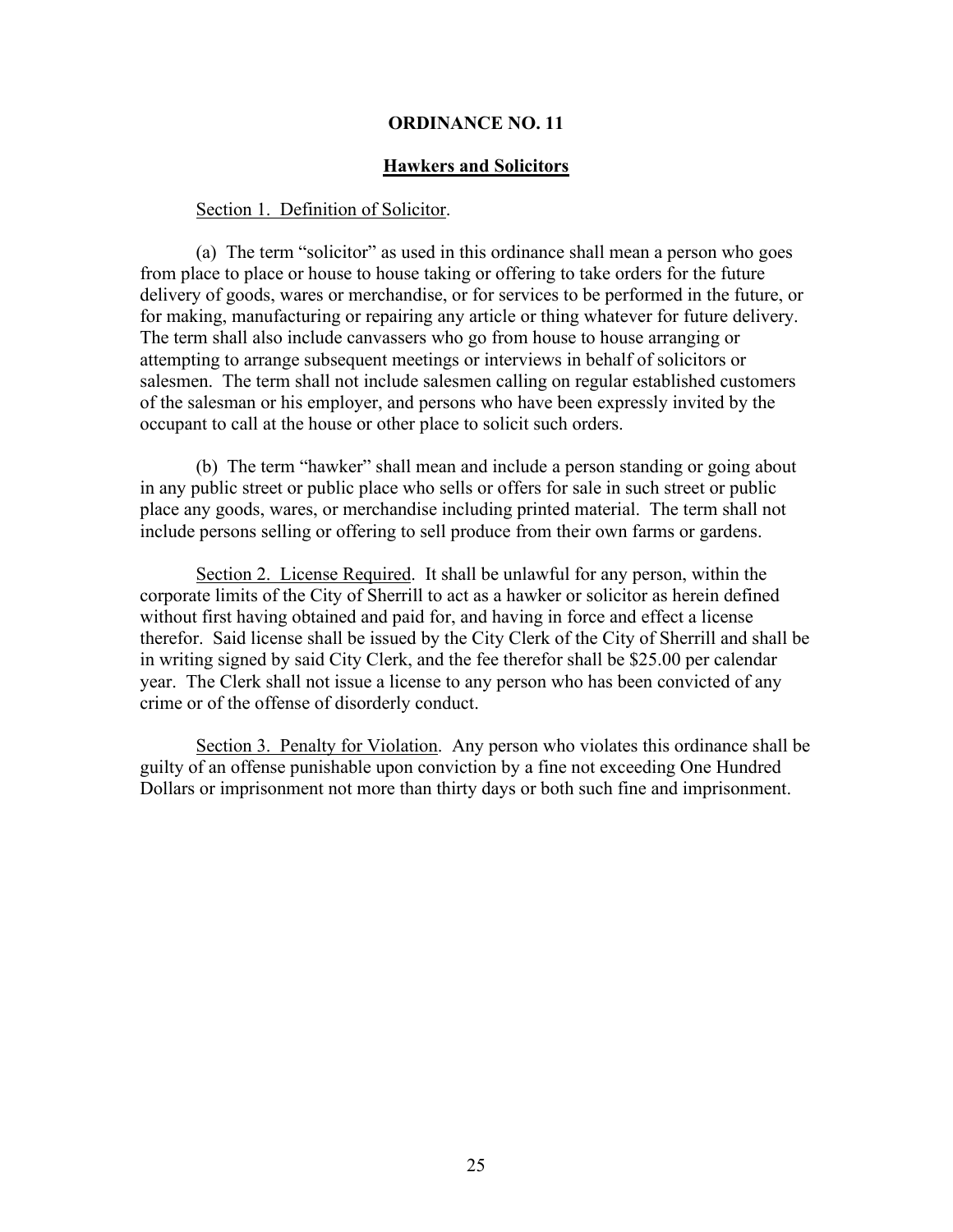#### **House Numbering and Street Names**

Section 1. Each dwelling or place of business in the City of Sherrill shall, after the passage of this ordinance, bear on its front or street face, a number or numbers assigned to it by the City Clerk. The owner shall cause said numbers to be placed as nearly as possible at the height of five feet from the ground, as near the entrance to the building as there is a suitable place, and where either street or porch lights will illuminate at night. No vines, shrubs, awnings or obstructions shall be allowed to cover the numbers from easy observation.

Section 2. Repealed 12/27/99

Section 3. The system of numbering shall conform as far as possible to the following rules and regulations:

The lots on Sherrill Road shall be numbered from the State Road at the West Shore crossing towards the south by blocks, progressively, as the 100 block, 200 block, etc. Odd numbers shall be on the westerly side of the road, even numbers on the easterly side.

The lots on all streets leading from Sherrill Road shall be numbered by blocks progressively from Sherrill Road with the odd numbers on the southerly sides of said streets and even numbers on the northerly sides, and where such streets cross Sherrill Road these shall be further differentiated by the use of the words East and West, as for example: East Hamilton – West Hamilton.

The lots on the Seneca Turnpike from its intersection with Sherrill Road shall be numbered from said intersection toward the east and west respectively without reference to block numbers, odd numbers on the south side, even on the north. Streets running north from Seneca Turnpike shall number from the Turnpike northerly, odd numbers on the east, even numbers on the west.

The lots on all other streets in the city east of Sherrill Road shall be numbered from their northerly or westerly termini southerly or easterly respectively, by blocks if there be regularity to the subdivisions, with odd numbers on the westerly or southerly sides and even numbers on the easterly or northerly sides – as the streets may run.

The lots on all other streets of the city west of Sherrill Road shall be numbered from their northerly or easterly termini. Southerly or westerly respectively, by blocks if there be regularity to the subdivisions, with odd numbers on the westerly or southerly side, even numbers on the easterly or northerly sides – as the streets may run.

Section 4. Any person, firm or corporation owning or occupying any building within the City of Sherrill, who shall refuse or neglect for five days after notice from the City Clerk to place a number on said building, shall be guilty of an offense and shall be liable to a fine of not more than twenty-five dollars nor less than one dollar for each neglect or refusal.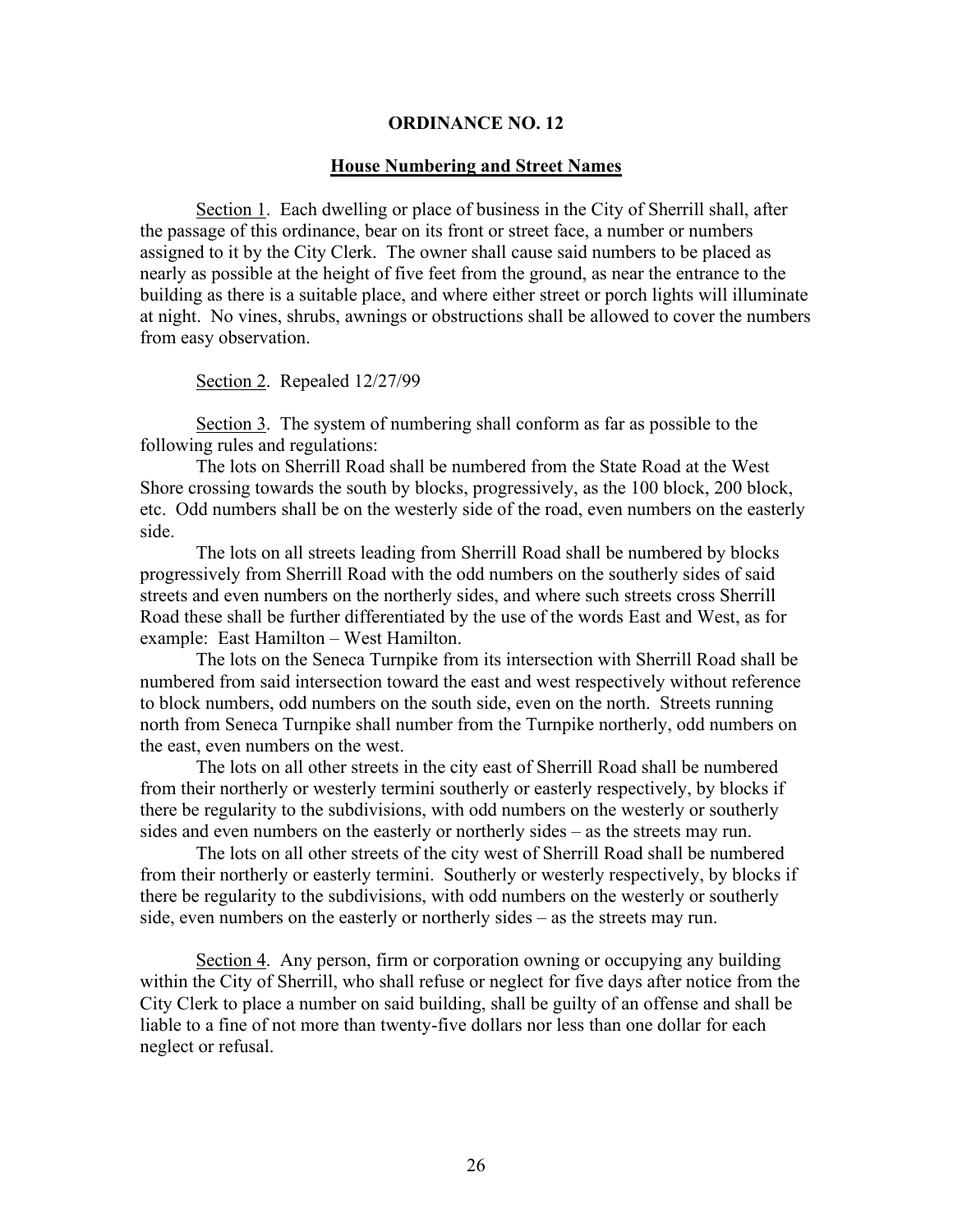## **Muffler Ordinance**

No person shall run or operate a motor vehicle in the City of Sherrill unless the vehicle is equipped with an adequate muffler in constant operation and properly maintained to prevent any excessive or unusual noise. The term "motor vehicle" as used herein shall include every device in, upon or by which any person or property is or may be transported, powered by an internal combustion engine or motor. For the purpose of this ordinance the term motor vehicle shall not include farm machinery when used for agricultural purposes, construction equipment, riding lawn mowers and snowplows, garden tractors and cultivators, fire and police vehicles.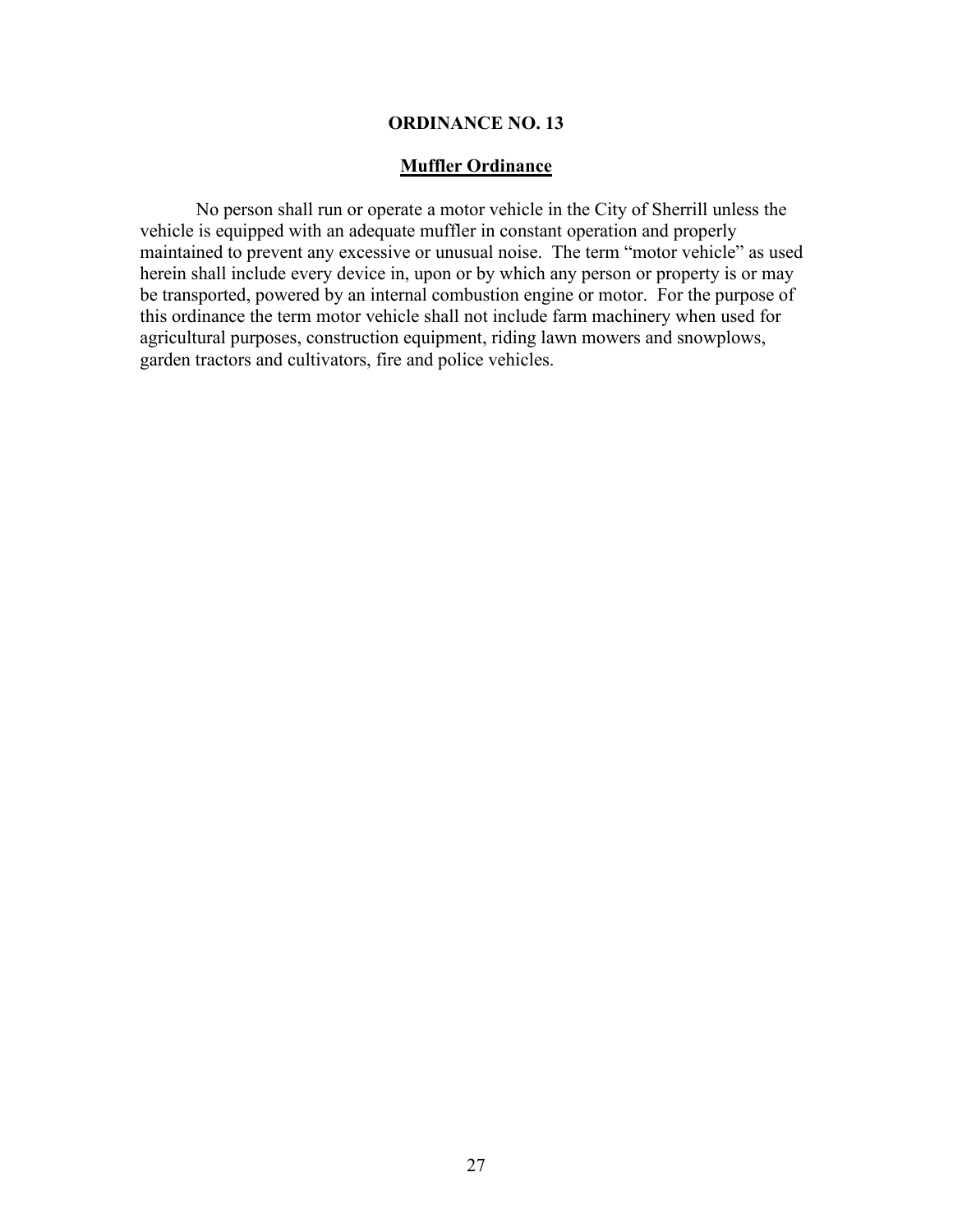#### **Parks and Playgrounds**

Section 1. No person shall pluck, cut, mark, mar or in any way injure any tree, shrub, grass, flower, plant or any lawn or part thereof on any of the parks and playgrounds of this City, without the consent of the City Manager.

Section 2. No person shall deposit any refuse, garbage, earth or any other material on any of the parks or playgrounds of this City, without the consent of the City Manager.

Section 3. No person shall remove or injure or in any way deface any bench, playground apparatus, tool, implement or other equipment of any of the parks or playgrounds of this City, without the consent of the City Manager.

Section 4. No person shall plant or set out any tree, shrub, plant, flower or grass on any of the parks or playgrounds of this City, without the consent of the City Manager.

Section 5. All persons in any way using any of the parks or playgrounds of this City, or any of the buildings or equipment thereof, shall conform to such regulations as to their use as the City Manager shall from time to time provide.

Section 6. No person shall erect any tent, stand, booth, or other structure or enclosure in or upon any of the public parks or playgrounds of this City, without the consent of the City Manager.

Section 7. No person shall erect or place any sign, billboard or other advertising device within or upon any of the parks or playgrounds of this City, without the consent of the City Manager.

Section 8. No person shall offer or expose for sale any confectionery, popcorn, peanuts, soft drinks or anything else of any nature in or upon any of the parks or playgrounds of this City, without the consent of the City Manager.

Section 9. All permits relating to the use of parks and playgrounds shall be in writing and granted by the City Manager.

Section 10. Any violation of this ordinance shall be punishable as provided in Section 26 of the City Charter. (Amended 12/27/99)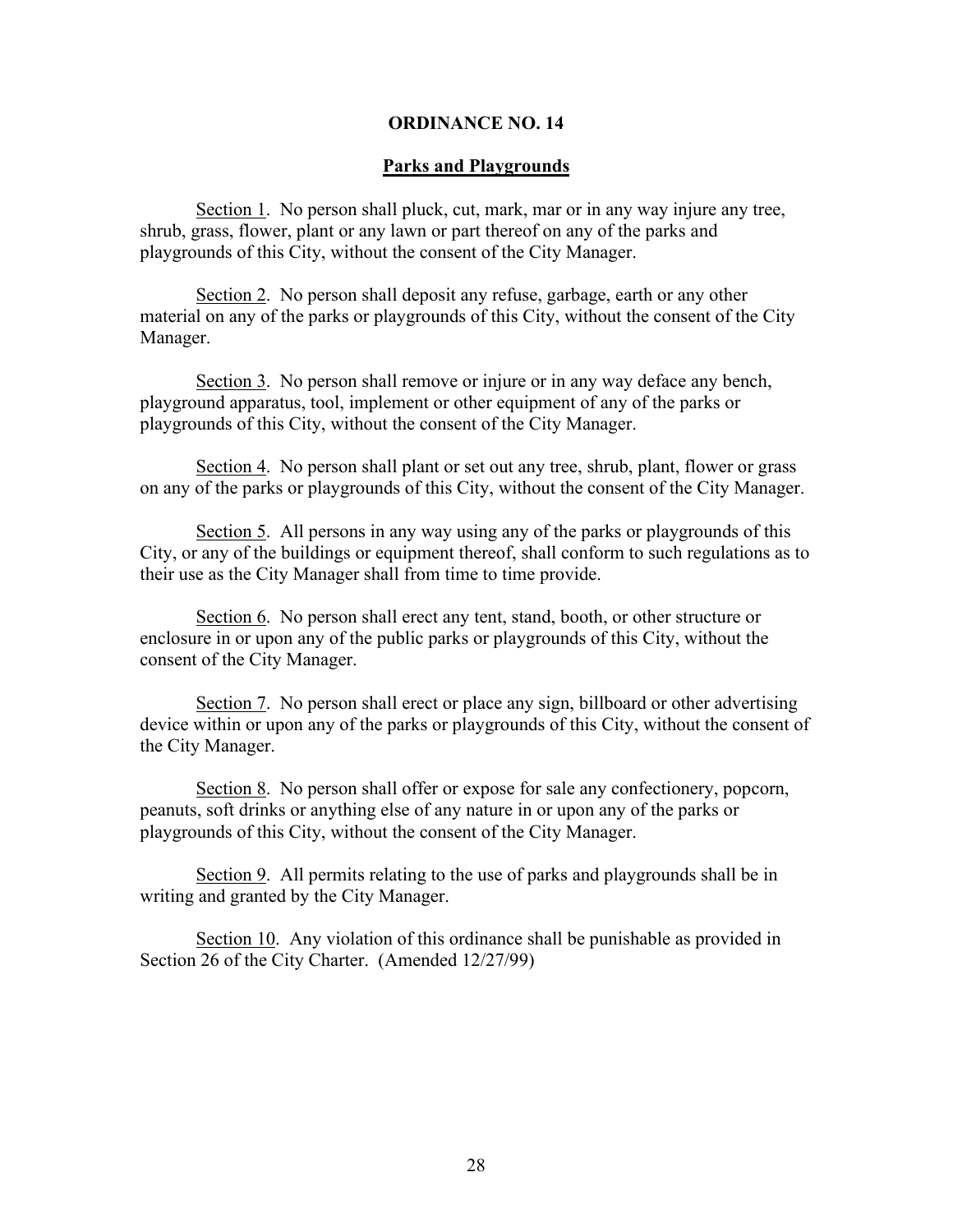#### **Robertson Park**

Section 1. Except as hereinafter provided, Robertson Park shall be closed to all persons between the hours of 9:30 p.m. and 6 a.m., prevailing time, and any person entering or remaining on said premises during these prohibited hours shall be deemed a trespasser, except that the basketball courts and tennis courts may be used between the hours of 6:00 a.m. and 10:30 p.m., prevailing time.

Section 2. The City Manager, with the approval of the City Commission, may authorize the use of said park during otherwise prohibited hours to groups or organizations whose activity extends into such prohibited hours, upon satisfactory assurance of adult supervision where youth groups are involved and upon such other requirements as he may reasonably impose.

Section 3. This ordinance shall not apply to employees of the City of Sherrill engaged in the performance of the duties of their employment.

Section 4. A violation of this ordinance shall be punishable by fine not exceeding One Hundred Dollars (\$100.00), or imprisonment not exceeding ten (10) days, or both such fine and imprisonment.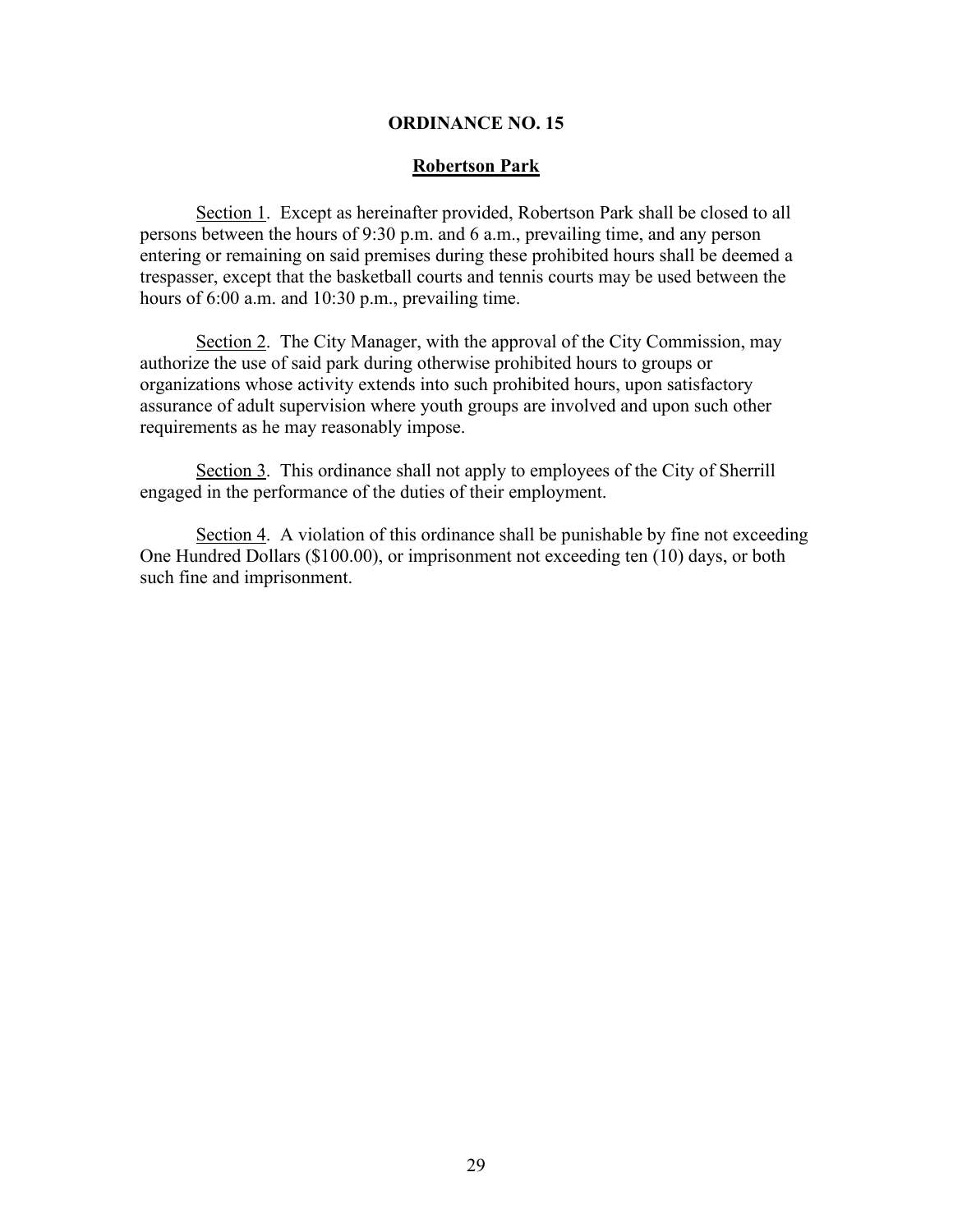### **Sidewalk Ordinance**

Section 1. No person, firm or corporation shall use and no property owner shall permit the use on the public sidewalk abutting his property of so-called "Blacktop" mixes of stone and asphalt or other bituminous substances in the construction, repair or replacement of sidewalks in the City of Sherrill except in conformance with the following standards:

(a) Forms of steel or wood shall be used to insure uniform depth and square edges. Compaction shall be done with a three to five ton roller.

(b) Where no sidewalk now exists the earth shall be excavated to width of four feet and to a depth of eight inches in line with sidewalks that may exist on either side of one to be installed. If there is no sidewalk line the City shall establish one. Crusher run stone shall be used to form a six inch compacted base. A topping of 1AC hot mix asphalt concrete shall be compacted a depth of two inches.

(c) Where a concrete sidewalk is to be replaced, a base of three inches of compacted 1AB hot mix asphalt concrete binder shall be placed with a compacted one inch topping of 1AC hot mix asphalt concrete.

(d) Where a concrete sidewalk now exists but is to be raised or a topping is desired, installation is to be made in accordance with the directions of the Superintendent of Public Works.

Section 2. Where sidewalks are constructed, repaired or replaced with bituminous materials, there shall be no rebate to the property owner or other sharing of cost by the City.

Section 3. All prior inconsistent ordinances are hereby repealed.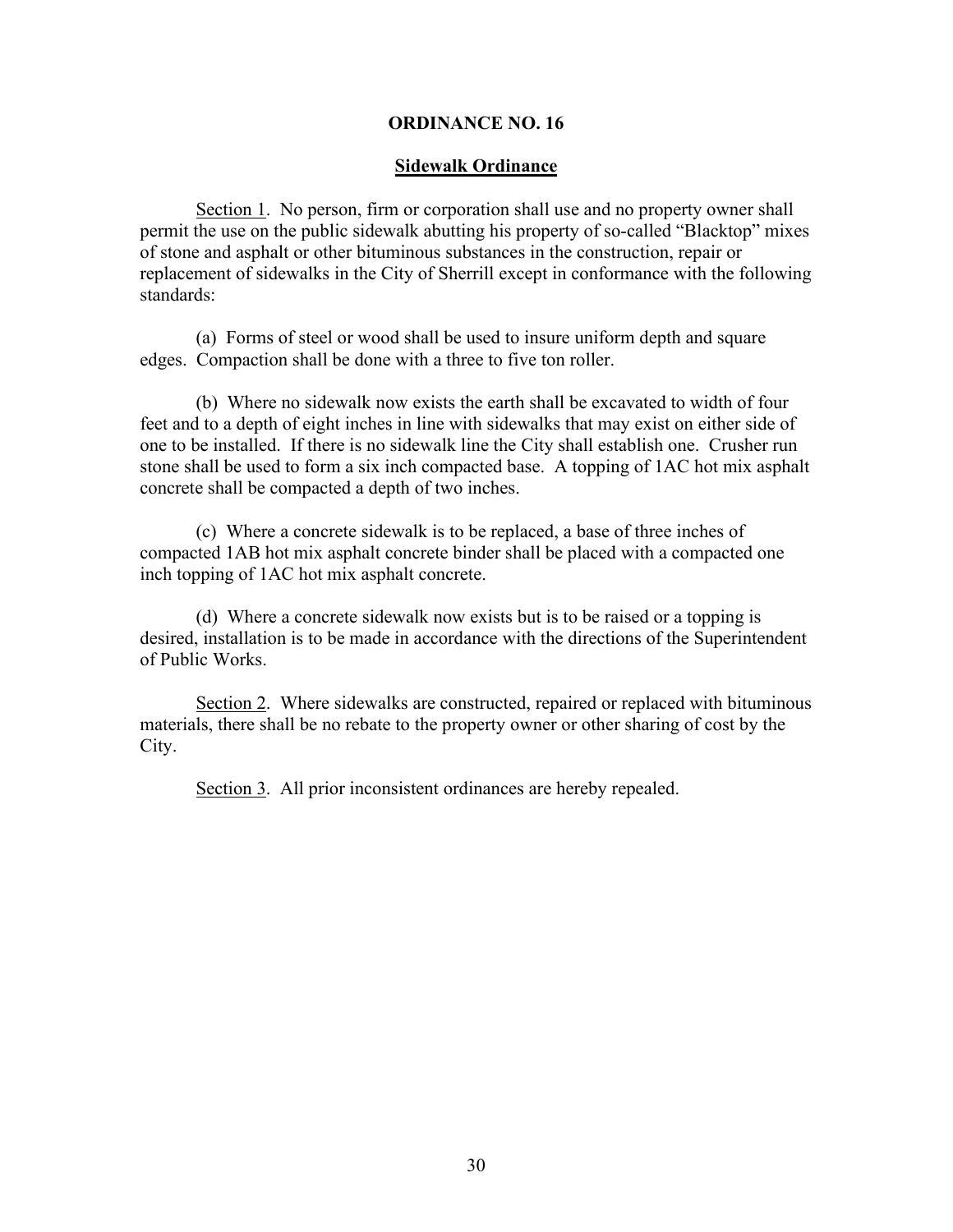#### **Street Excavation Ordinance**

Section 1. No person shall excavate in or under any public street without a permit issued by the City Manager. The word "street" as used herein shall include the public sidewalk and marginal strip between the sidewalk and the pavement or curb line. The fee for the issuance of such permit shall be Twenty Dollars (\$20.00).

Section 2. The City Manager shall prescribe minimum standards for the removal, temporary storage and replacement of excavated material.

Section 3. The application for the permit shall be in writing and shall accurately describe the location and extent of the proposed excavation and the estimated length of time to complete the work requiring the excavation.

Section 4. Upon completion of the work, the excavated area shall be promptly restored to as good condition as existed prior to excavation. Lawn area shall be restored with a minimum of six inches of suitable topsoil and seeded with permanent grasses. Concrete and asphalt surfaces shall be restored with like paving material meeting the minimum standards specifications required by the City Manager.

Section 5. No permit shall be issued until the applicant has deposited with the City Manager a certified check payable to the City in an amount calculated as follows:

One Dollar per square foot of unpaved area; Three Dollars per square foot of concrete or asphalt surface.

The minimum deposit shall be \$150.00. Where the required deposit exceeds the sum of \$300.00, a performance bond may be substituted with the approval of the City Manager.

Upon the restoration of the excavated area to the reasonable satisfaction of the City Manager, he shall refund the deposit to the applicant.

Section 6. No excavation permit shall become effective until the applicant has furnished the City with evidence of public liability insurance with limits not less than 100,000/300,000/10,000 naming the City as an additional insured as well as the applicant and his or its contractors and subcontractors.

Section 7. No excavation restored after October 15 shall be approved by the City Manager sooner than May 15 of the following year.

Section 8. Any violation of the provisions of this ordinance or of the conditions or regulations contained in any permit granted in accordance with the terms hereof shall be punishable by a fine of not less than \$25.00 nor more than \$100, with an additional penalty for each and every day that such violation shall continue after notification that such violation exists.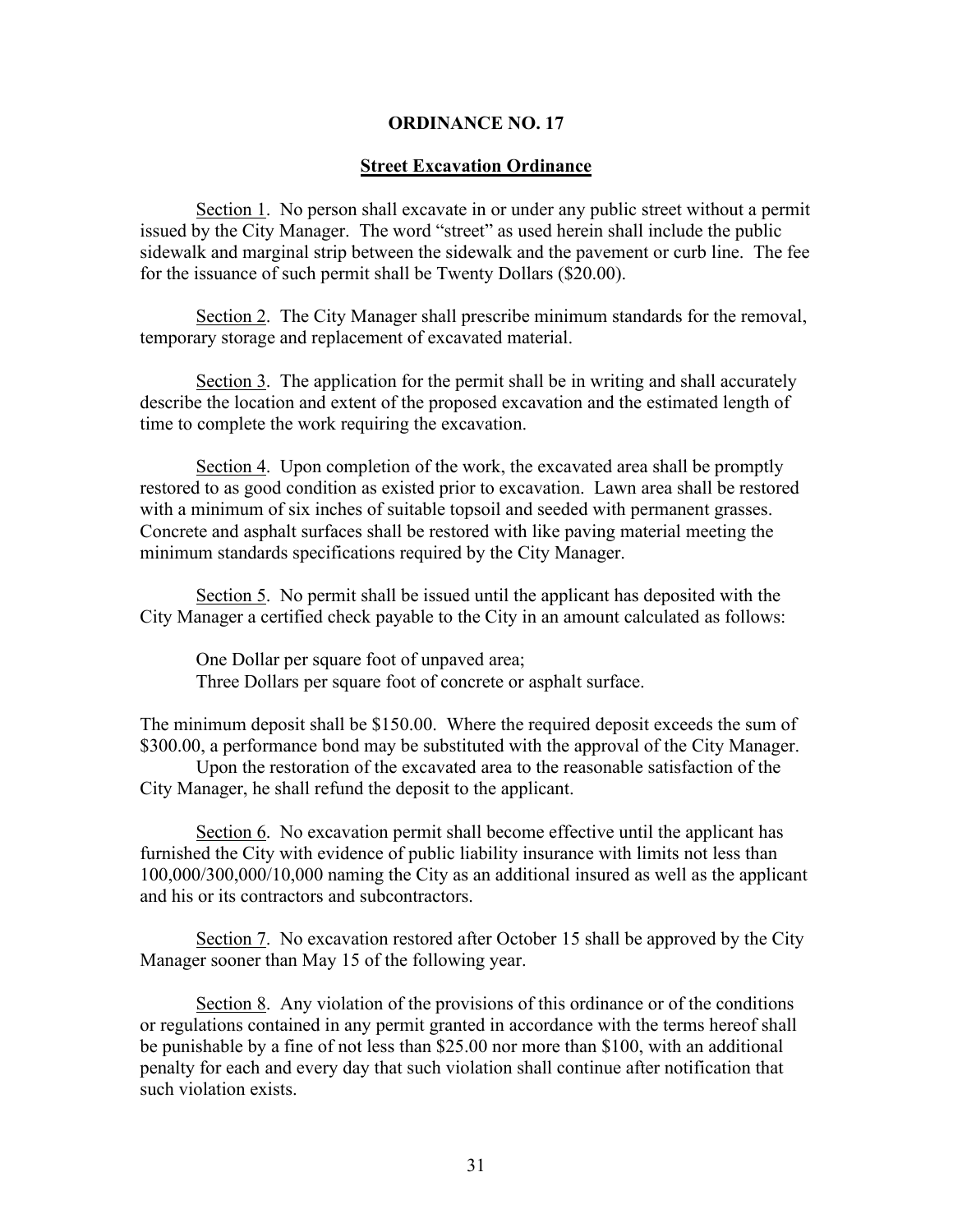### **Street Littering**

Section 1. Dirt, Filth, Etc., Streets and Alleys. It shall be unlawful for any person to throw, spill, place or deposit or leave, or cause to be thrown, spilled, placed, deposited or left, or to permit any servant, agent or employee to throw, spill, place, deposit or leave in or upon any street, highway, alley, sidewalk, park or other public place in the City of Sherrill any dirt, sweepings, filth, shells, garbage, vegetables, dead carcass, sewage, slops, excrement, compost, stable manure, ashes, soot, tin cans, rags, waste paper, leaves, brush, weeds, grass, straw, hay, excelsior, shavings, barrels, crates, boxes, litter or loose combustible material, materials subject to be carried by the wind or unwholesome, noisome or putrescrible matter of any kind.

Section 2. Exceptions: Removal of Containers. Nothing in this ordinance shall be construed to prohibit the placing of ashes, refuse or garbage on the outer edge of the sidewalk or near the curb in metallic containers with close-fitting covers thereon for removal by the Sherrill city collection force or licensed or permitted scavengers. It shall be unlawful for any person other than an authorized employee or agent of the city, or a licensed or permitted scavenger, if the city has them, to disturb, remove or willfully and maliciously tip over and spill the contents of such containers or to remove the covers thereof.

Section 3. Obstructing Sewers and Drains. It shall be unlawful for any person to throw or deposit or cause to be thrown or deposited into any drain, catchbasin, sewer or gutter any substance which may cause obstructions or injury thereto or nuisance therein. It shall also be unlawful for any person to divert or stop the flow of any drain or sewer.

Section 4. Penalty. Any person who violates any of the provisions of this ordinance shall, upon conviction thereof, be subject to a fine of not less than two dollars nor more than twenty-five dollars.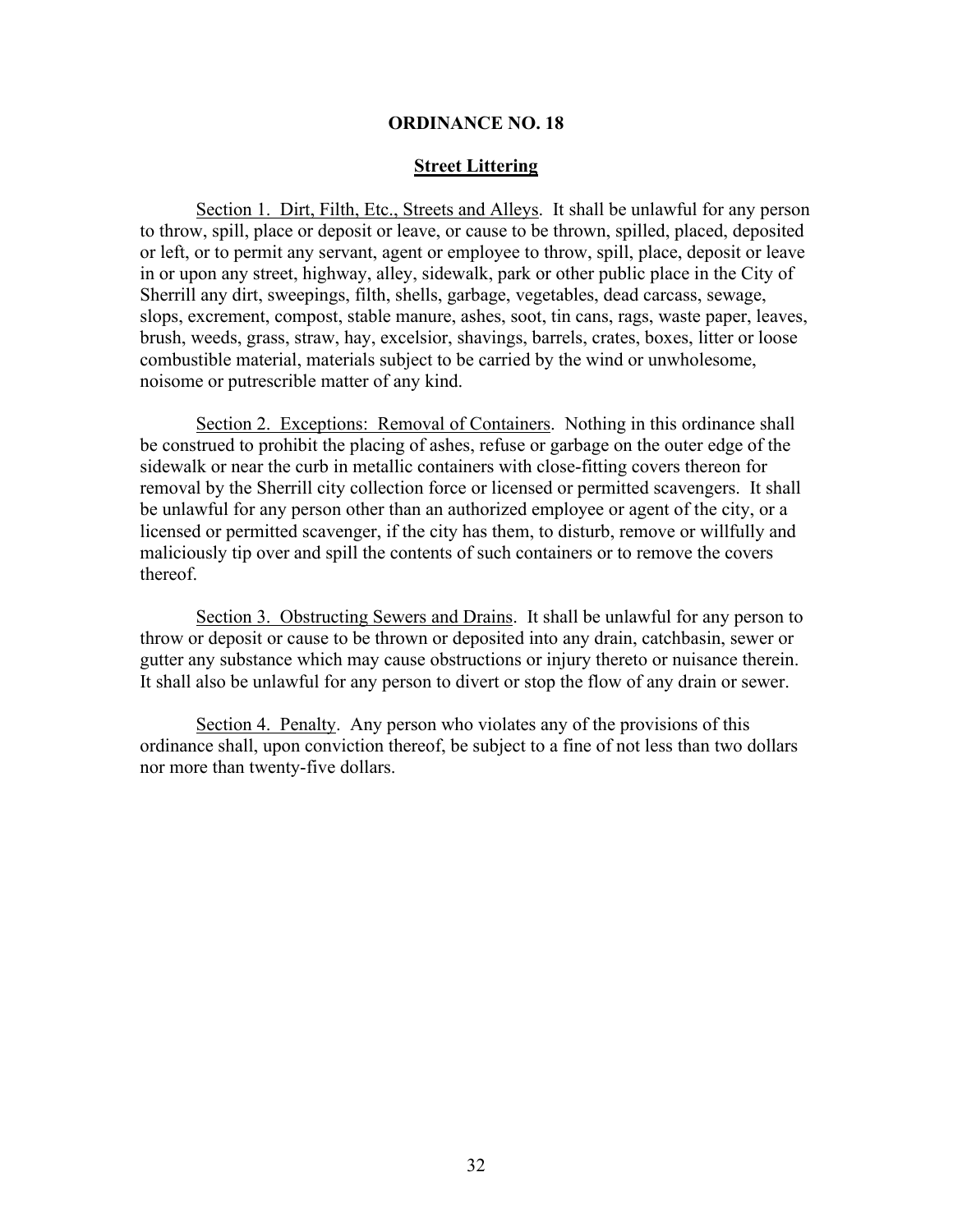#### **Street Uses**

Section 1. The City Manager may grant permission in writing to place and keep building materials in a public street for a period not exceeding four months; but such permission shall contain a condition that it shall be void unless the materials are so placed that they occupy no more than one-half the sidewalk and one-half the space between it and the center of the roadway. The permission may at any time be revoked by the City Manager.

Section 2. Every person to whom permission is granted pursuant to the provisions of the foregoing section shall cause all the materials and rubbish arising from his occupation of the street to be removed by the expiration of the time limited by the permission, or upon the revocation of the permission, under the penalty hereafter prescribed for each twenty-four hours they shall remain after the expiration of the time of revocation of the permission.

Section 3. Whenever permission is given by the City Commission or City Manager to lay any drain, sewer, aqueduct, or gas or water pipe along or in any street, to make any excavation or hole therein, or erect any poles, or place any wires in, under, over or upon any street, the same shall be done under the direction of the City Manager as to the time and place, and he shall see that it be so done as not unnecessarily to hinder or obstruct the free use of the street or sidewalk, and shall also see that the street is restored to good condition after the work is done, at the expense of the person to whom the permission is given.

Section 4. No person shall place or cause to be placed in or upon any street, alley, square or public park, any building materials or other property, or any obstruction to the free and perfect use thereof without a written permission from the City Manager. In case the owner or person in charge of the same shall neglect or refuse to remove the same from such street, alley, square or public park within twenty-four hours after such notice, or in case such owner or person in charge of the same shall be unknown or cannot be found, then in either case, the City Manager, after the expiration of the said twenty-four hours, shall cause the same to be removed to some safe and secure place at the expense of such owner.

Section 5. No person without permission from the City Manager shall dig, remove, or carry away any stone, earth, sand or gravel from any street, highway, alley, square or public grounds.

Section 6. No person shall remove, displace, or interfere with any barricade, railing or protection around a defective place in any street or about any trench, excavation, repair or construction work, or pavement, placed by or under the authority of the City Manager or by any authorized board or official of the City of Sherrill.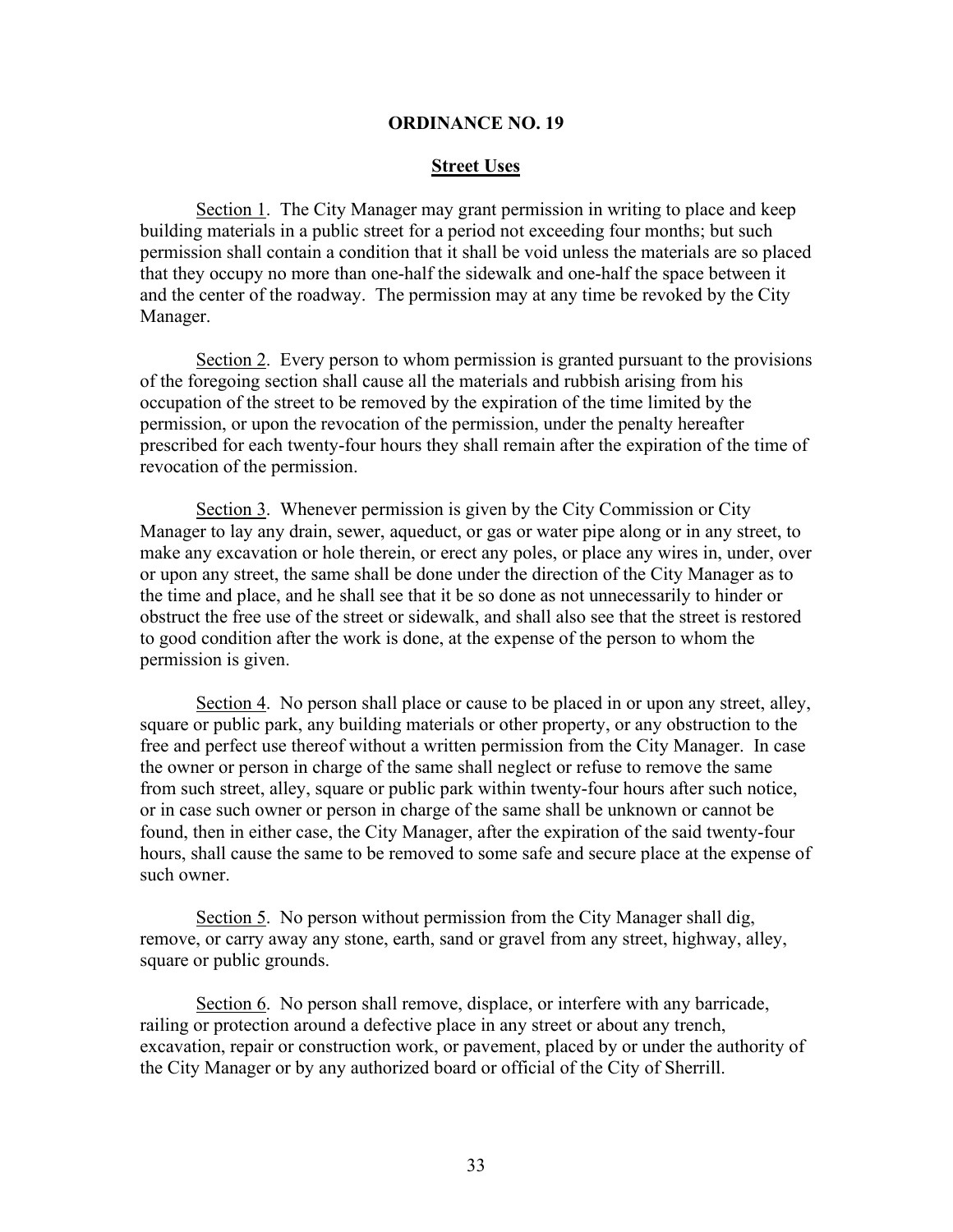Section 7. No person shall move, or cause or permit to be moved, any building into, along or upon any street, without written permission from the City Manager and then only under the supervision and according to the directions of the City Manager.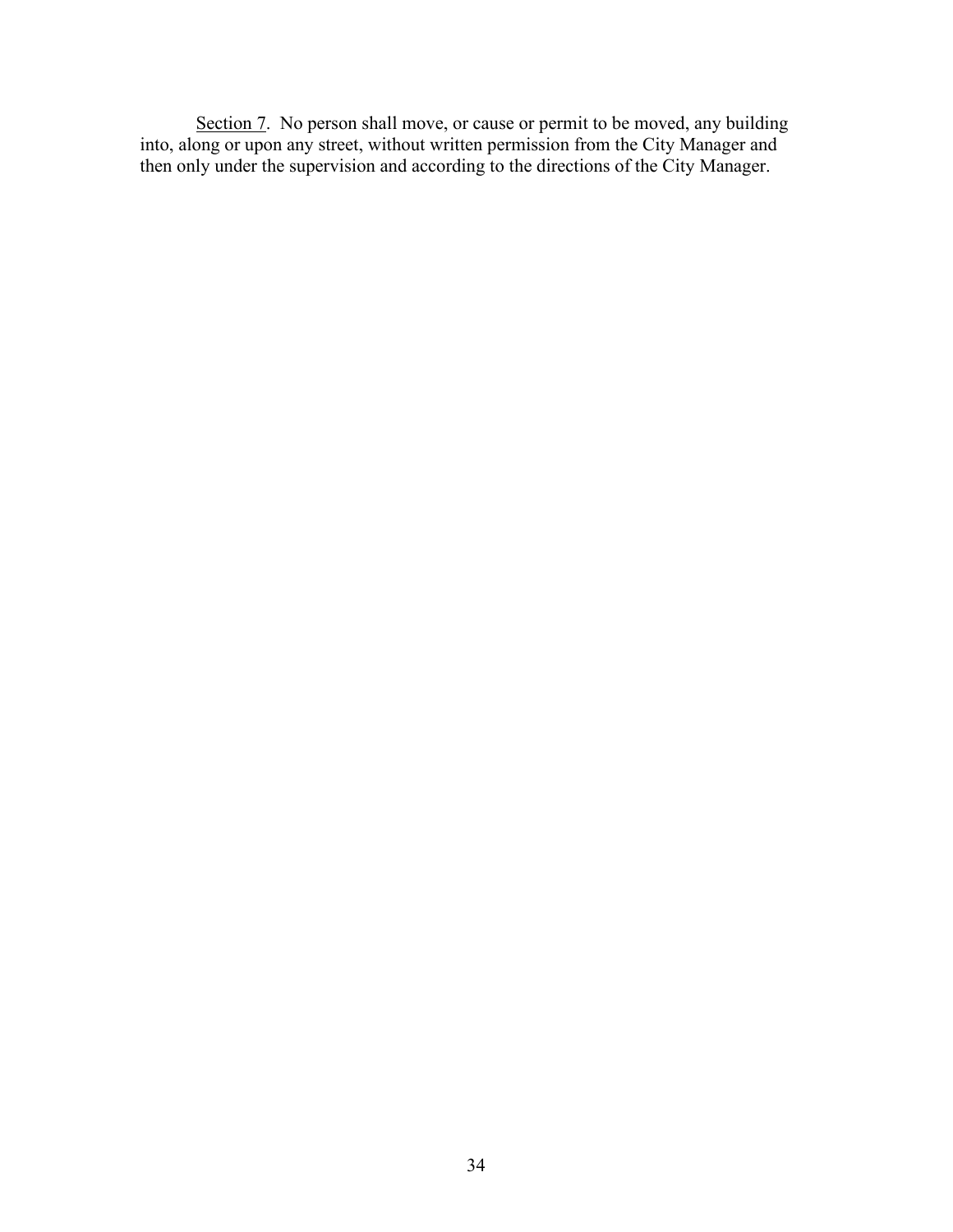### **Traffic Ordinance**

Section 1. Through Streets. Sherrill Road, New York State Route 5, East Hamilton Avenue, West Hamilton Avenue, Willow Place, Betsinger Road, East Seneca Street, Williams Street, Park Street and Kinsley Street, City of Sherrill, are hereby designated as main arteries of travel and all vehicles approaching any of said main arteries of travel from an intersecting street shall, before crossing or turning into the same, come to a full stop whenever designated by a stop sign unless otherwise directed by a traffic officer or signal.

Section 2. Rate of Speed. No vehicle, except duly authorized emergency vehicles in actual performance of duty, shall be driven, operated or propelled over, on, in or upon the public streets and highways within the corporate limits of the City of Sherrill at a greater rate of speed than 30 miles per hour, except within the following posted zones where a greater rate of speed is authorized. A violation of the provisions of this section is punishable by a fine not to exceed One Hundred Dollars (\$100) or imprisonment for thirty days or by both such fine and imprisonment.

(1) Commencing at the westerly city line on Route 5 and extending easterly to Rowland Place, a distance of approximately 0.8 miles, the authorized maximum speed shall not exceed 45 miles per hour;

(2) Commencing at Rowland Place and extending easterly a distance of 0.2 miles east of Sherrill Road, the authorized maximum speed shall not exceed 35 miles per hour;

(3) Commencing at a point 0.2 miles east of Sherrill Road and extending easterly to the Sherrill City Line, the authorized maximum speed shall not exceed 45 miles per hour.

#### Section 3. Parking Ordinance.

(a) The parking of motor vehicles on or along any public street in the City of Sherrill, New York, between the hours of 2:00 a.m. and 7:00 a.m. from November 1 to April 30 is prohibited.

(b) No motor vehicle shall be parked at any time on W. Seneca Street between the former railroad underpass and the intersection of W. Seneca St. with Route 5.

(c) The parking of motor vehicles along E. Seneca Street in the areas hereinafter defined in excess of the periods of time hereinafter stated is hereby prohibited. Parking on E. Seneca Street is hereby limited as follows:

1. South side of E. Seneca St. from Sherrill Road to the former Post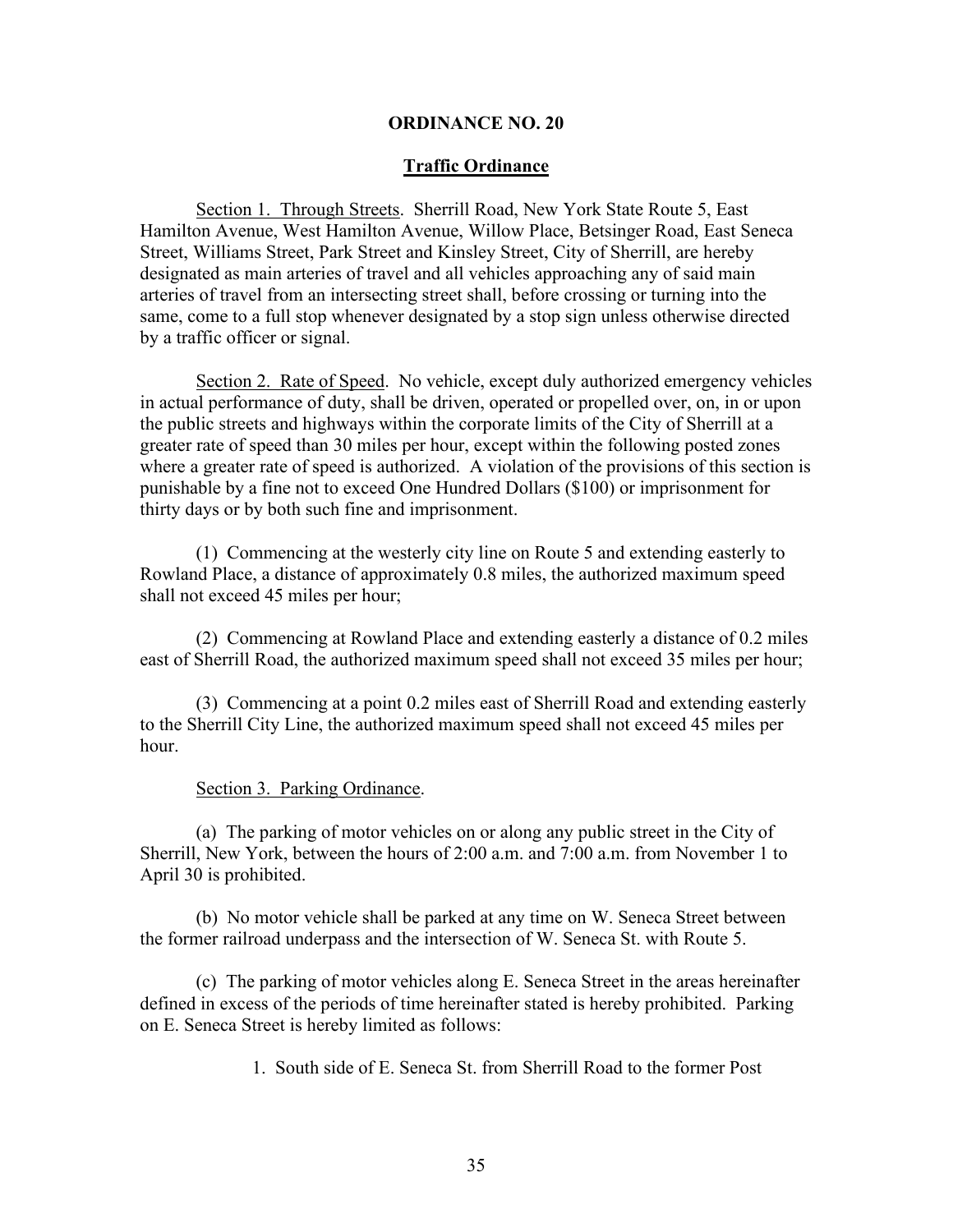Office driveway; a two-hour parking zone from 7:00 a.m. to 5:00 p.m. Monday through Friday;

2. South side of E. Seneca St. from Corona garages to Willow Place; a one-hour parking zone, from 7:00 a.m. to 5:00 p.m. Monday through Friday.

3. North side of E. Seneca St. from Willow Place west to the Oneida Ltd. Fire Station driveway; a one-hour parking zone, from 7:00 a.m. to 5:00 p.m. Monday through Friday.

(d) The parking of a motor vehicle on either side of Sherrill Road between Prospect Street and Route 5 for a period in excess of two (2) hours between 8:00 a.m. and 5:00 p.m. is prohibited.

Any person parking a motor vehicle in violation of this ordinance or paragraph 1203-b of the Vehicle and Traffic Law, and the owner of any vehicle so parked, shall be subject to fines as follows:

\$5.00 if paid within ten days of issuance of parking ticket; \$10.00 if paid more than ten days after the issuance of the parking ticket; \$25.00 if the parking violation occurs in a space designated by appropriate sign for handicapped parking if paid within 10 days. An additional \$5.00 if paid after the  $10<sup>th</sup>$  day.

(e) When any vehicle is parked or abandoned on any street or public way within the City

1. so as to obstruct the movement of traffic; or

2. where stopping, standing or parking is prohibited;

said vehicle may be removed and stored by or under the direction of any police officer of the City at the expense of the owner. Such owner or his agent may redeem the same upon payment to the City of the actual expense of removal and storage.

Section 4. Miscellaneous Provisions.

(a) No operator of any motor vehicle shall stop, stand, or park any motor vehicle upon the left side or portion of any street or highway.

(b) No person shall drive, ride or lead, any horse, pony, donkey, mule, or other beast of burden, nor shall any person operate any motor vehicle, motorcycle, motorbike, motor scooter, tractor or other similar vehicle, in any public park or playground except for the purpose of maintenance or repair, or except as authorized by the Chief of Police.

Section 5. Right-of-Way at Intersections. Pursuant to the provisions of Section 90 of the Vehicle and Traffic Law of the State of New York, as amended, the Police Department of the City of Sherrill is hereby authorized to regulate, and designate, by an appropriate sign, the right-of-way on and in, any street intersection within the City of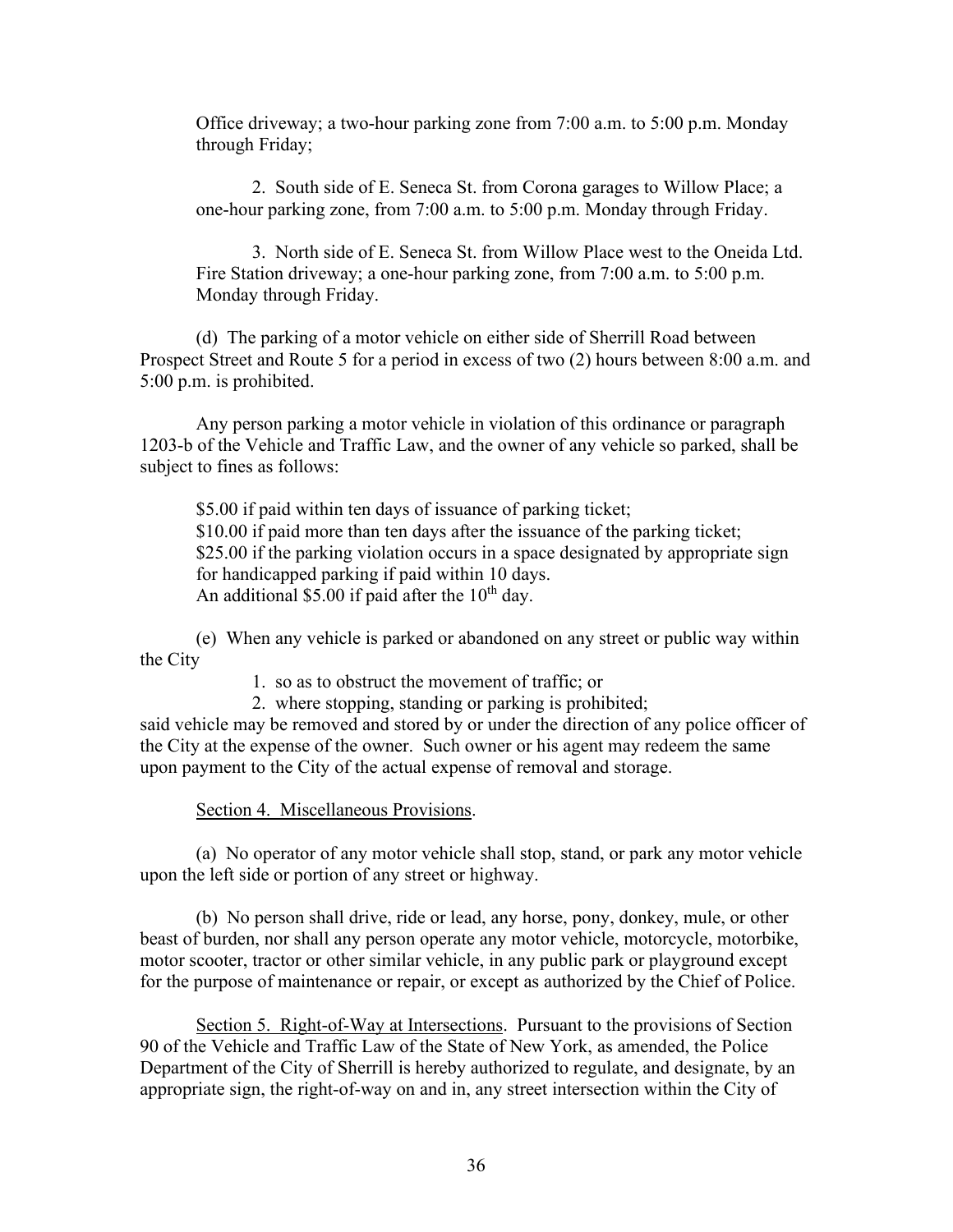Sherrill. All drivers are required to obey the rules and regulations prescribed by said City of Sherrill Police Department, for such intersections, where designated by a "Yield Right of Way" sign.

Section 6. Traffic Control Signals. Traffic control signals shall be installed, continued and maintained as follows:

1. A three-section four faced pre-timed traffic control signal at the following locations:

a) The intersection of Sherrill Road and Hamilton Avenue and operated 24 hours a day

b) The intersection of Sherrill Road and Noyes Boulevard and operated 24 hours a day

2. Repealed 12/27/99

Section 7. Penalties for Violation. Except as otherwise provided above, the violation of a provision of this ordinance shall be punished by a fine of not more than One Hundred Dollars or by imprisonment for not more than fifteen (15) days or by both such fine and imprisonment.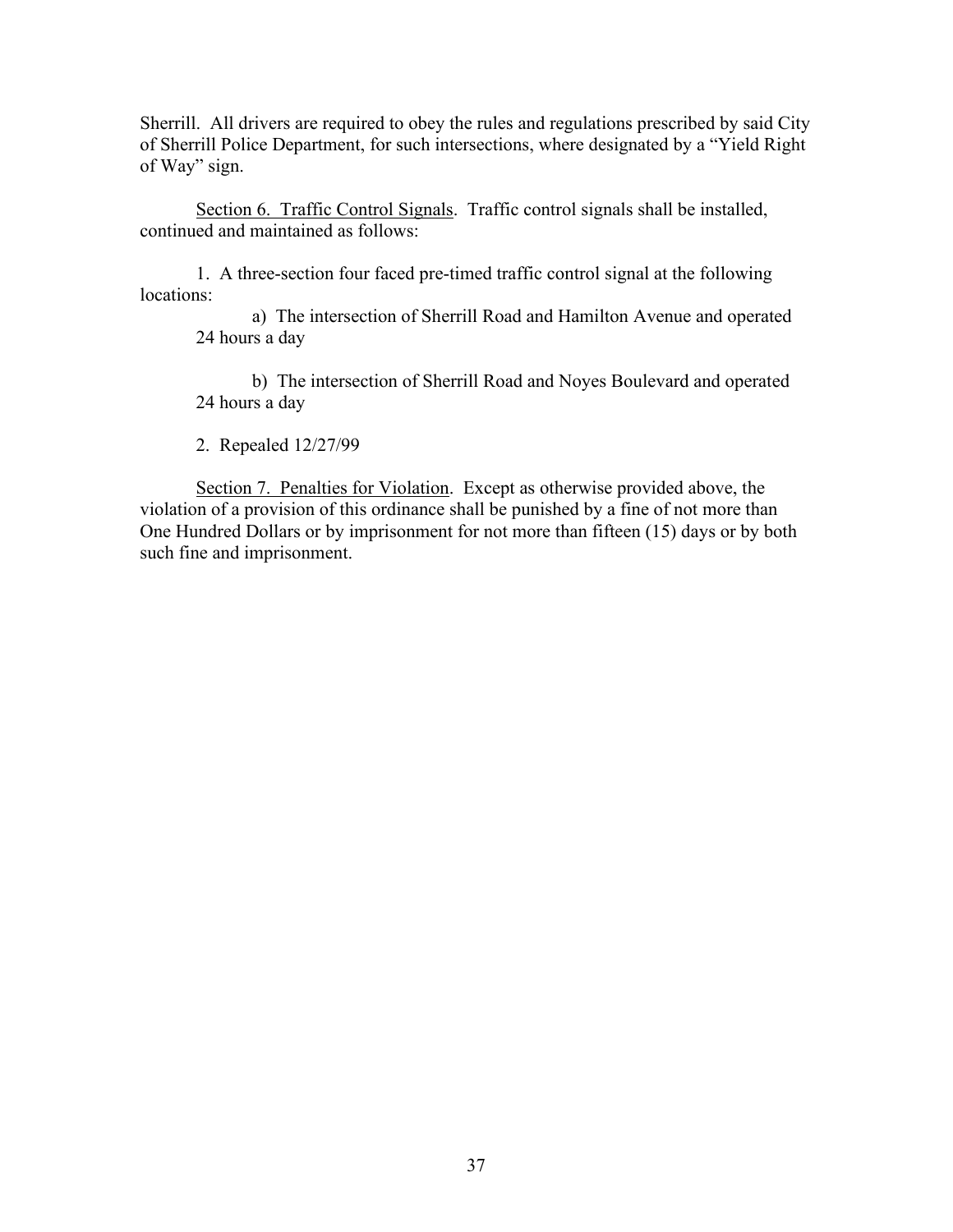## **Traffic Violations Bureau**

Section l. Authorization of Bureau. The City Court of the City of Sherrill is hereby authorized to establish a Traffic Violations Bureau to assist the Court in the disposition of offenses in relation to traffic violations. Such Bureau shall be in charge of such person or persons and shall be open at such hours as the court may designate.

Section 2. Jurisdiction. The Traffic Violations Bureau is hereby authorized to dispose of violations of traffic laws, ordinances, rules and regulations when such offenses shall not constitute the traffic infraction known as speeding, or a misdemeanor or felony.

#### Section 3. Procedure.

1. The Traffic Violations Bureau shall permit a person charged with an offense within the limitations herein stated,

a. To answer within a specified time in the Traffic Violations Bureau either in person or by written power of attorney in the form hereafter prescribed,

b. To pay a prescribed fine designated by the Court,

c. To waive a hearing in Court, plead guilty to the charge and authorize the person in charge of the Bureau to make such a plea and pay such a fine in Court.

2. Acceptance of the prescribed fine and power of attorney by the Bureau shall be deemed complete satisfaction for the violation and the violator shall be given a receipt which so states.

3. If a person charged with a traffic violation does not answer as hereinbefore prescribed within the time designated herein, the Bureau shall cause a complaint to be entered against him forthwith and a warrant to be issued for his arrest and appearance before the City Court.

4. Any person, who shall have been within the preceding 12 months, guilty of a number of parking violations in excess of such number as may be designated by the Court or of 3 or more violations other than parking violations, shall not be permitted to appear and answer to a subsequent violation at the Traffic Violations Bureau, but must appear in City Court at a time specified by the Bureau.

5. This ordinance shall in no way deprive a person of his right to counsel, or prevent him from exercising his right to appear in City Court and answer and defend any charge or violation over which this Bureau has jurisdiction.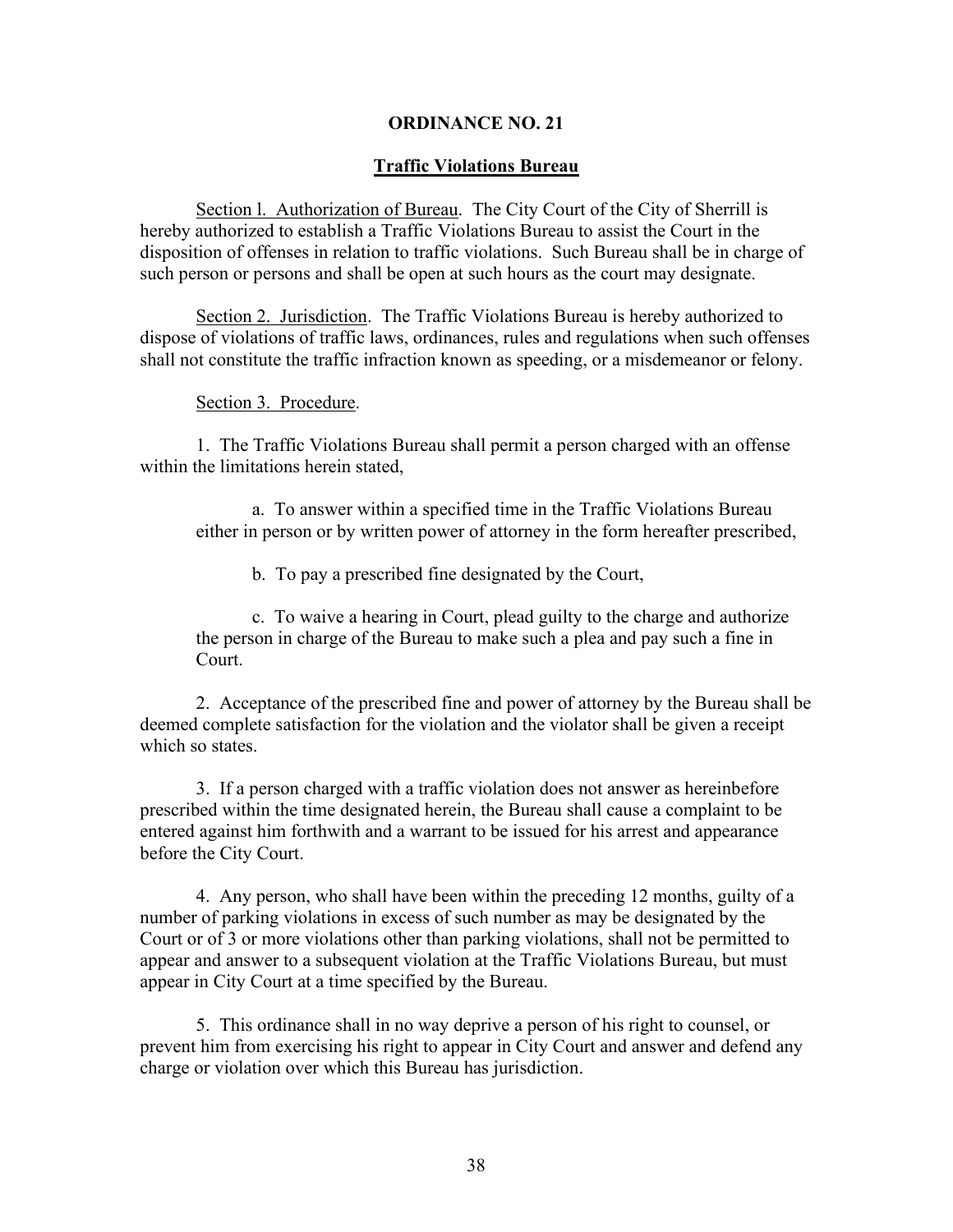Section 4. Attaching of Ticket to Vehicles. When a police officer ascertains that a person has committed an offense over which this Bureau has jurisdiction, he shall forthwith personally serve such person with, or if the absence of the owner or operator of the vehicle prevents such service, attach to the vehicle by which the offense has been or is being committed, a ticket. Such ticket shall set forth the offense charged, the time and place of its commission, and direct the owner or operator of such vehicle to appear at the Traffic Violations Bureau within 48 hours either in person or by written power of attorney in the form prescribed thereon. Such ticket shall be numbered and issued in triplicate, one of which shall be served as hereinbefore provided, one of which shall be filed with the Bureau and one of which shall be filed with the Chief of Police.

Section 5. Appearance. The person so charged may, if he does not desire to appear personally, admit the service of the notice on the ticket, so served, by signing the admission of personal service and the power of attorney printed thereon, and forwarding the same with the fine designated thereon for the offense committed, to the Traffic Violations Bureau.

Section 6. Failure to Appear. If a person, so served, shall fail to appear, as hereinbefore provided, within the designated time or having appeared fails to plead guilty, waive hearing in Court and pay the fine, or if he elects or is required to appear in Court but fails to make the required deposit, the Bureau shall cause a complaint to be entered against him forthwith and he shall be subject to prosecution in the same manner as if this ordinance did not exist.

Section 7. Reports of Bureau. The Bureau shall report to the Chief of Police on appearances and dispositions which occurred on the previous day, and shall keep such records and make such further reports as may be prescribed by the Judge of the City Court and/or the City Commission.

Section 8. All fines paid into and collected by the Bureau shall be paid over to the Director of Finance of the City, forthwith, who shall give a receipt therefor.

Section 9. Forms. The forms referred to in this ordinance shall be substantially as follows:

1. Traffic Violation Notice

TRAFFIC VIOLATION Dept. of Police, Sherrill, NY

To  $_{\text{No.}}$ Name

Of  $\Box$ 

Address

Or to the operator or owner of motor vehicle

make and type of vehicle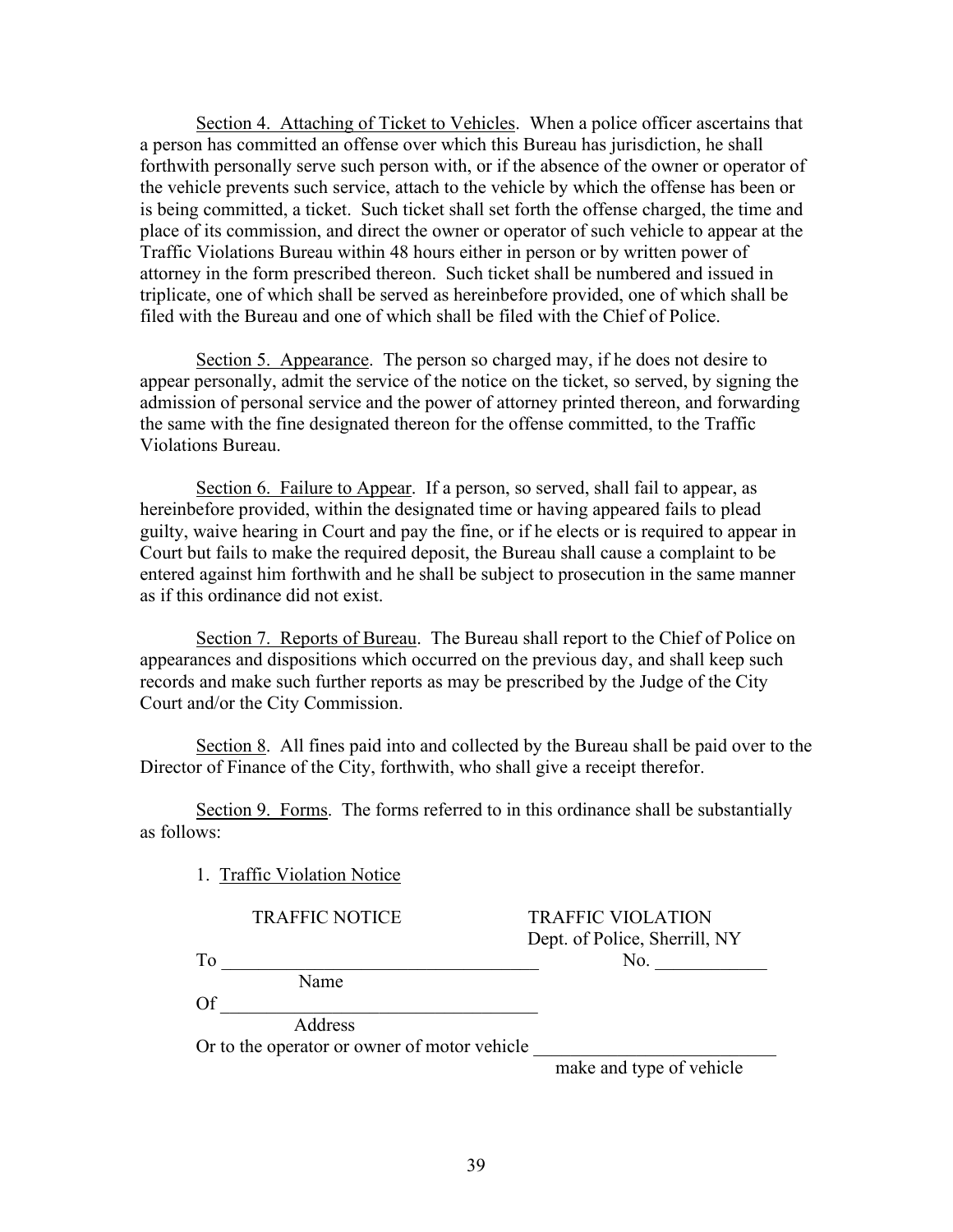| bearing License Plates<br>State and Number Year                                                                                                                                                                                                                                                                                                                                     | you are                           |
|-------------------------------------------------------------------------------------------------------------------------------------------------------------------------------------------------------------------------------------------------------------------------------------------------------------------------------------------------------------------------------------|-----------------------------------|
|                                                                                                                                                                                                                                                                                                                                                                                     |                                   |
|                                                                                                                                                                                                                                                                                                                                                                                     |                                   |
| <b>PARKING</b>                                                                                                                                                                                                                                                                                                                                                                      | Name of offense                   |
| $On \_\_$                                                                                                                                                                                                                                                                                                                                                                           |                                   |
| At Location, position or zone                                                                                                                                                                                                                                                                                                                                                       |                                   |
|                                                                                                                                                                                                                                                                                                                                                                                     |                                   |
| on the $\_\_\_\_$ day of $\_\_\_\_\_$ , 19, $\_\_\_$ , at $\_\_\_$ o'clock $\_\_\_\_\$ m.                                                                                                                                                                                                                                                                                           |                                   |
| You have the privilege of appearing within 48 hours at the TRAFFIC<br>VIOLATION BUREAU, City Court, City Clerk's Office between 9 A.M. and 5<br>P.M., either in person or by written power of attorney in the form hereinafter<br>prescribed. If you fail to do so, you will be prosecuted.<br>Officer<br>NOTICE: Conviction of any moving violation may mean suspension or loss of |                                   |
| license.                                                                                                                                                                                                                                                                                                                                                                            |                                   |
|                                                                                                                                                                                                                                                                                                                                                                                     |                                   |
| 2. Admission of Personal Service                                                                                                                                                                                                                                                                                                                                                    |                                   |
| Dated the _____ day of                                                                                                                                                                                                                                                                                                                                                              |                                   |
| $\frac{1}{2}$ , 19 $\frac{1}{2}$ .                                                                                                                                                                                                                                                                                                                                                  |                                   |
|                                                                                                                                                                                                                                                                                                                                                                                     | <b>Signature of Person Served</b> |
|                                                                                                                                                                                                                                                                                                                                                                                     |                                   |
| 3. Power of Attorney                                                                                                                                                                                                                                                                                                                                                                |                                   |
| Power of Attorney for Appearance at the Traffic Violations Bureau                                                                                                                                                                                                                                                                                                                   |                                   |
| (To be signed except in case of Personal Appearance)                                                                                                                                                                                                                                                                                                                                |                                   |
|                                                                                                                                                                                                                                                                                                                                                                                     |                                   |
| $\overline{\phantom{a}}$ of $\overline{\phantom{a}}$<br>I, the undersigned, appoint                                                                                                                                                                                                                                                                                                 |                                   |
| my Attorney, for me and in my name to appear before the City Court of the City                                                                                                                                                                                                                                                                                                      |                                   |
| of Sherrill, N.Y. and to pay the fine prescribed for the violation with which I am                                                                                                                                                                                                                                                                                                  |                                   |
| charged, and in writing, waive a hearing in Court, plead guilty to the charge and                                                                                                                                                                                                                                                                                                   |                                   |
|                                                                                                                                                                                                                                                                                                                                                                                     |                                   |
| authorize the person in charge of the Bureau to make such a plea for me and to                                                                                                                                                                                                                                                                                                      |                                   |
|                                                                                                                                                                                                                                                                                                                                                                                     |                                   |
| the present calendar year.                                                                                                                                                                                                                                                                                                                                                          |                                   |
| Dated the ______ day of<br>$\overbrace{\phantom{1354811}}^{19}$ .                                                                                                                                                                                                                                                                                                                   |                                   |

Witness \_\_\_\_\_\_\_\_\_\_\_\_\_\_\_\_\_\_\_\_\_\_\_\_\_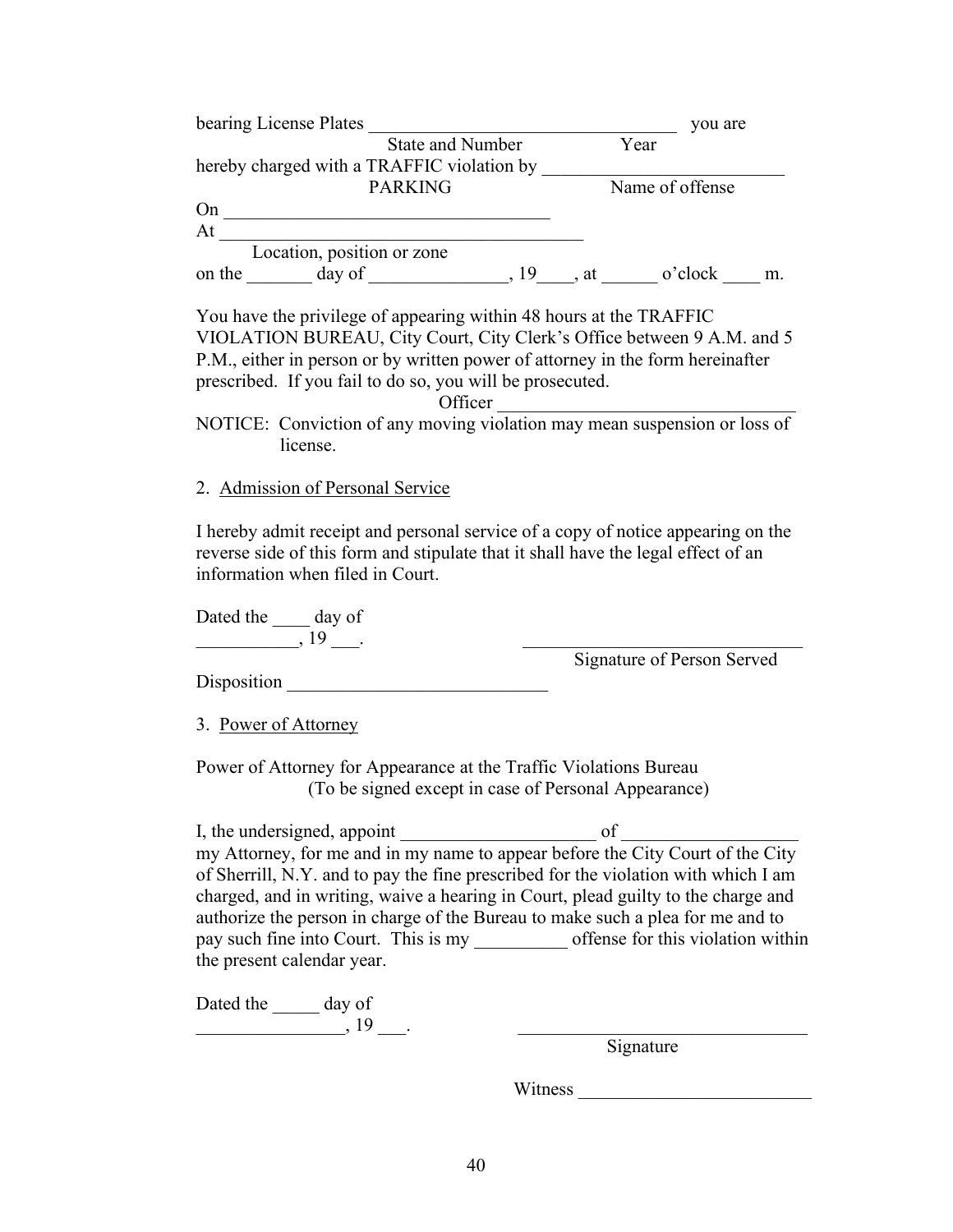Operator's License must accompany this ticket to Bureau for all Traffic Violations. It will be returned immediately.

## - - - - - - - - - - - - - - - - - - - - - -

The forms hereinbefore prescribed may be combined in one form. Minor additions to or minor departures from the prescribed forms shall not invalidate the same. The combined form may also contain a schedule of fines for violations.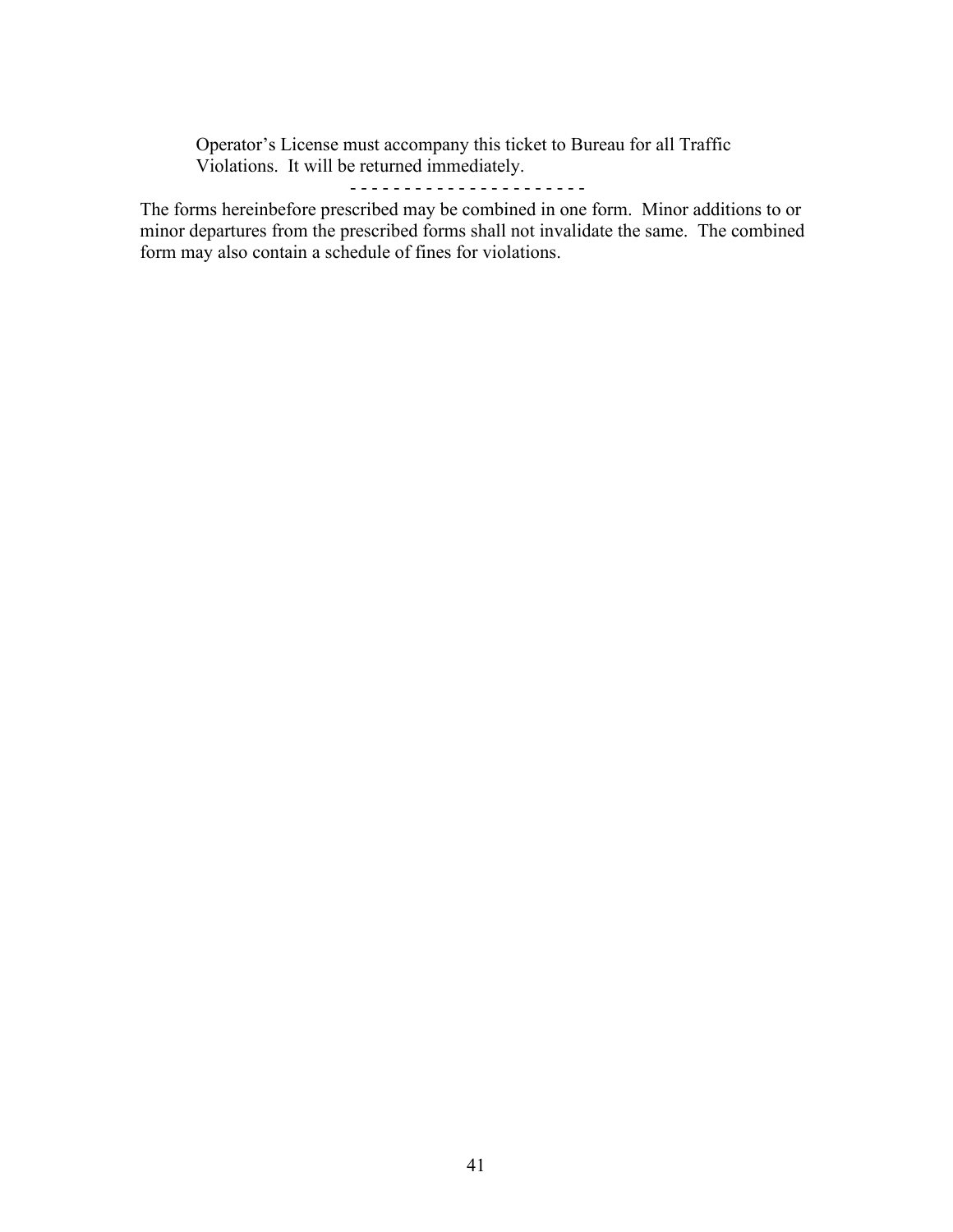# **ORDINANCE NO. 22 Vehicle/Trailer Ordinance**

Section 1. Legislative Intent. A clean, wholesome, attractive environment is declared to be of importance to the health and safety of the inhabitants of the City of Sherrill and the safeguarding of their material rights is deemed essential to the maintenance and continued development of the economy of the City and the general welfare of its citizens. It is further declared that the unrestrained accumulation and storage of vehicles, trailers, crafts or vessels threatens said environment and citizenry thereby necessitating the regulation, restraint and elimination thereof.

#### Section 2. Storage Restrictions.

#### **Permanent Storage**

For all parcels located within an R-1 or R-2 Residence District, the permanent storage, of all motor vehicles, trailers, campers, motor homes, boats, crafts, vessels and recreational vehicles/ATV's (hereinafter referred to collectively as "vehicle/trailer" shall only be permitted in the side yard, no more than 5 feet further than the front of the house; and in the rear yard and shall be limited to two in number. The location of said vehicle/trailer must be a minimum of five feet from any property boundary. Said restriction applies to both operable and/or inoperable vehicles/trailers as well as any materials/parts from said vehicles/trailers, when taken together, equal two (2) vehicles/trailers.

#### **Seasonal Storage**

For all parcels located within an R-1 or R-2 Residence District, the seasonal storage of one (1) seasonal use of trailer, camper, motor home, boats, craft, vessel and recreational vehicle/ATV (hereinafter referred to collectively as "vehicle/trailer" is permitted to be seasonally stored in an existing driveway. The location vehicle/trailer must be a minimum of 10 feet from any curb line. If no curb, then the edge of pavement on City street. In no circumstance, can a trailer of any type be closer than 3' from any public sidewalk. Any trailers that impede these required setbacks shall be removed immediately by owner upon notice from the City of Sherrill.

Seasonal summer storage shall be considered May 1 through October 31 of each calendar year. Seasonal winter storage shall be considered November 1 through April 30 of each calendar year. Vehicle/trailer must be registered and in full working order during seasonal storage. A second trailer must be stored in accordance with the Permanent Storage rules.

For parcels located in a commercial district, the above restrictions shall be the same. In the event that a commercial property owner feels that two vehicles/trailers are not sufficient to support their respective commercial activities, the property owner may apply to the Zoning Board of Appeals for a special use permit for no more than three vehicles/trailers in total provided that their respective property contains at least 16,000 square feet.

For purposes of the above restrictions, in the event the parcel does not contain a rear yard, or the rear yard is insufficient to store said vehicle/trailer, the property owner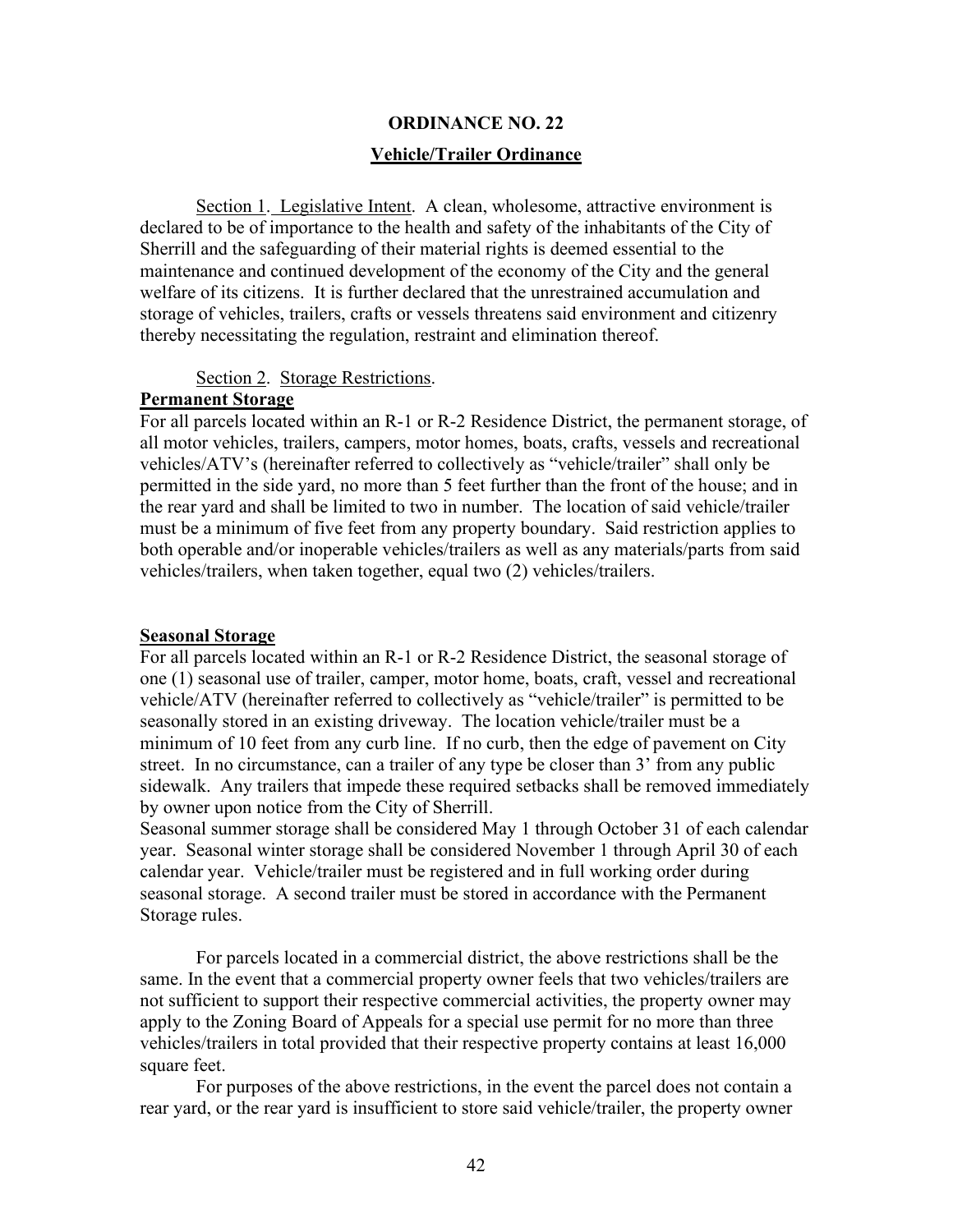may apply to the Zoning Board of Appeals for a special use permit. Said restrictions do not apply to any vehicles/trailers located in a storage structure that is completely enclosed.

For matters pertaining to this ordinance, a corner property shall have only one "front yard". The front yard is the side recognized by the street address on the City tax bill.

Section 3. Vehicle/Trailer Repair Restrictions. For all parcels located within an R-1 or R-2 Residence District, the prolonged repair or maintenance of a vehicle/trailer in the driveway of a dwelling is prohibited. A vehicle/trailer can be located in the driveway of a dwelling for repair or maintenance for no longer than fourteen days prior to the seasonal time frame described in Section 2.

Section 4. Vehicle/Trailer Sale Restrictions. For all parcels located within an R-1 or R-2 Residence District, the sale of vehicles/trailers is allowed for the residents of that property but restricted to one vehicle/trailer at any one time with the location of said vehicle/trailer contained to the driveway of the dwelling and for no longer than a thirty day time period of time.

Section 5. Notice. For any parcels not in compliance with this ordinance, the City Codes Officer shall issue a written notice instructing the owner to remedy the violation in seven (7) calendar days.

Section 6. Penalties. Any person violating this local ordinance, who fails to correct the violation after receiving notice, shall be liable to a civil penalty of \$500 to be recovered by the City in a civil action or proceeding. Each day such violation continues shall result in an additional \$100 per day penalty, up to a total maximum penalty of \$5,000. The City may also maintain an action or special proceeding for an injunction or other equitable relief to compel compliance with, or to restrain the violation of this local ordinance. The use of any remedy shall not prevent the use of any other remedy hereunder. The listing of remedies herein shall not deprive the city of the use of any other remedies provided by any other provisions of law.

Section 7. Definitions – For purposes of this Ordinance, the term "vehicle/trailer" shall mean any motor vehicle, motor home, fifth wheel trailers, camping trailers, selfcontained travel trailer, open air trailers, camper, boat, vessel, craft, snowmobile, construction trailer, ATV or other recreational vehicles.

Modified & readopted: 8/5/2019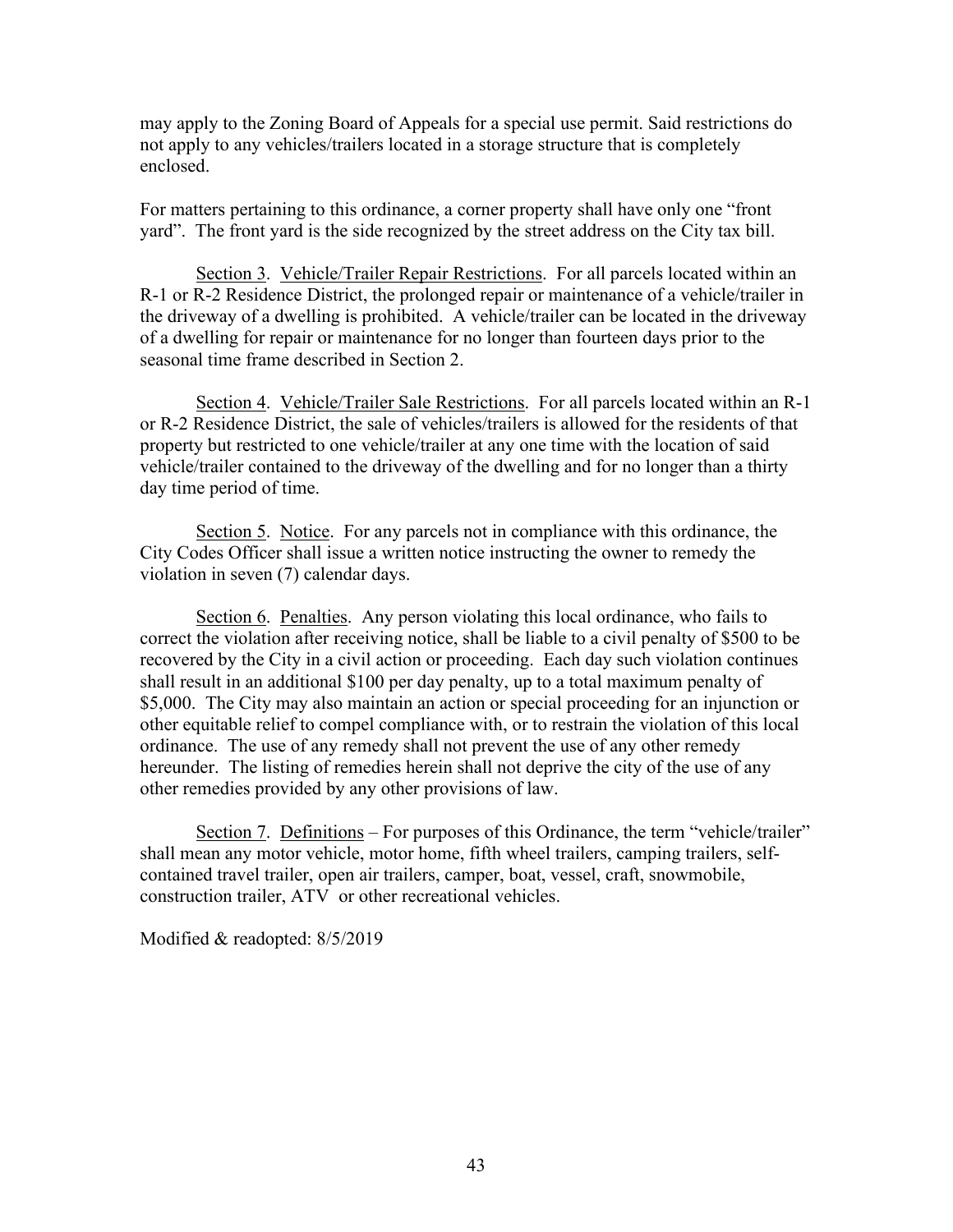### **Weeds and Other Vegetation**

Section 1. Cutting and Removal of Grass, Weeds and Other Rank, Poisonous or Harmful Vegetation. It shall be unlawful for any owner, lessee or occupant, or any agent, servant, representative or employee of any such owner, lessee or occupant having control of any occupied or unoccupied lot or land or any part thereof in the City of Sherrill to permit or maintain on any such lot or land, or on or along the sidewalk, street or alley adjacent to the same between the property line and the curb or middle of the alley or for ten feet outside the property line if there be no curb, any growth of weeds, grass or other rank vegetation to a greater height than ten inches on the average, or any accumulation of dead weeds, grass or brush. It shall also be unlawful for any such person or persons to cause, suffer or allow poison ivy, ragweed or other poisonous plants, or plants detrimental to health to grow on any such lot or land in such manner that any part of such ivy, ragweed or other poisonous or harmful weed shall extend upon, overhang or border any public place or allow to seed, pollen or other poisonous particles or emanations therefrom to be carried through the air into any public place.

Section 2. Duty of Owner, Lessee or Occupant. It shall be the duty of any owner, lessee or occupant of any lot or land to cut and remove or cause to be cut and removed all such weeds, grass or other rank poisonous or harmful vegetation as often as may be necessary to comply with the provisions of Section 1; provided that cutting and removing such weeds, grass and vegetation at least once in every three weeks between April 1 and November 1, shall be deemed to be a compliance with this ordinance. (Amended 4/14/14)

Section 3. When City to do Work. If the provisions of the foregoing sections are not complied with the City Manager shall serve, or cause to be served, written notice upon the owner, lessee or occupant or any person having the care or control of any such lot or land to comply with the provisions of this ordinance. If the person upon whom the notice is served fails, neglects or refuses to cut and remove or to cause to be cut and removed such weeds, grass or other vegetation within five days after receipt of such notice, or if no person can be found in the City of Sherrill who either is or claims to be the owner of such lot or land or who either represents or claims to represent such owner, the city shall cause such weeds, grass and other vegetation on such lot or land to be cut and removed, and the actual cost of such cutting and removal, plus five percent for inspection and other additional costs in connection therewith, shall be certified by the City Manager to the City Commission and shall thereupon become and be a lien upon the property on which such weeds, grass and other vegetation were located and shall be added to and become and form part of the taxes next to be assessed and levied upon such lot or land and shall bear interest at the same rate as taxes and shall be collected and enforced by the same officer and in the same manner as taxes.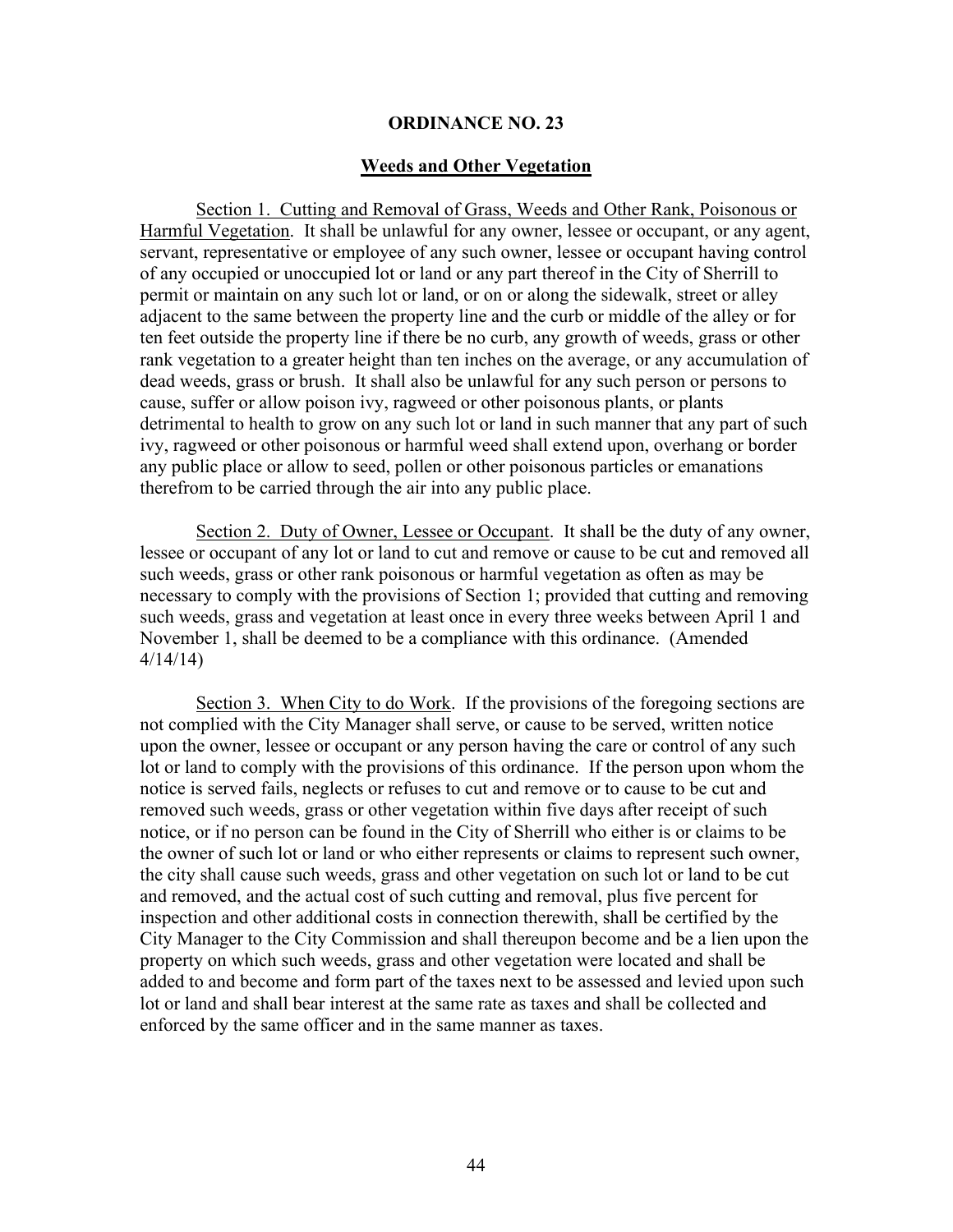# **Hunting**

(Repealed 9/12/88)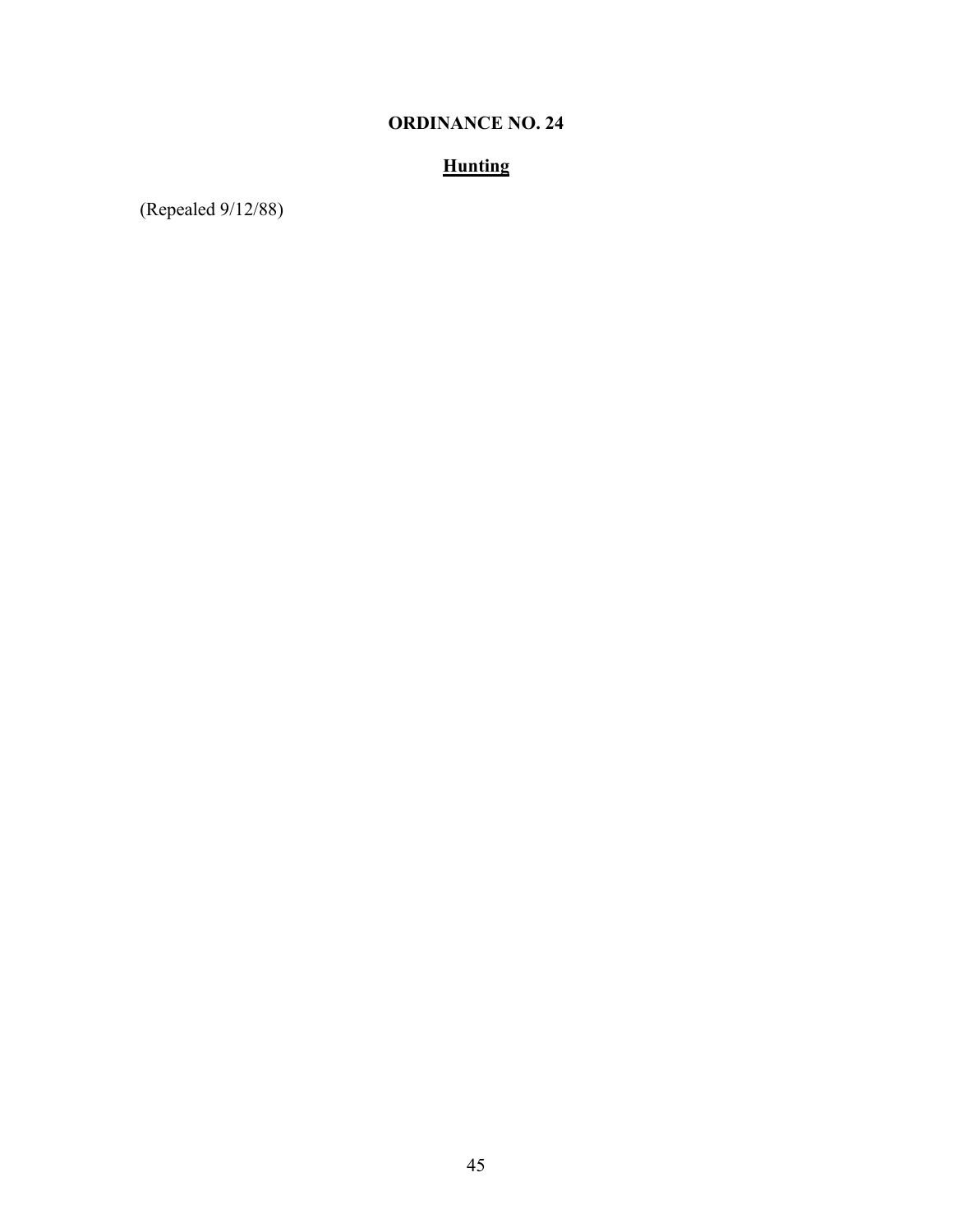### **Tattooing Prohibited**

Section 1. It shall be unlawful for any person to tattoo a human being within the City of Sherrill.

Section 2. Nothing herein contained shall be deemed to prohibit a duly licensed physician from tattooing a human being for medical purposes.

Section 3. Any person who violates this ordinance shall be guilty of an offense punishable upon conviction by a fine not exceeding \$50.00 or by imprisonment for not more than 180 days, or by both such fine and imprisonment.

Section 4. This ordinance shall take effect upon its filing with the City Clerk. (2/22/88)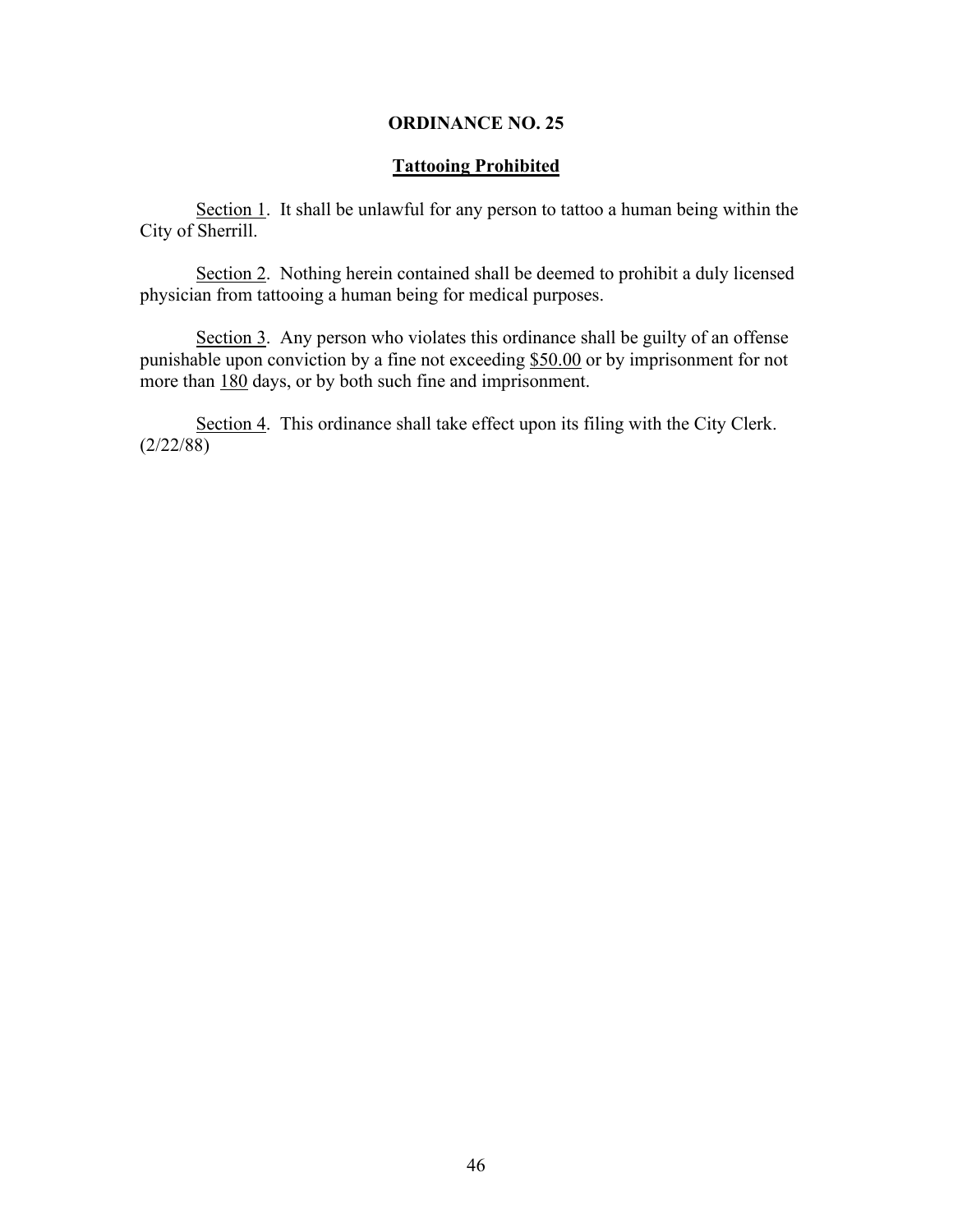#### **The Electrical Code of the City of Sherrill, New York**

Section 1. Title. This ordinance shall be known as The Electrical Code of the City of Sherrill, NY.

Section 2. Statement of Purpose. Since there is danger to life and property inherent in the use of electrical energy, this electrical ordinance is enacted to regulate the installation, alteration or repair of wiring for electric light, heat or power and signal systems operating on 50 volts or more, in or on all real property within the City of Sherrill.

Section 3. National Code Adopted. All electrical installations, heretofore mentioned shall be made in conformity with the requirements of the National Electrical Code except where the provisions of this ordinance or any other local law, ordinance or building code of the City of Sherrill shall differently prescribe, in which event compliance with the provisions of such local law, ordinance or building code shall be recognized as proper compliance with this ordinance. The requirements of the National Electrical Code shall be those known as National Fire Protection Association Pamphlet #70, as approved and adopted by the American Standards Association.

Section 4. Inspector. Any qualified inspector approved in writing by the City Manager may make inspections and reinspections of all electrical installations heretofore and hereafter described, and to approve or disapprove the same. In no event, however, will the cost or expense of any such inspection or reinspection be a charge against the City of Sherrill. No inspector, or any director, officer, agent or employee of any inspector, shall perform any services within the City of Sherrill which services shall be subject to inspection under this ordinance. (Amended 12/27/99)

Section 5. Duties of the Inspector. It shall be the duty of the Inspector to report in writing to the City Manager.

Section 6. Violations of the Ordinance. It shall be a violation of this ordinance for any person, firm or corporation to install or cause to be installed, or to alter or repair electrical wiring for light, heat or power, in or on properties in the City of Sherrill until an application for inspection has been filed with the City Manager. It shall be a violation of this ordinance for a person, firm or corporation to connect or cause to be connected electrical wiring in or on properties for light, heat or power, to any source of electrical energy supply, prior to the issuance of a temporary certificate, or a certificate of compliance, by the New York Board of Fire Underwriters and/or the Independent Electrical Inspection Agency, Inc. Upon receipt of a report disapproving electrical installations, the City Manager shall cause a copy thereof to be sent to the owner of the premises together with a notice directing the owner to remedy the defective installations in not less than ten nor more than thirty days. The owner's failure to do so shall be a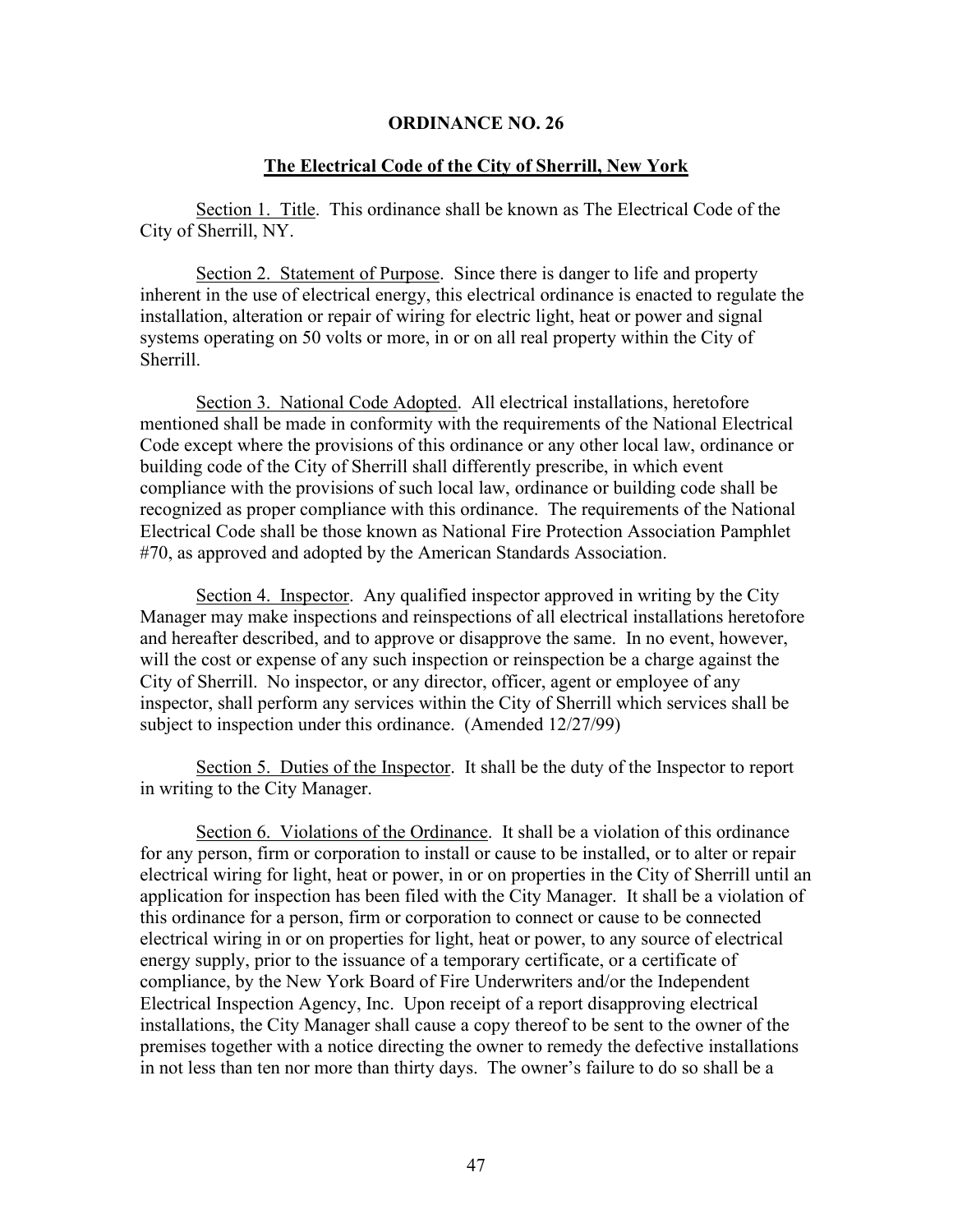violation of this ordinance punishable by a fine not exceeding Five Hundred Dollars. Each day on which such violation continues shall constitute a separate offense.

Section 7. No Waiver or Assumption of Liability. This ordinance shall not be construed to relieve from or lessen the responsibility of any person owning, operating, controlling or installing any electric wiring, devices, appliances or equipment for loss of life or damage to person or property caused by any defect therein, nor shall the City of Sherrill, the New York Board of Fire Underwriters or the Independent Electrical Inspection Agency, Inc. be deemed to have assumed any such liability by reason of any inspection made pursuant to this Ordinance.

Section 8. Separability Clause. If any part or provision of this ordinance or the application thereof to any person or circumstance be adjudged invalid by any court of competent jurisdiction such judgment shall be confined in its operation to the part of provision or application directly involved in the controversy in which such judgment shall have been rendered and shall not affect or impair the validity of the remainder of this ordinance or the application thereof to other persons or circumstances and the City Commission of the City of Sherrill hereby declares that it would have passed this ordinance or the remainder thereof had such invalid application or invalid provision been apparent.

Section 9. Effective Date. This ordinance shall take effect upon its filing in the office of the City Clerk. (4/25/88)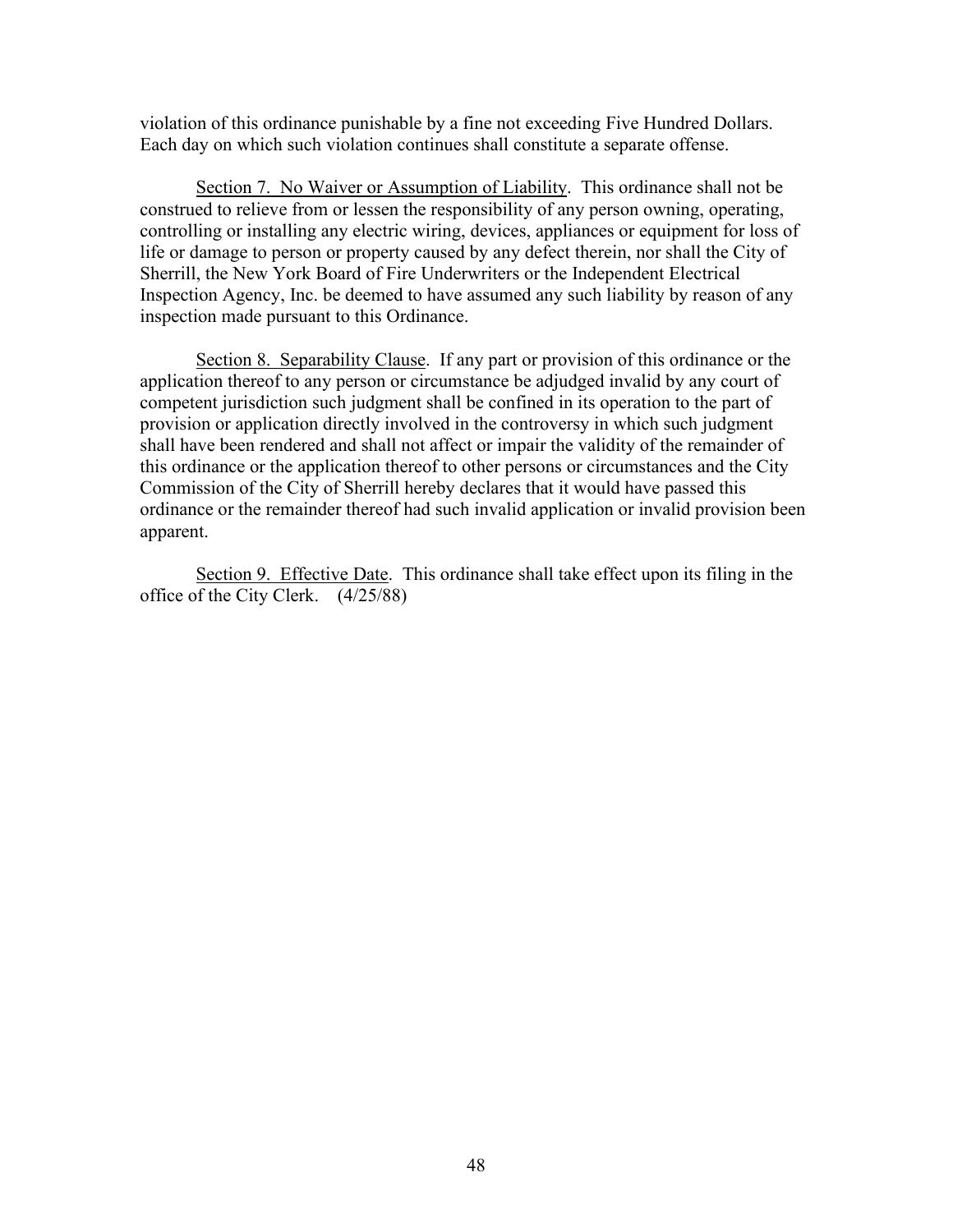### **Automobile Junk Yards**

Section 1. Legislative Intent. A clean, wholesome, attractive environment is declared to be of importance to the health and safety of the inhabitants and the safeguarding of their material rights is deemed essential to the maintenance and continued development of the economy of the City of Sherrill and the general welfare of its citizens. It is further declared that the unrestrained accumulation of junk motor vehicles is a hazard to such health, safety and welfare of citizens of the city necessitating the regulation, restraint and elimination thereof.

Section 2. Definitions. For the purpose of this section:

(a) "Automobile junk yard" shall mean any place of storage or deposit, whether in connection with business or not, where more than one unregistered, old, or secondhand motor vehicle, no longer intended or in condition for legal use on the public highways, is held, whether for the purpose of resale of used parts therefrom, for the purpose of reclaiming for use some or all of the materials therein, whether metal, glass, fabric or otherwise, for the purpose of disposing of the same, or for any other purpose; such term shall include any waste materials from motor vehicles, which, taken together, equal in bulk more than one such vehicle provided, however, the term junk yard shall not be construed to mean an establishment having facilities for processing iron, steel or nonferrous scrap and whose principal produce is scrap iron, steel or nonferrous scrap for sale for remelting purposes only.

(b) "Motor vehicle" shall mean any vehicle propelled or drawn by power other than muscular power originally intended for use on public highways.

Section 3. Automobile junkyards prohibited. No person shall operate, establish or maintain an automobile junkyard in the City of Sherrill.

Section 4. Violations. Violators of this ordinance shall be guilty of an offense punishable by a fine not exceeding Five Hundred Dollars (\$500.00) and each week that such violation is carried on or continues shall constitute a separate violation.

Section 5. Effective Date. This ordinance shall become effective immediately upon the filing thereof with the City Clerk. (5/9/88)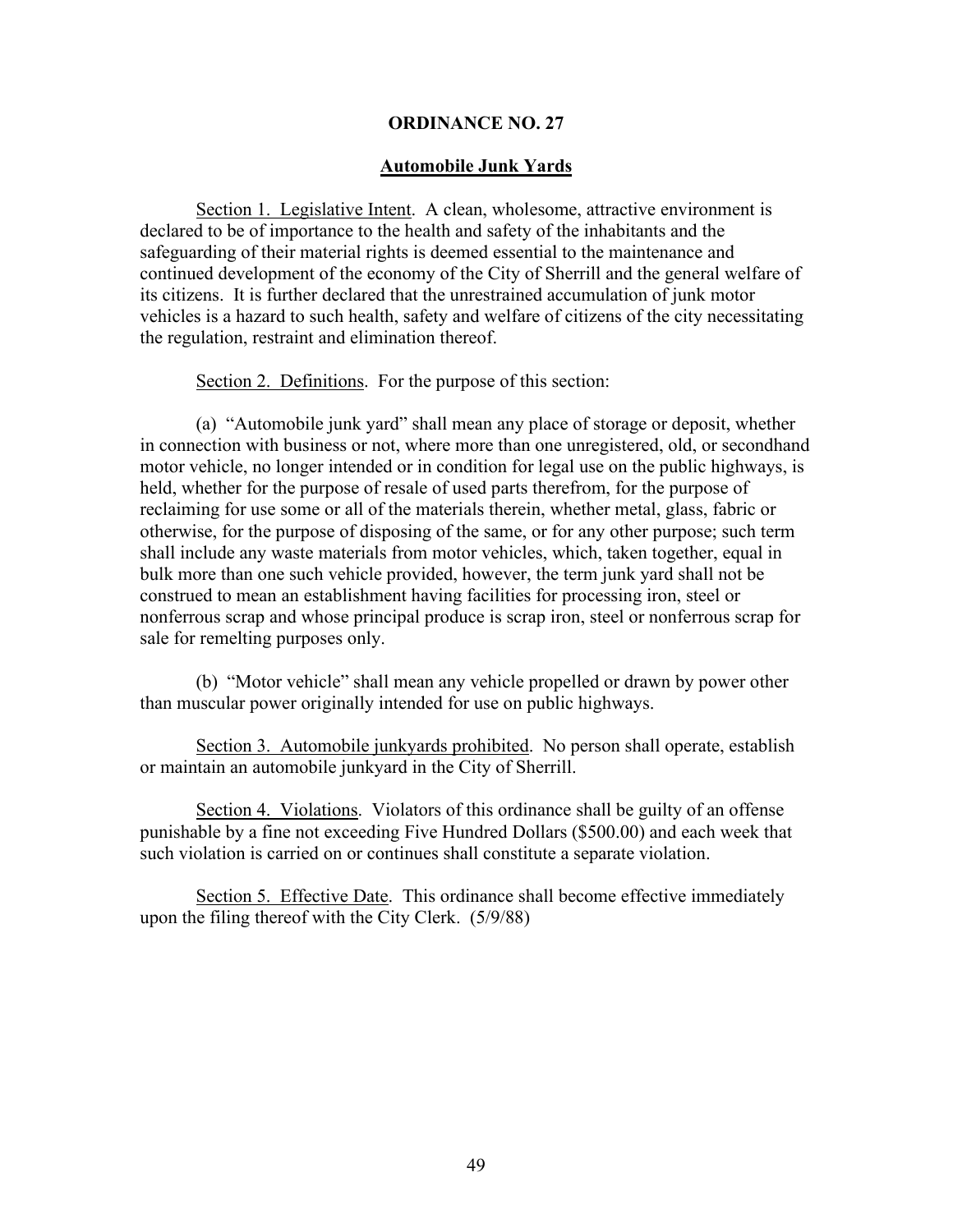### **Unsafe Buildings**

Section 1. Purpose. Unsafe buildings pose a threat to life and property in the City of Sherrill. Buildings and structures may become unsafe by reason of damage by fire, the elements, age or general deterioration. Vacant buildings not properly secured at doorways and windows also serve as an attractive nuisance for young children who may be injured therein, as well as a point of congregation by vagrants and transients. A dilapidated building may also serve as a place of rodent infestation, thereby creating a health menace to the community. It is the purpose of this ordinance to provide for the safety, health protection and general welfare of persons and property in the City of Sherrill by requiring that such unsafe buildings be repaired or demolished and removed.

### Section 2. Definitions.

(1) "Building" means any building structure or portion thereof used for residential, business or industrial purpose.

(2) "Building Inspector" means the code enforcement officer of the City of Sherrill or such other person appointed by the City Commission to enforce the provisions of this ordinance.

(3) "City" means the City of Sherrill.

Section 3. Investigation and Report. When in his own opinion or upon receipt of information that a building (1) is or may become dangerous or unsafe to the general public; (2) is open at the doorways and windows making it accessible to and an object of attraction to minors under eighteen years of age, as well as to vagrants and other trespassers; (3) is or may become a place of rodent infestation; (4) presents any other danger to the health, safety, morals and general welfare of the public; or (5) is unfit for the purposes for which it may lawfully be used, the building inspector shall cause or make an inspection thereof and report in writing to the City Commission his findings and recommendations in regard to its repair or demolition and removal.

Section 4. Order. The City Commission shall thereafter consider such report and by resolution determine, if in its opinion the report so warrants, that such building is unsafe and dangerous and order its repair if the same can be safely repaired or its demolition and removal, and further order that a notice be served upon the persons and in the manner provided herein.

Section 5. Notice; Contents. The notice shall contain the following: (1) a description of the premises; (2) a statement of the particulars in which the building is unsafe or dangerous; (3) an order outlining the manner in which the building is to be made safe and secure, or demolished and removed; (4) a statement that the securing or removal of such building shall commence within 30 days of the service of the notice and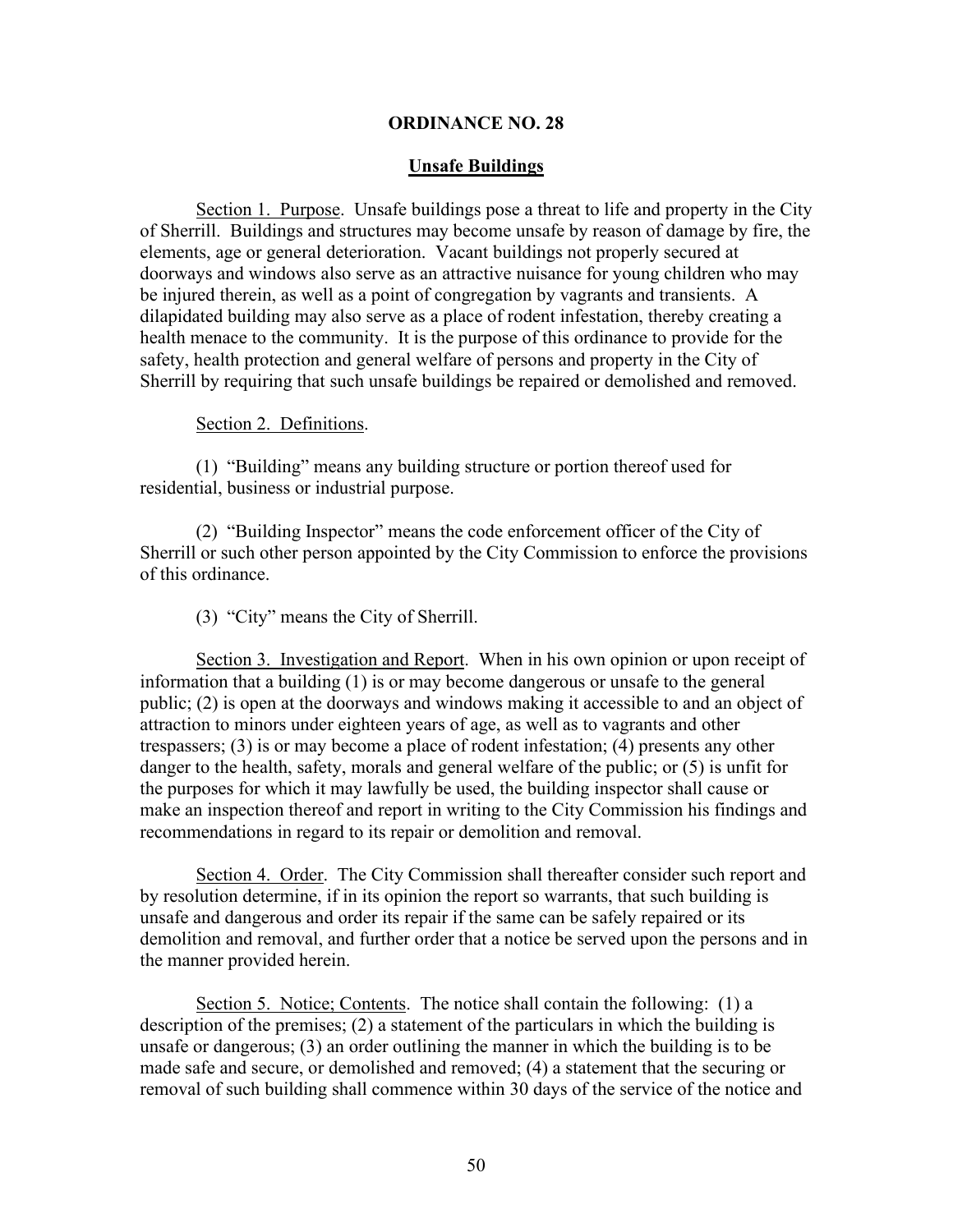shall be completed within 60 days thereafter, unless, for good cause shown, such time shall be extended; (5) a date, time and place for a hearing before the City Commission in relation to such dangerous or unsafe building, which hearing shall be scheduled not less than five business days from the date of service of the notice; and (6) a statement that in the event of failure or refusal to comply with the order to secure or demolish and remove the building, the City Commission is authorized to provide for its demolition and removal, to assess all expenses thereof against the land on which it is located and to institute a special proceeding to collect the cost of demolition, including legal expenses.

Section 6. Service of Notice. The said notice shall be served upon the owner(s) of the premises and upon each person having any other interest therein as shown by the records of the receiver of taxes or of the Oneida County Clerk. Service shall be made (1) by personal service or (2) by registered mail addressed to such person at his last known address as shown by the aforementioned records and by posting a copy of said notice upon the premises. If service is made by registered mail, service shall be deemed to be complete upon actual delivery of the notice to the addressee or the fifth  $(5<sup>th</sup>)$  day following its mailing, whichever shall first occur.

Section 7. A copy of the notice served as provided herein shall be filed in the office of the Oneida County Clerk.

Section 8. Failure or Refusal to Comply. In the event of the failure or refusal of the person so notified to comply with said order of the City Commission and after the hearing, the City Commission shall provide for the demolition and removal of such building or structure either by City employees or by contract. Except in emergency as provided in section 10 hereof, any contract for demolition and removal of a building in excess of \$20,000.00 shall be awarded through competitive bidding.

Section 9. Assessment of Expenses. All expenses incurred by the City in connection with the proceedings to repair and secure or demolish and remove the unsafe building, including the cost of actually removing such building, and all reasonable and necessary legal expenses incidental thereto, shall, at the option of the City Commission either:

(1) Be assessed against the land on which such building is located and shall be levied and collected in the same manner as provided in Title X of the Charter of the City of Sherrill, or

(2) Be collected by commencement of a special proceeding against the owner of the said unsafe or dangerous building or structure pursuant to General Municipal Law Section 78-b.

Section 10. Emergency Cases. Where it reasonably appears that there is present a clear and imminent danger to the life, safety or health of any person or property, unless an unsafe building is immediately repaired and secured or demolished, the City Commission may by resolution authorize the building inspector to immediately cause the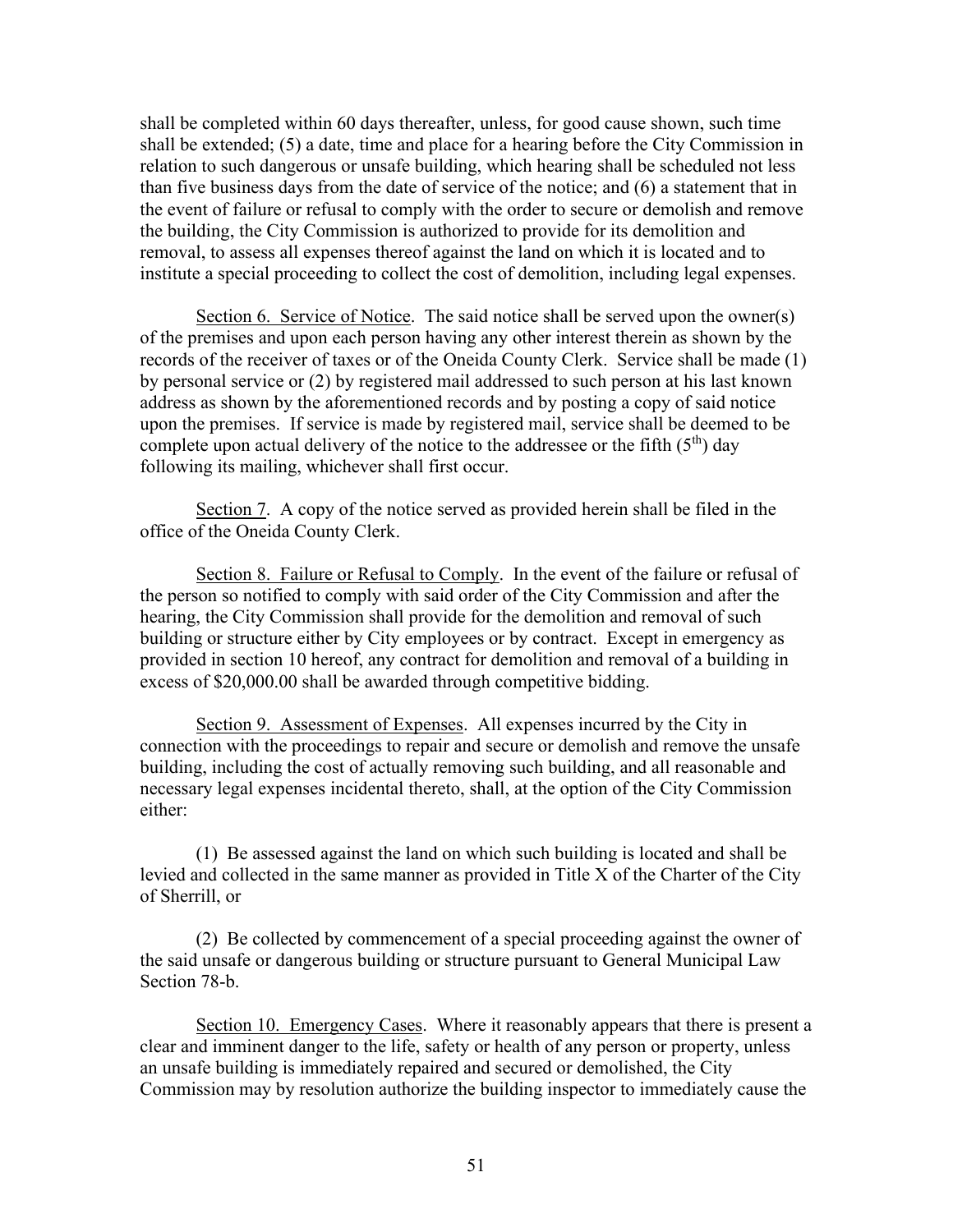repair or demolition of such unsafe building. The expenses of such repair or demolition shall be a charge against the land on which it is located and shall be assessed, levied and collected as provided in Section 9 hereof.

Section 11. Separability. Each separate provision of this ordinance shall be deemed independent of all other provisions herein, and if any provisions shall be deemed invalid, all other provisions hereof shall remain valid and enforceable.

Section 12. Effective date. This ordinance shall take effect immediately upon its filing in the office of the City Clerk.  $(6/28/93)$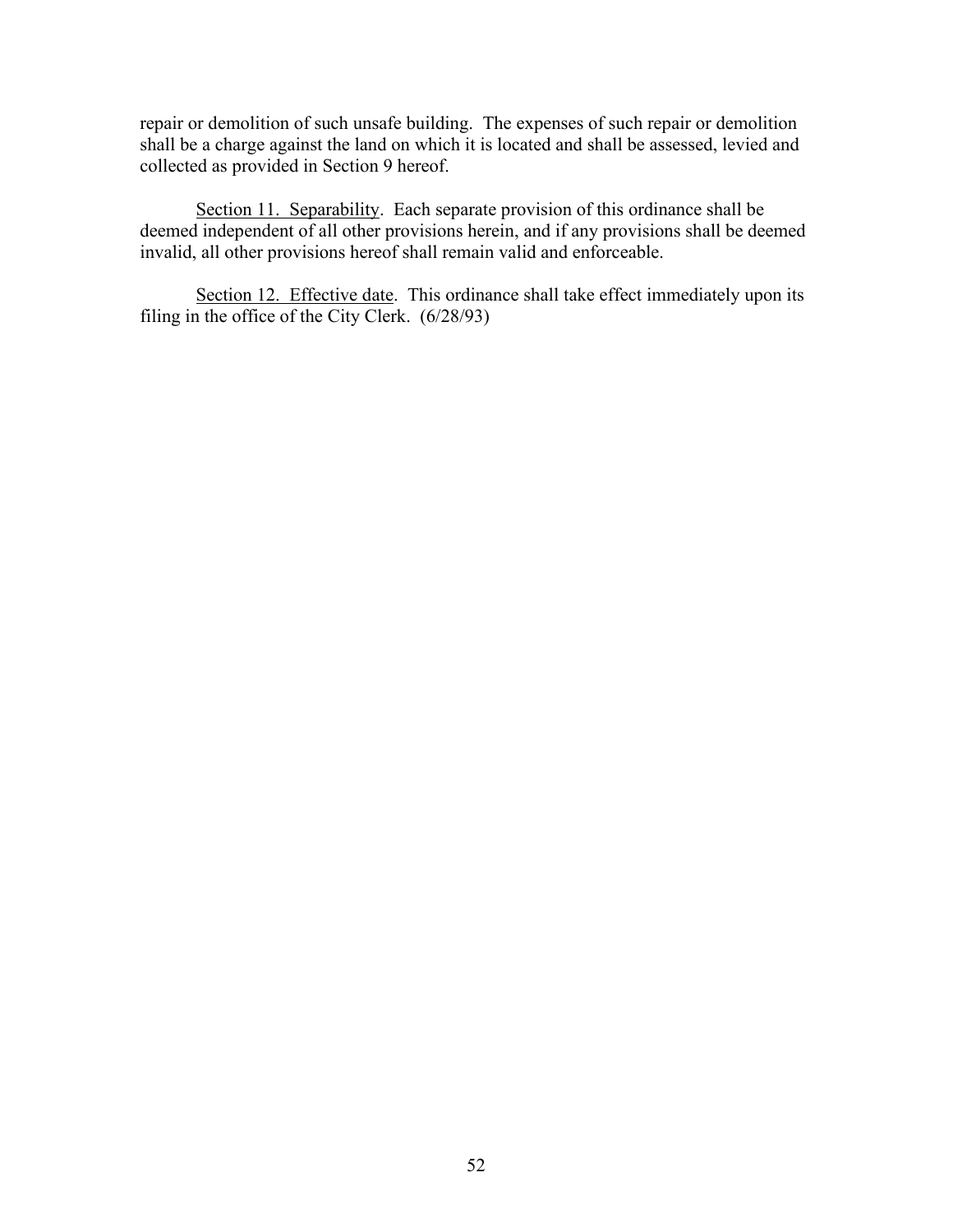# **Truck Regulations**

### **Section 1. Findings.**

**WHEREAS**, use of the City's local streets and thoroughfares by trucks having a gross vehicle weight ("GVW") of ten thousand (10,000) pounds, or five (5) tons, has an adverse impact on the integrity of the City's infrastructure and, additionally, has the potential to adversely affect the health, safety, comfort and repose of the City's populace and neighborhoods; and

**WHEREAS**, the City of Sherrill has conducted a truck analysis which has identified, *inter alia*: traffic patterns within the City of Sherrill; appropriate thoroughfares for use by trucks having a GVW of more than five (5) tons; and the number of vehicles that utilize various City streets and rights-of-way, and

**WHEREAS**, the City has identified rights-of-way and thoroughfares in and around the City of Sherrill that are appropriate for and can handle the adverse effects associated with and/or caused by vehicles having a GVW of more than five (5) tons; and

**WHEREAS**, it is the opinion of The City Commissioners of the City of Sherrill's best interests are furthered by adopting legislation that specifically identifies rights-ofway and thoroughfares that may be utilized by truck and vehicles having a GVW of more than five (5) tons and expressly restricts said vehicles from use of non-permitted rightsof-way or thoroughfares unless for local deliveries or emergency purposes.

**WHEREAS**, following enactment of the original ordinance on July 31, 2017 there has been considerable additional public input and concern regarding the practical impact of the regulations as enacted, and the City Commissioners have determined it is in the best interests of the City to revise and re-enact the regulation as revised to address such concerns.

# **Section 2. Legislative Purpose.**

The Sherrill City Commission adopts the truck regulations and restrictions set forth in this ordinance upon the determination that excluding vehicles and/or combinations of vehicle(s) and trailer(s) from certain streets and rights-of-way in the City of Sherrill is in the City's best interests for among the following reasons: said exclusion protects the integrity and useful life of the City's roadway and traffic infrastructure, thereby reducing costs of maintenance and repair to the City's taxpayers; said exclusion protects the health, safety, welfare and repose of the City's residents; and said exclusion protects and enhances the essential characters of the City's residential neighborhoods.

# **Section 3. Truck Route System; Regulations and Restrictions.**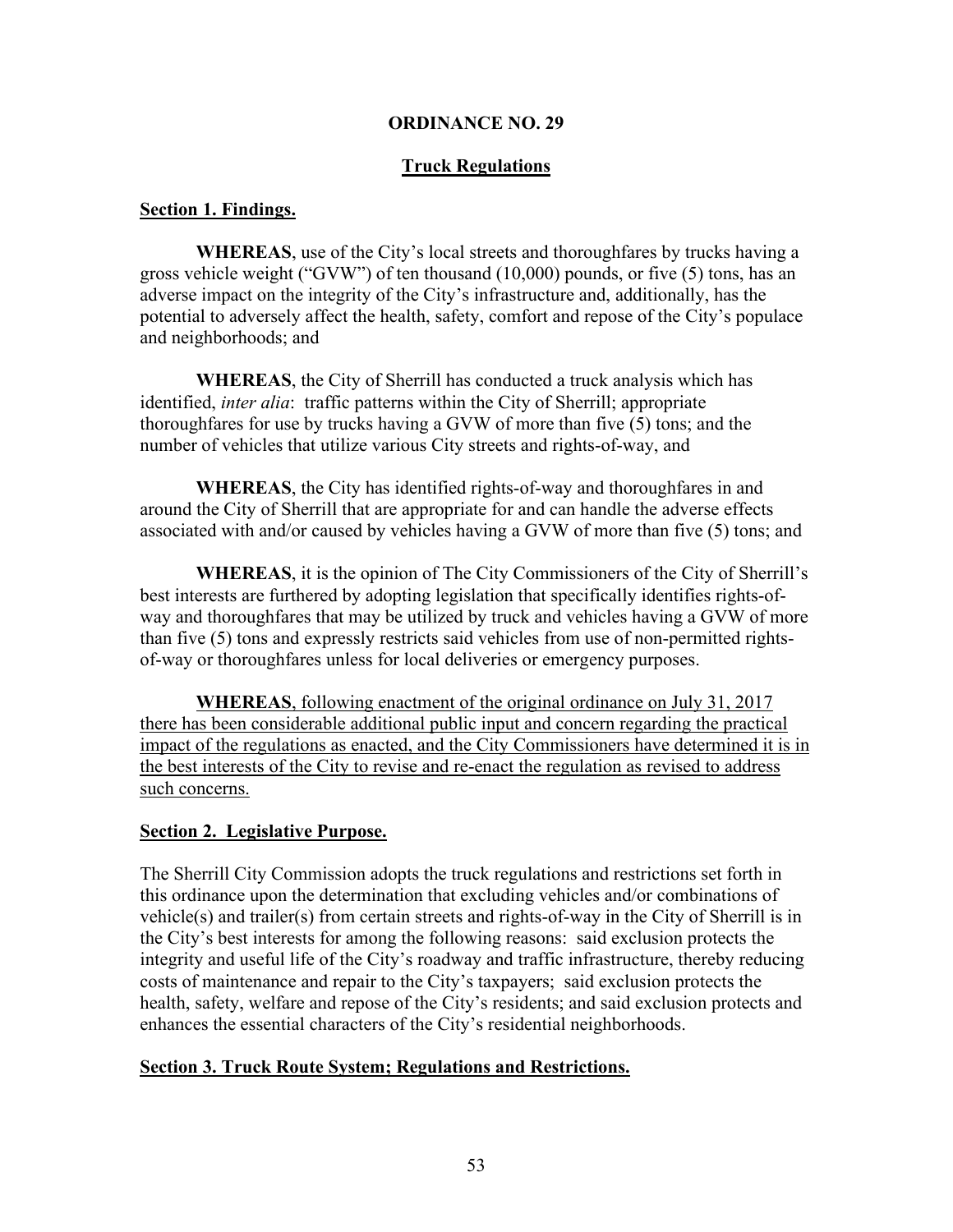A. In the City of Sherrill the truck route system upon which:

1. all trucks, commercial vehicles, tractors, tractor-trailer combination, tractors-semitrailer combination or tractors-trailersemitrailer combination, whether loaded or unloaded having a total gross weight ("GVW") in excess of five (5) tons; or

2. any truck, commercial vehicle, tractor, tractor-trailer combination, tractor semitrailer combination or tractor-trailer-semitrailer more than 25 feet in length, whether loaded or unloaded,

are permitted to travel and operate shall consist of all numbered New York State highway routes through the City of Sherrill.

B. No person, firm, corporation or other type of entity shall operate or permit to be driven or operated any trucks, tractors, tractor-trailer combinations or other vehicles or combinations of vehicles identified at subsection 3 (A) hereof on any street, or thoroughfares except those numbered New York State highway routes through the City of Sherrill as permit such driving or operation of said vehicles; provided, however, this exclusion from the driving or operation of said vehicles shall not apply to Sherrill Road. A violation of this section shall be punishable in accordance with Section 4 hereof.

C. Such exclusions shall not prevent the necessary delivery or pick-up of merchandise or other property along the streets from which trucks or other vehicles regulated hereunder are otherwise excluded, provided that the vehicle from which any such delivery is made shall enter and leave any such designated truck route by the street which is the nearest to and provides the safest accessibility to the place where such delivery or pick-up is to be made. Further, a delivery vehicle that would otherwise be prohibited from the street upon which a delivery is made shall remain on such prohibited streets for a period of time no longer than is necessary and reasonable to make such delivery or to complete a loading or unloading of such vehicle. Permitted use of city streets as provided for herein shall include necessary delivery or pick-up to or from locations within the City of Sherrill and up to one-quarter mile outside the city's corporate boundaries.

D. Nothing in this section shall be construed to exclude or prevent the necessary operation of trucks or other vehicles regulated hereunder while in use by the United States Postal Service or military services, or by fire, police, sanitation, or street maintenance services, or by school/transport buses, or by public service corporations while on emergency repair work or as otherwise reasonably necessary to complete their work or duties, or for purposes of obtaining a New York State Department of Motor Vehicle license

E. Conspicuous and legible signs shall be placed at such locations and contain such information as is necessary to apprise the public and affected persons, corporations and other entities of the restrictions set forth in this Ordinance.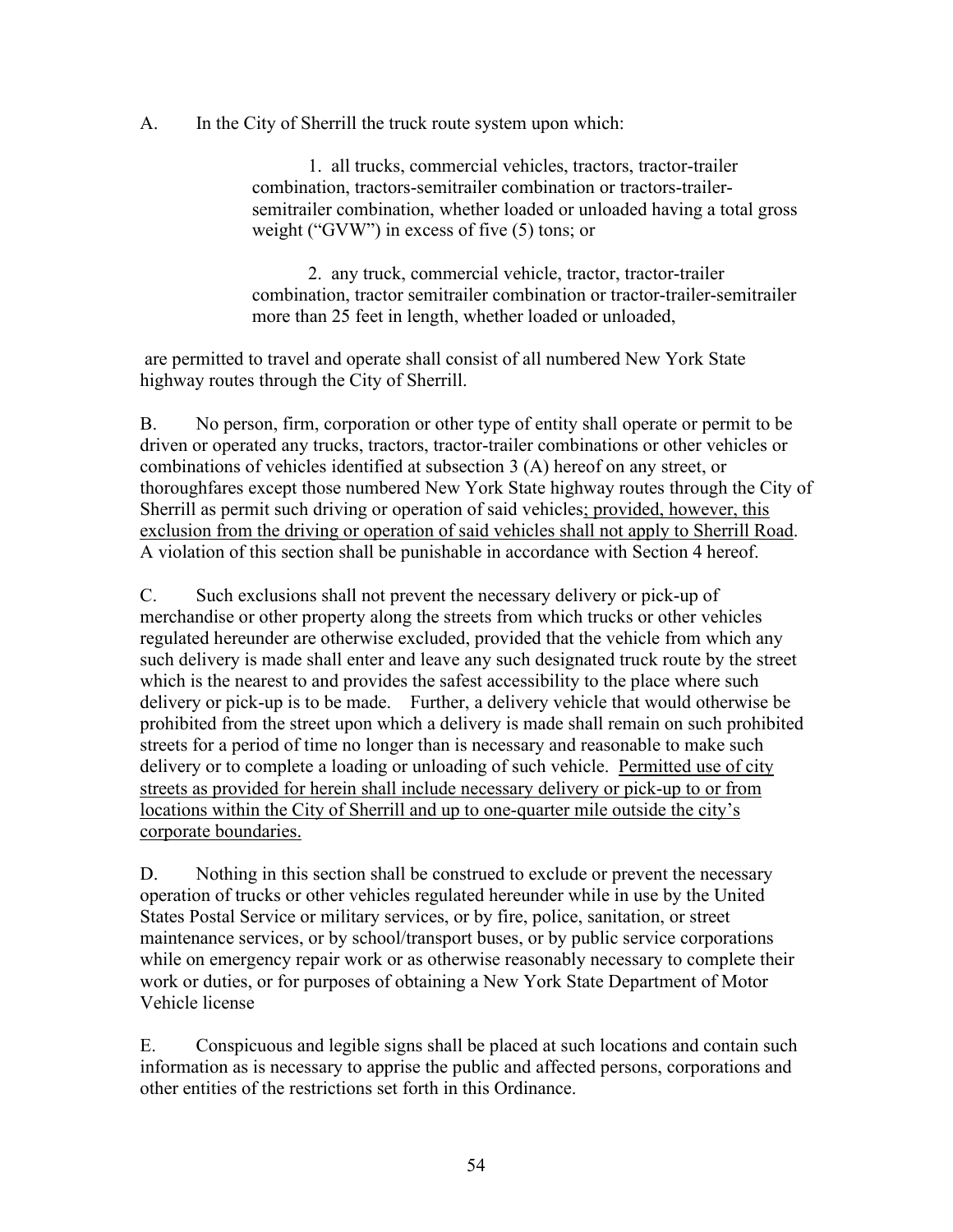# **Section 4. Violations.**

A violation of this ordinance shall be deemed an "offense" as defined in the Penal Law of the State of New York, and shall be punishable by a fine not exceeding Five Hundred Dollars (\$500) or by imprisonment for a term not exceeding ten (10) days or both. Nothing herein shall be construed to limit any other remedies as may be available to the City for violations of the regulations and restrictions imposed hereby, including a civil action for damages to the streets of the City as a result of non-permitted use.

# **Section 5. Effective Date.**

This Ordinance shall take effect January 1, 2018.

(Amended 11/13/17)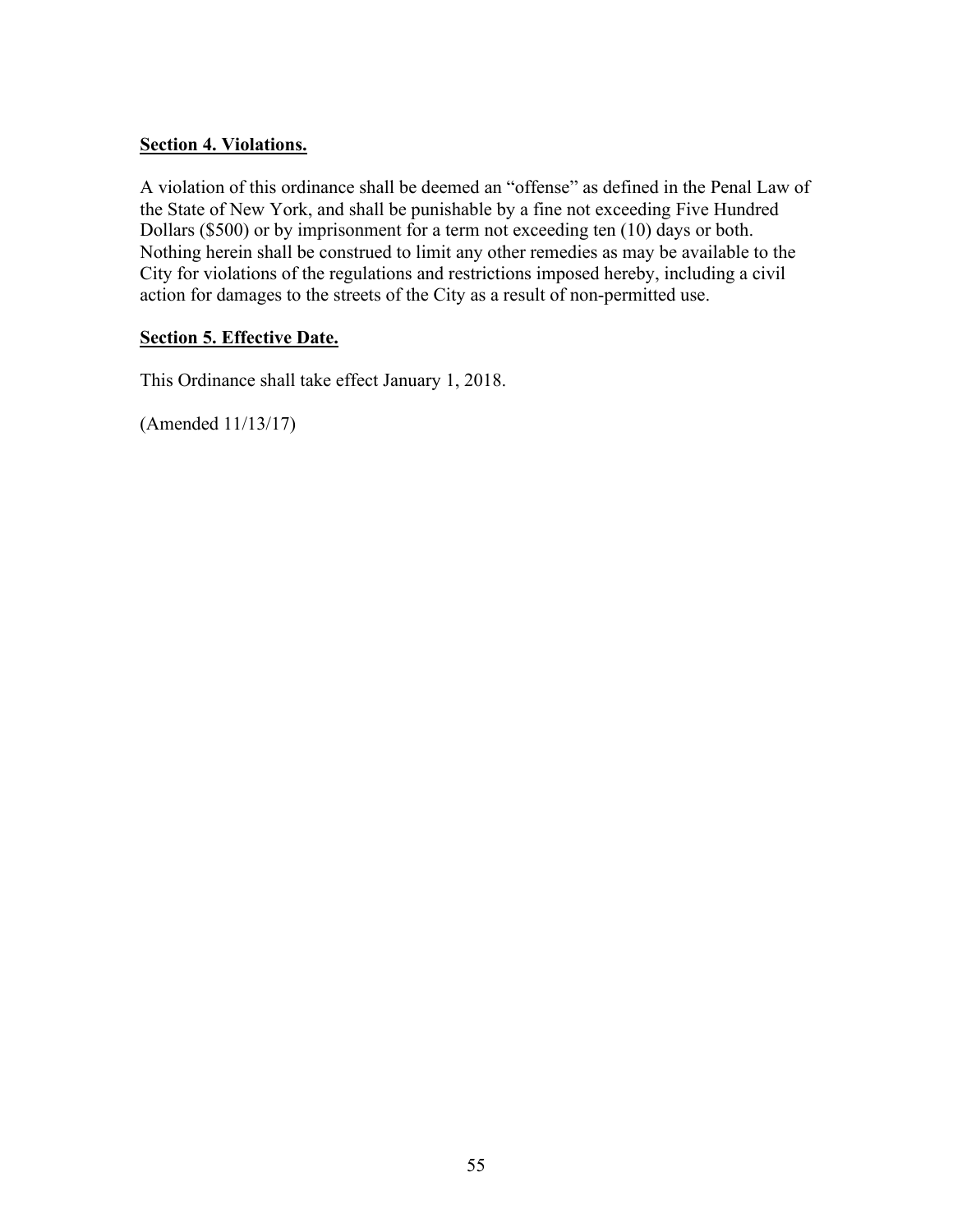# **Green Waste**

Green Waste shall be placed curbside in the marginal strip between the road and sidewalk (where applicable). Green waste shall not be placed in the road way or obstruct pedestrian traffic on a sidewalk or right of way. Green Waste shall not be placed near or around utility poles, guide wires, hydrants, vehicles, water shut offs, or any other obstructions.

Green waste shall not be placed curbside for municipal collection any earlier than the Friday preceding the scheduled Monday green waste Collection date. Collection applies to the normal, weekly accumulation of same and is not intended as a means of disposal of unusual accumulation of tree trunks, large tree limbs, sod, dirt, stones and the like.

Maximum volume of green waste per scheduled pick up date shall not exceed one dump truck load (8 cu. yd.) per household.

Stick piles shall be placed parallel to the roadway. Maximum stick/branch lengthy shall be six feet (6'), and maximum diameter shall be four inches (4"). Do NOT tie sticks and/or branches together, leave loosely piled/stacked.

Do not place any leaves, grass clippings, sticks, etc. in bags of any kind (plastic or paper), and do not place on any tarps. Loose collection is preferred, however if containers are used for green waste, they shall not be greater than 32 gallons and must have perforated bottoms to allow water to drain. Each container shall weigh no more than 40 pounds. Emptied containers shall be removed from the marginal strip by 8:00pm on the day of pick up.

Please remember that no foreign matter should be co-mingled with green waste, such as: paper, household garbage, lumber, metal, construction debris, stones, concrete, animal feces, etc.

All residents can bring their green waste, brush, limbs larger than 4" in diameter to the dedicated green waste area located at the City transfer station (DPW Garage) located at 210 Elmwood Place. The transfer station is intended only for green waste generated within the City of Sherrill boundaries.

Landscape contractors and Tree removal contractors are prohibited from placing green waste and brush at the curb; they are responsible for their own disposal. Contractors can purchase a green waste permit from the City at the designated fee. Contactors performing work inside the City can contact the City of Sherrill at 315-363-2440 for information on registering with the City and obtaining a permit. Green waste generated from outside the City of Sherrill may not be disposed of at the City of Sherrill transfer station.

(4/09/18)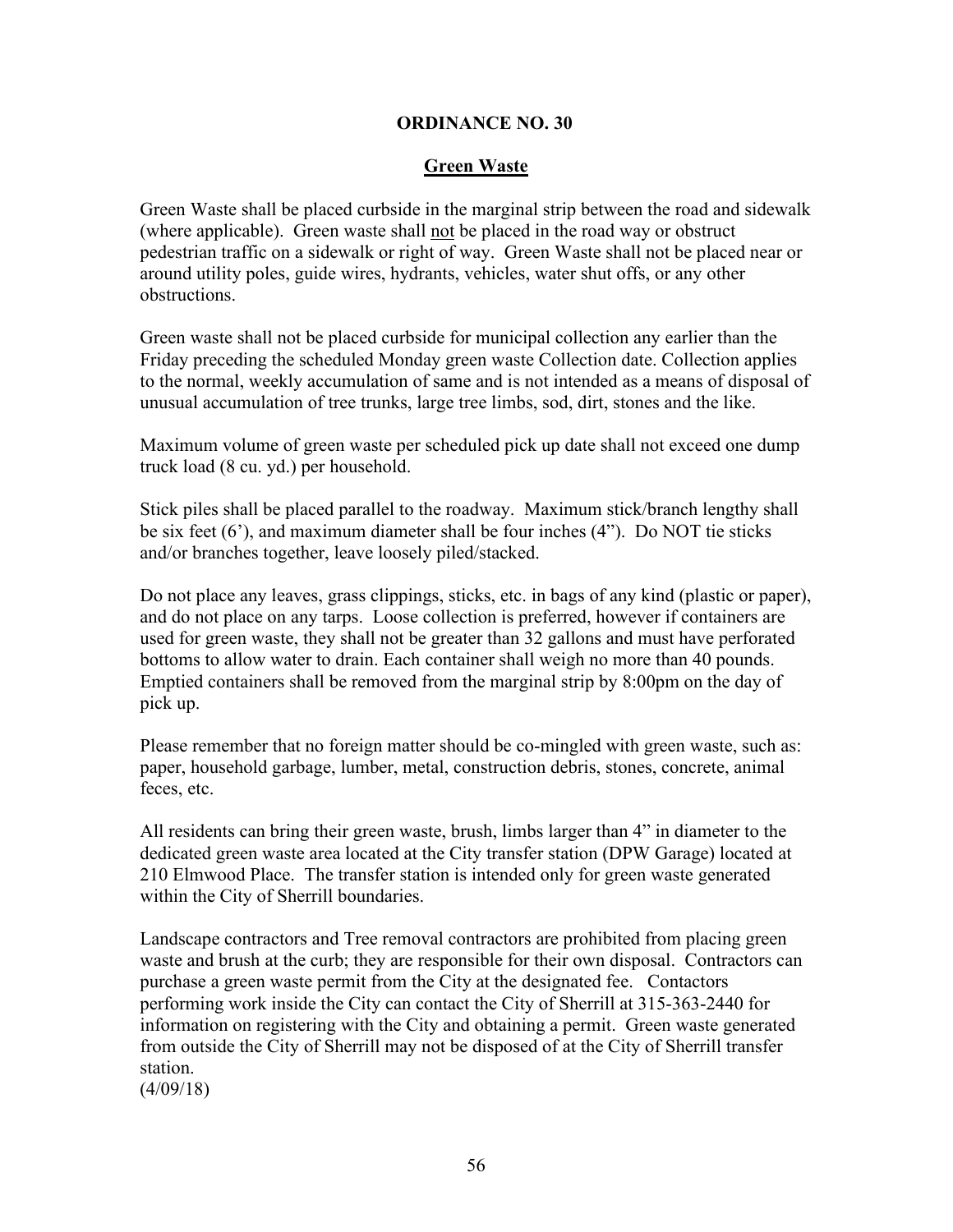# **Burning**

The burning of garbage, rubbish, trash, leaves and other objectionable smoke or fume producing matter out-of-doors in the City of Sherrill, except as otherwise provided herein, is hereby prohibited. This prohibition does not include the burning of waste paper and the like customarily disposed of in an outdoor household incinerator, nor does it prohibit outdoor cooking fires. All burning shall be prohibited within the area between resident buildings/structures and city streets. Any burning deemed unsafe or hazardous by City of Sherrill, shall be extinguished immediately in a safe manner. Ashes or any remnants related to burning, shall not be placed at curbside for municipal collection. Residents desiring to dispose of cold ashes may do so at an authorized City designated location.

# **NYS DEC Regulations**

Burning trash is prohibited statewide in all cases. DEC recommends that you [recycle](https://www.dec.ny.gov/public/43706.html) all appropriate materials (such as newspaper, paper, glass and plastic) and [compost](https://www.dec.ny.gov/chemical/8799.html) your organic kitchen and garden waste.

All open burning is prohibited in New York with several exceptions including the following:

- Campfires less than 3 feet in height and 4 feet in length, width or diameter are allowed.
- Small cooking fires are allowed.
- Fires cannot be left unattended and must be fully extinguished.
- Only charcoal or clean, untreated or unpainted wood can be burned.
- Ceremonial or celebratory bonfires are allowed.

Burning leaves is banned in New York State. The State encourages you to [compost](https://www.dec.ny.gov/public/46613.html)  [leaves.](https://www.dec.ny.gov/public/46613.html)

Before burning, individuals should check the NYS DEC website at [http://www.dec.ny.gov](http://www.dec.ny.gov/) to inquire if a burn ban is active or not. Violators of the state's open burning regulation are subject to both criminal and civil enforcement actions, with a minimum fine of \$500 for a first offense. To report environmental law violations, call 1- 800-TIPP DEC (1-800-847-7332), or report [online](https://www.dec.ny.gov/regulations/67751.html) on DEC's website.

(04/09/18)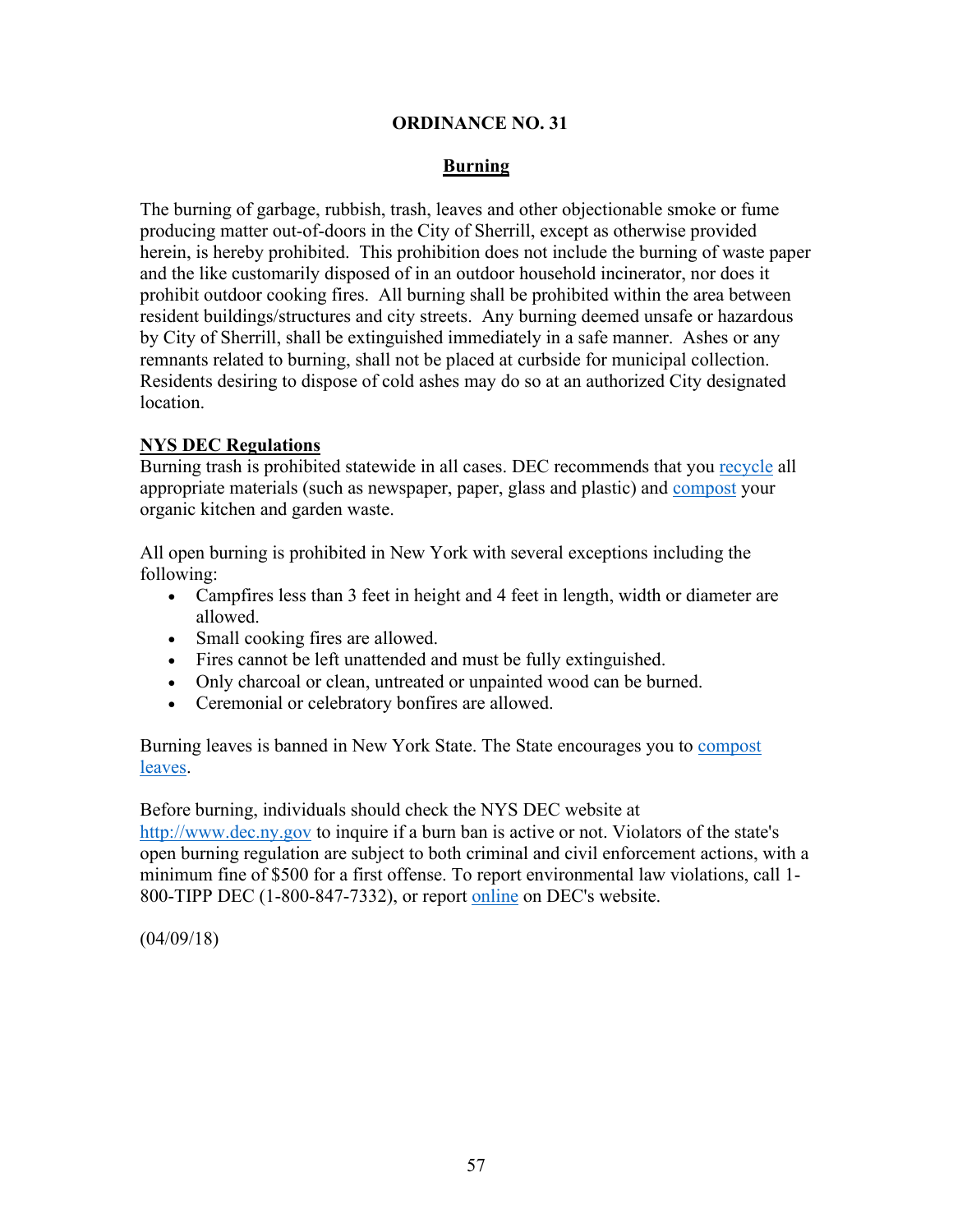# **STORAGE STANDARDS**

Any shipping container use as an accessory building, storage building, or living unit is prohibited.

The intent of this ordinance is to protect the public health and safety and the aesthetic quality of the city.

No person shall place or cause to be placed or use or permit the use of any shipping container as an accessory building, storage building, or living unit within the City of Sherrill.

# **Allowed use:**

Shipping Containers/Connex Boxes may be used temporarily for 90 calendar days, unless written permission from City Manager to extend. In no circumstances shall City Manager extend time beyond 150 days. Request to place unit on property must be done so in writing, and permission with removal date will be provided by City Manager.

1. Storage shall be wholly within this unit, and the unit shall be placed in the side or rear yard. There shall be no storage in any required front yard or flanking street yard.

There is no "grandfather clause" any existing units as date of ordinance being ratified, must be removed within 90 days.

The Ordinance shall take effect July 12, 2021.

Adopted: 6/28/21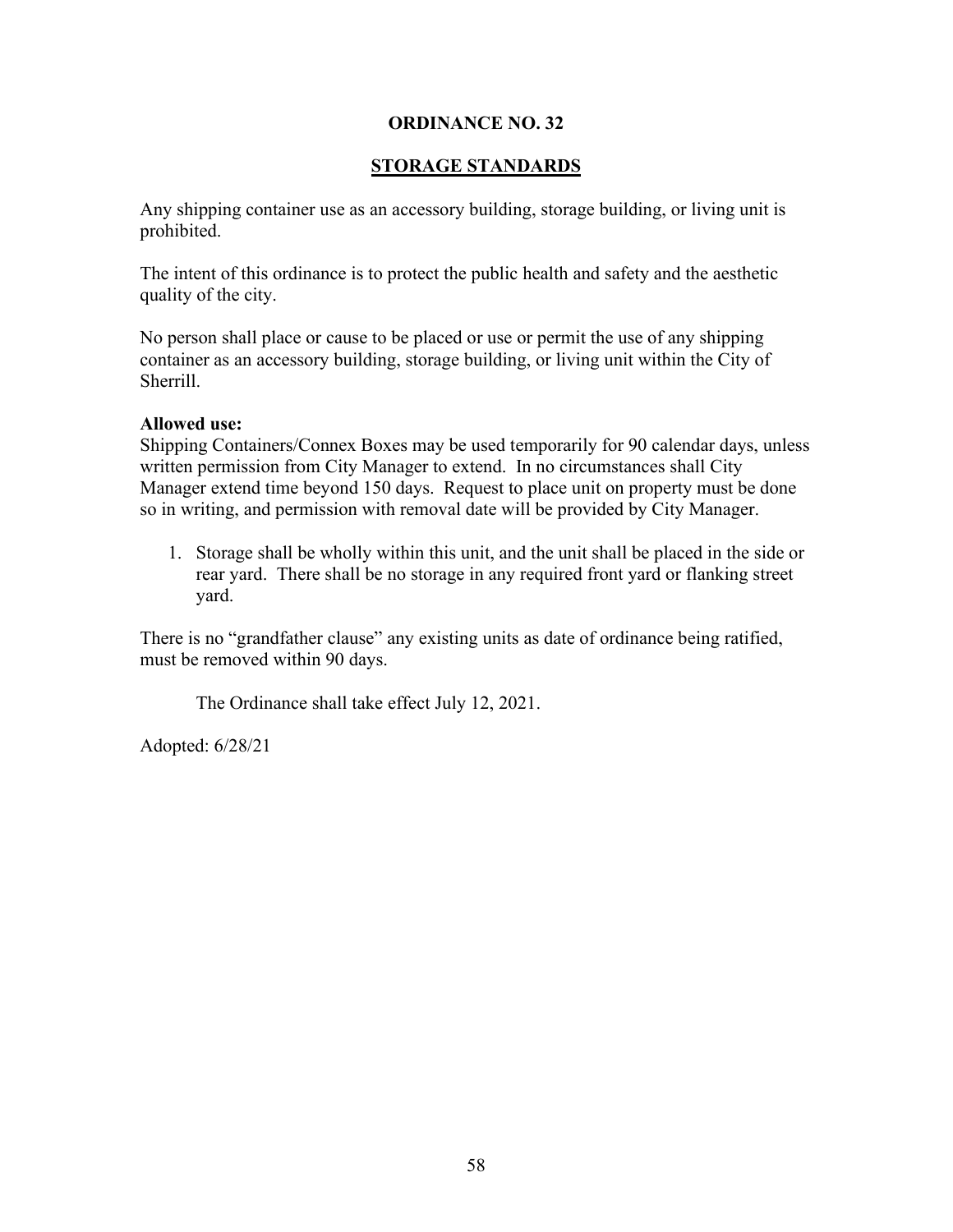# **PROPERTY MAINTANANCE CODE OF NEW YORK STATE AND ESTABLISHMENT OF FINES**

The Property Maintenance Code of New York State (PMCNYS) regulated the minimum maintenance requirements for existing buildings. The City of Sherrill has adopted this state standard as a supplement to its current Code/Zoning rules and regulations inside the City of Sherrill.

Code Enforcement is an important function local government performs for accomplishing community wide goals. Code Enforcement helps empower the citizens of their community to create and maintain safe, healthy, and attractive living and working environments. The aim is to help improve neighborhoods and economic conditions so that the community is known as a good place to live, raise families, work, and retire in.

Traditionally, code enforcement is a process whereby local governments use various techniques to work with the community to gain compliance with duly adopted regulations such as land use and zoning ordinances, health and housing codes, sign standards, building and fire codes.

Contemporary code enforcement involves local enforcement officials in the job of ensuring compliance with policies, codes, rules, regulations, and permits in a proper, timely fashion within the limits of the law.

#### **Fine Schedule for Code Violations effective on date of adoption:**

1<sup>st</sup> Offense: \$250.00 Fine 2<sup>nd</sup> Offense: \$500.00 Fine 3<sup>rd</sup> Offense and any subsequent offense: \$1,000.00 Fine

These fines will be levied by the City of Sherrill Court after a hearing.

Adopted: 12/13/21